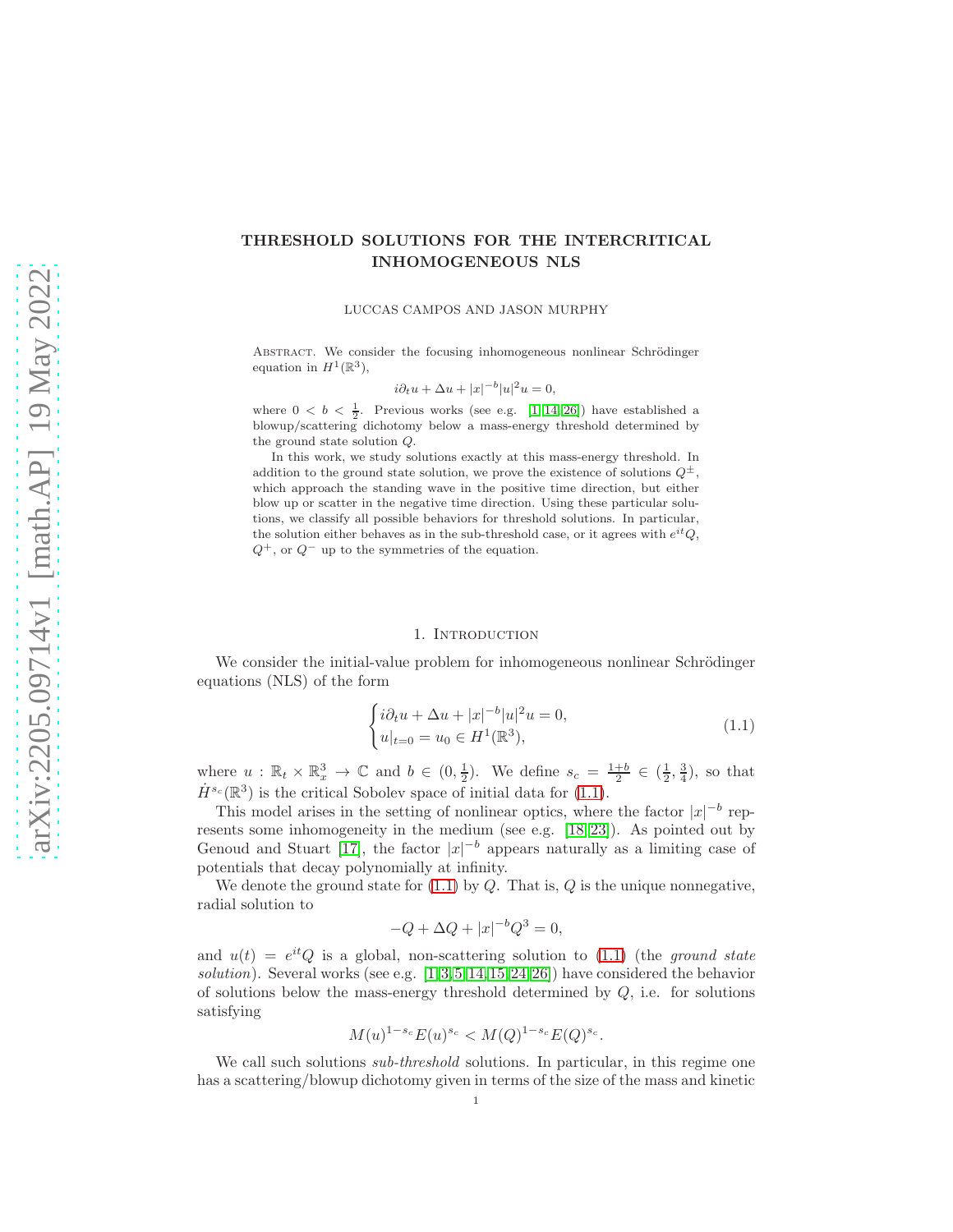energy, namely:

$$
\begin{cases} ||u_0||_{L^2}^{1-s_c} ||\nabla u_0||_{L^2}^{s_c} < ||Q||_{L^2}^{1-s_c} ||\nabla Q||_{L^2}^{s_c} \implies \text{scattering,} \\ ||u_0||_{L^2}^{1-s_c} ||\nabla u_0||_{L^2}^{s_c} > ||Q||_{L^2}^{1-s_c} ||\nabla Q||_{L^2}^{s_c} \implies \text{blowup.} \end{cases}
$$

Here scattering (as  $t \to \pm \infty$ ) refers to the fact that there exist  $u_{\pm} \in H^1$  such that

$$
\lim_{t \to \pm \infty} \|u(t) - e^{it\Delta} u_{\pm}\|_{H^1} = 0.
$$

Some recent work has also considered the long-time behavior of solutions beyond the ground state threshold. In particular, in [\[2\]](#page-32-4), the first author and Cardoso established a dichotomy for fast-decaying initial data satisfying

$$
M(u_0)^{1-s_c} E(u_0)^{s_c} \left(1 - \frac{(V'(0))^2}{32E(u_0)V(0)}\right) \le 1,
$$

where  $V(t) = \int |x|^2 |u(t)|^2 dx$ . This result classifies the long-time behavior for a (non-empty) set of initial data with arbitrarily large mass and energy. Unlike the sub-threshold case, the results obtained are generally not symmetric in time, as the classification depends on the sign of  $V'(0)$ , which is changed after applying the time-reversal symmetry.

In this paper, we study the behavior of solutions to  $(1.1)$  with data satisfying

$$
M(u_0)^{1-s_c} E(u_0)^{s_c} = M(Q)^{1-s_c} E(Q)^{s_c},
$$

which we call *threshold solutions*. Using the scaling symmetry, it is equivalent to study initial data satisfying

$$
M(u_0) = M(Q) \quad \text{and} \quad E(u_0) = E(Q).
$$

For such solutions, we further consider whether

$$
\|\nabla u_0\|_{L^2} < \|\nabla Q\|_{L^2} \quad \text{or} \quad \|\nabla u_0\|_{L^2} > \|\nabla Q\|_{L^2}.
$$

The variational characterization of Q then implies

$$
\|\nabla u(t)\|_{L^2} < \|\nabla Q\|_{L^2} \quad \text{or} \quad \|\nabla u(t)\|_{L^2} > \|\nabla Q\|_{L^2},
$$

respectively, for all  $t$  in the lifespan of  $u$ . We call the corresponding solutions constrained or unconstrained, respectively. We also note that if  $\|\nabla u_0\|_{L^2} = \|\nabla Q\|_{L^2}$ , then  $u \equiv e^{it}Q$  modulo the symmetries of the equation.

The classification of threshold behaviors has been a topic of recent mathematical interest. In the setting of pure-power NLS, the first such result was due to Duyckaerts and Merle [\[11\]](#page-32-5) for the energy-critical problem (see also [\[22\]](#page-33-6) for the higher-dimensional case). Similar work has also appeared in the setting of the energy-critical wave equation (see e.g. [\[10\]](#page-32-6)). In the intercritical setting, Duyckaerts and Roudenko [\[12\]](#page-32-7) addressed the (homogeneous) cubic NLS in three dimensions; this was later generalized to the full intercritical range in any dimension by the first author, together with Farah and Roudenko [\[4\]](#page-32-8). Apart from the pure powertype NLS, we would also like to point out the work of Yang, Zeng and Zhang [\[28\]](#page-33-7), who considered the energy-critical NLS in the presence of an inverse-square potential. Finally, we would like to mention some related works on the phenomenon of threshold scattering (see e.g. [\[9,](#page-32-9) [21,](#page-33-8) [25\]](#page-33-9)).

Our main results revolve around the existence and uniqueness of certain orbits. First, we prove the existence of two particular solutions to [\(1.1\)](#page-0-0).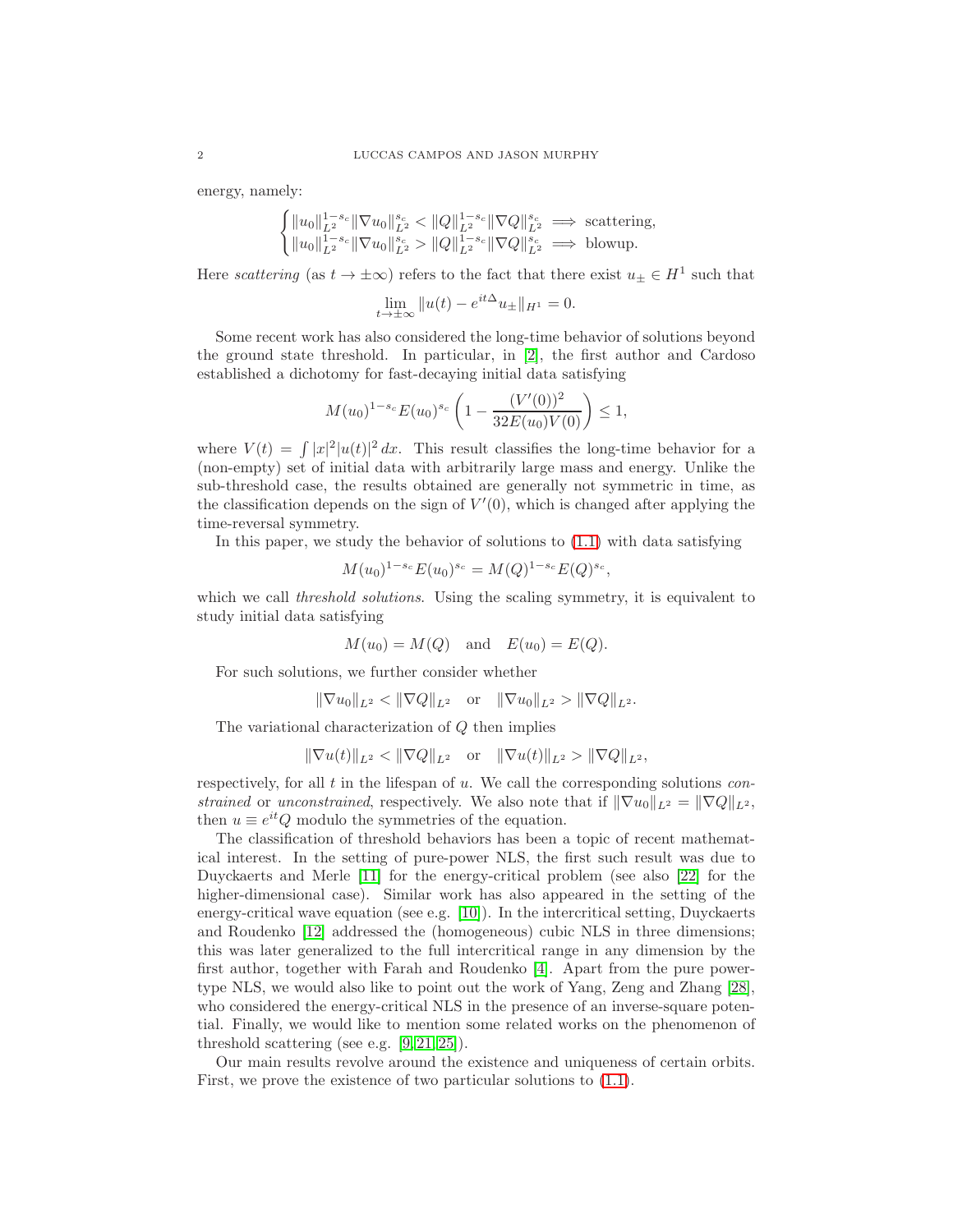<span id="page-2-0"></span>**Theorem 1.1.** There exist radial solutions  $Q^{\pm}$  to [\(1.1\)](#page-0-0) with

$$
M(Q^{\pm}) = M(Q) \quad and \quad E(Q^{\pm}) = E(Q),
$$

defined on intervals  $I^{\pm} \supset [0,\infty)$ , which satisfy

$$
||Q^{\pm}(t) - e^{it}Q||_{H^1} \lesssim e^{-ct}
$$

for some  $c > 0$  and all  $t > 0$ .

The solution  $Q^-$  is global  $(I^- = \mathbb{R})$ , satisfies

$$
\|\nabla Q^-(0)\|_{L^2} < \|\nabla Q\|_{L^2},
$$

and scatters in  $H^1(\mathbb{R}^3)$  as  $t \to -\infty$ . The solution  $Q^+$  satisfies

$$
\|\nabla Q^+(0)\|_{L^2} > \|\nabla Q\|_{L^2},
$$

and blows up in finite negative time  $(I^+ = (T_-,\infty))$  for some  $T_- < 0$ ). Moreover,  $xQ^+ \in L^2(\mathbb{R}^3).$ 

Using the solutions obtained in Theorem [1.1,](#page-2-0) we can classify all threshold solutions to  $(1.1)$ .

<span id="page-2-1"></span>**Theorem 1.2** (Classification of threshold dynamics). If  $u_0 \in H^1$  satisfies

$$
M(u_0)^{1-s_c} E(u_0)^{s_c} = M(Q)^{1-s_c} E(Q)^{s_c},
$$

then we have the following:

i)  $If$ 

$$
||u_0||_{L^2}^{1-s_c} ||\nabla u_0||_{L^2}^{s_c} < ||Q||_{L^2}^{1-s_c} ||\nabla Q||_{L^2}^{s_c},
$$

then u either scatters as  $t \to \pm \infty$  or  $u = Q^-$  up to symmetries. ii)  $If$ 

$$
||u_0||_{L^2}^{1-s_c} ||\nabla u_0||_{L^2}^{s_c} = ||Q||_{L^2}^{1-s_c} ||\nabla Q||_{L^2}^{s_c},
$$

then  $u = e^{it}Q$  up to symmetries.

iii) If

$$
||u_0||_{L^2}^{1-s_c} ||\nabla u_0||_{L^2}^{s_c} > ||Q||_{L^2}^{1-s_c} ||\nabla Q||_{L^2}^{s_c}
$$

and  $u_0$  is radial or  $xu_0 \in L^2(\mathbb{R}^3)$ , then u either blows up in finite positive and negative times or  $u = Q^+$  up to symmetries.

**Remark 1.3.** The assertion that  $u = v$  up to symmetries of [\(1.1\)](#page-0-0) means that there exist  $\lambda_0 > 0$ ,  $\theta_0 \in \mathbb{R}/2\pi\mathbb{Z}$ , and  $t_0 \in \mathbb{R}$  such that either

$$
u(t,x) = e^{i\theta_0} \lambda_0^{\frac{2-b}{2}} v(\lambda_0^2 t - t_0, \lambda_0 x)
$$
 or 
$$
u(t,x) = e^{i\theta_0} \lambda_0^{\frac{2-b}{2}} \overline{v}(\lambda_0^2 t - t_0, \lambda_0 x).
$$

That is, u and v agree up to scaling, phase, time-translation and time-reversal. Note that all these symmetries leave the  $\dot{H}_{x}^{s_c}$ -norm invariant.

Remark 1.4. All cases in Theorem [1.2](#page-2-1) do occur. Indeed, by Theorem [1.1,](#page-2-0) one only needs to check that blowup in finite positive and negative times and scattering in both time directions are possible. In fact, this follows from the dichotomy proved in [\[2\]](#page-32-4) (which gives results that are symmetric in time for real initial data, since then  $V'(0) = 0$ .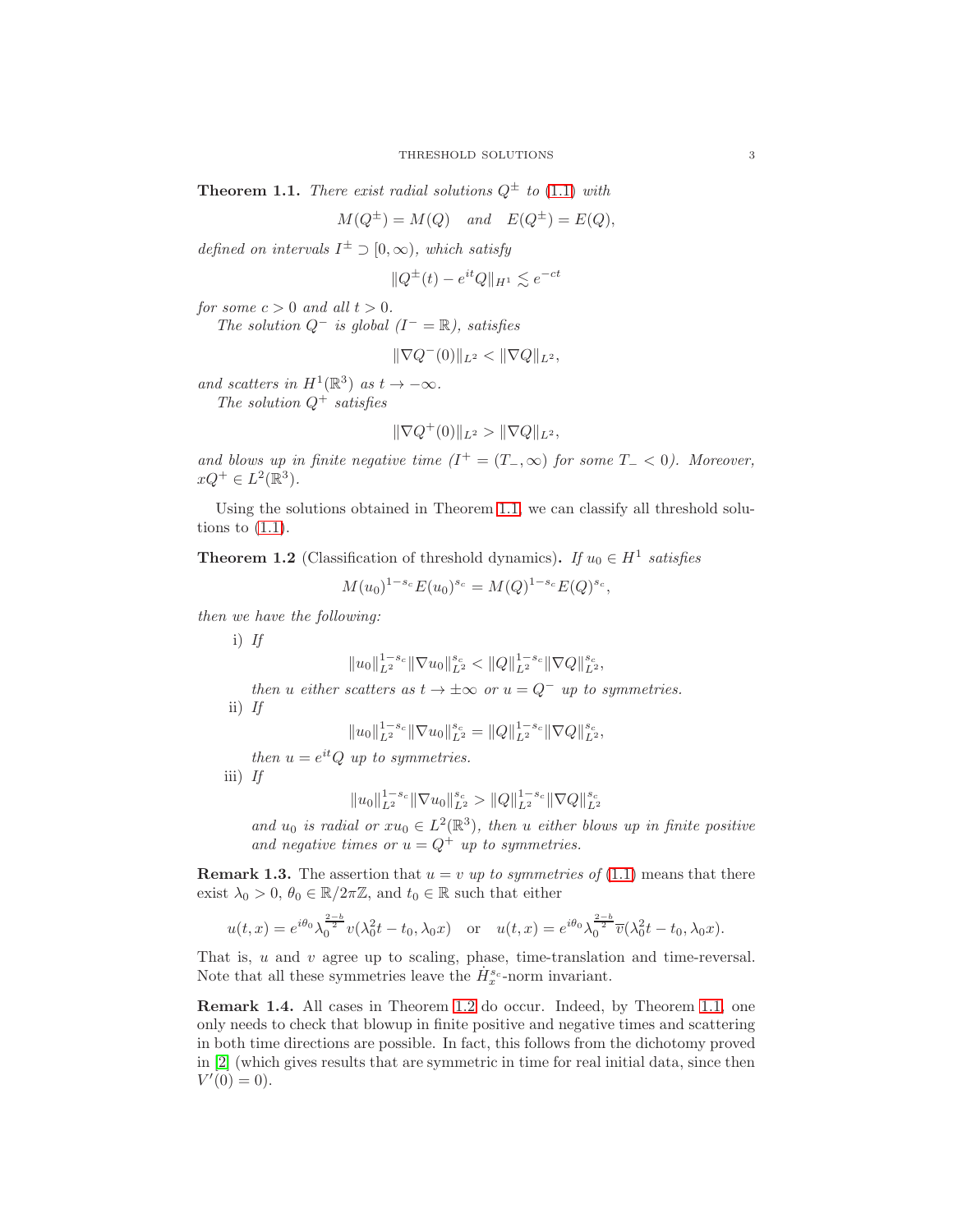The argument for Theorems [1.1](#page-2-0) and [1.2](#page-2-1) proceeds as follows:

The first main step is to prove that in certain scenarios, forward-global threshold solutions necessarily converge to the ground state solution (with an exponential rate). We show this first in the setting of a constrained solution that fails to scatter (see Section [5\)](#page-15-0). The idea is first to establish some compactness properties for such solution (which is achieved via concentration compactness and the sub-threshold dichotomy results), and then use a combination of virial estimates and so-called modulation analysis to establish the desired convergence property. We next prove convergence in the setting of an unconstrained solution, relying once again on virial estimates and modulation analysis (see Section [6\)](#page-20-0). Modulation analysis, which refers to obtaining a suitable decomposition of the solution during times when it approaches the orbit of  $Q$ , is prerequisite to both of these arguments; accordingly, we carry out this analysis earlier in the paper, in Section [4.](#page-10-0) This analysis relies in turn on a spectral analysis of the operator  $\mathcal L$  arising in the linearization of  $(1.1)$ around the ground state solution, which we carry out in Section [3.](#page-6-0)

The second main step (carried out in Section [7\)](#page-23-0) is to establish the existence of solutions behaving in the manner described above. That is, we prove the existence of forward-global solutions converging exponentially to the ground state. For this part of the argument, we first use explicit functions related to the spectrum of  $\mathcal L$ (obtained in Section [3\)](#page-6-0) to build good approximate solutions, and then utilize a fixed point argument to obtain true solutions. The solutions we build are essentially the particular solutions  $Q^{\pm}$  appearing in Theorem [1.1.](#page-2-0)

Finally, the third step (carried out in Section [8\)](#page-28-0) is to establish a uniqueness property for solutions converging exponentially to the ground state. Combining the first and second steps above, we can then obtain the rather rigid statements appearing in Theorem [1.2,](#page-2-1) namely, that nonscattering constrained solutions must coincide with Q<sup>−</sup>, while forward-global unconstrained solutions must coincide with  $Q^+$ .

In Section [9,](#page-31-0) we put together all of the pieces and quickly complete the proof of the main theorems.

The inhomogeneity  $|x|^{-b}$  brings some new challenges compared compared to the homogeneous case; in particular, it introduces a singularity at the origin, which gets stronger after being differentiated. In a few instances throughout the paper, we have to work with a restricted range of b precisely because of this issue. In particular, the modulation analysis of Section [4](#page-10-0) leads us to the restriction  $b \in (0, \frac{1}{2})$ . In addition, the inhomogeneity breaks the translation symmetry (thus breaking conservation of momentum and Galilean invariance). As translation parameters appear in the profile decomposition adapted to the linear evolution  $e^{it\Delta}$ , we have to be careful when passing to the nonlinear profile decomposition in the constrained case; in particular, it is essential to show that these translation parameters may always be chosen to be identically zero. This is ultimately possible due to the fact that in the regime  $|x| \to \infty$ , the equation [\(1.1\)](#page-0-0) is well-approximated by the underlying linear equation, which guarantees that profiles with diverging translation parameters always correspond to scattering solutions (and hence do not appear when we consider a non-scattering threshold solution). Finally, the singularity must be treated carefully as as we work to establish decay and regularity of the ground state and other functions related to the spectrum of the linearized operator; these properties play an important role in the construction of the special solutions in Section [7.](#page-23-0)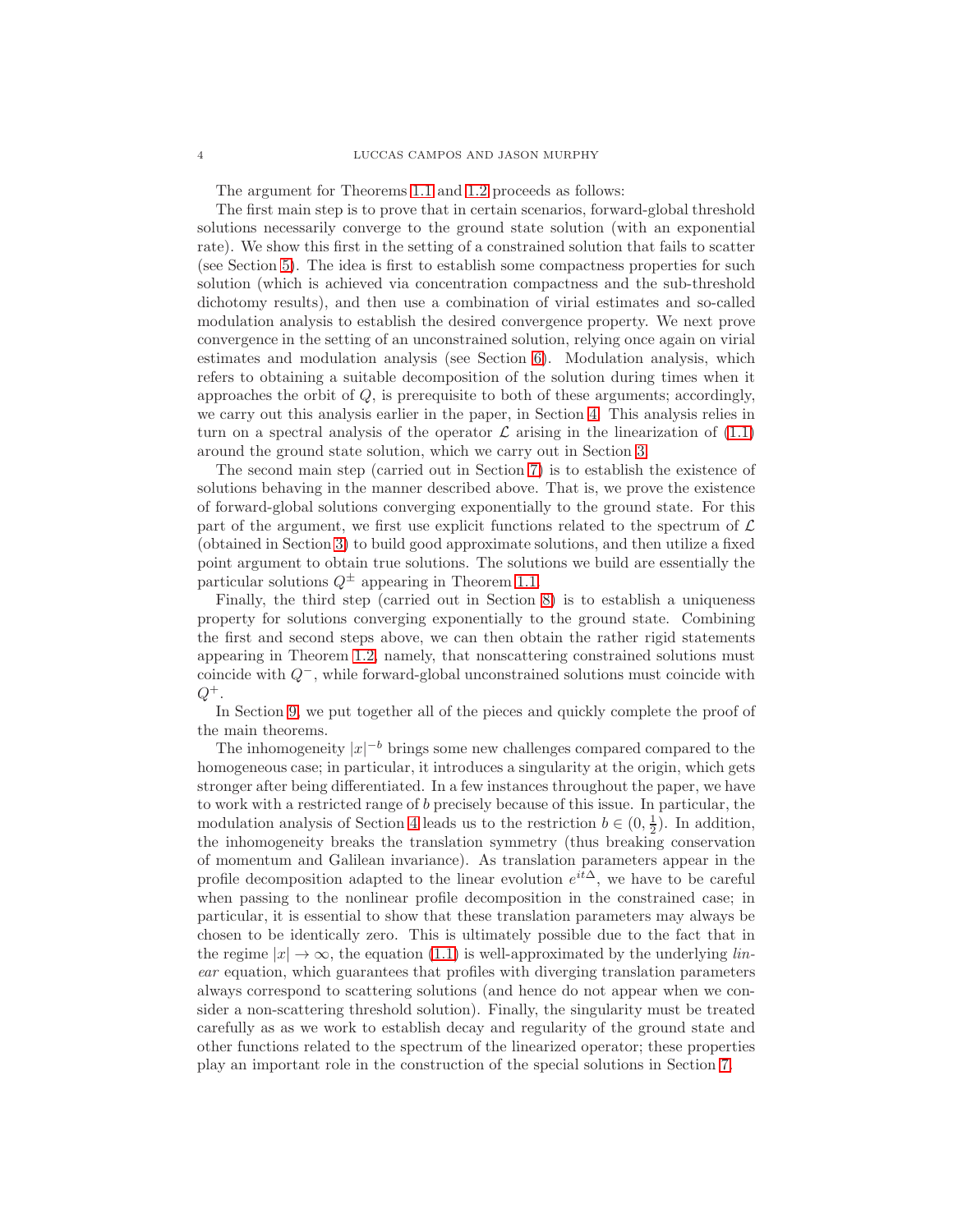Acknowledgments. L. C. was financed by grant  $\#2020/10185$ -1, São Paulo Research Foundation (FAPESP). J. M. was supported by a Simons Collaboration Grant.

## 2. Preliminaries

We write  $A \leq B$  to denote  $A \leq CB$  for some  $C > 0$ . If  $A \leq B$  and  $B \leq A$  then we write  $A \sim B$ . We also make use of the standard 'big-oh' notation,  $\mathcal{O}$ . We write  $(\cdot, \cdot)$  for the standard  $L^2$  inner product.

2.1. The ground state. The ground state  $Q$  is the unique nonnegative, radial,  $H^1$ -solution to

<span id="page-4-1"></span><span id="page-4-0"></span>
$$
-Q + \Delta Q + |x|^{-b}Q^3 = 0.
$$
\n(2.1)

It may be constructed as an optimizer to the following sharp Gagliardo–Nirenberg inequality:

$$
\| |x|^{-b} f^4 \|_{L^1} \le C_{GN} \| f \|_{L^2}^{1-b} \| \nabla f \|_{L^2}^{3+b}.
$$
\n(2.2)

The *Pohozaev* identities for  $Q$  are obtained by multiplying the  $(2.1)$  by  $Q$  or  $x \cdot \nabla Q$  and integrating by parts (see [\[13\]](#page-32-10) for more details). They read as follows:

$$
-\|Q\|_{L^2}^2 - \|\nabla Q\|_{L^2}^2 + \| |x|^{-b} Q^4 \|_{L^1} = 0,
$$
  

$$
\frac{3}{2} \|Q\|_{L^2}^2 + \frac{1}{2} \|\nabla Q\|_{L^2}^2 - \frac{(3-b)}{4} \| |x|^{-b} Q^4 \|_{L^1} = 0.
$$

Combining these identities, we may derive that

$$
\|\nabla Q\|_{L^2}^2 = \frac{3+b}{4} \| |x|^{-b} Q^4 \|_{L^1}, \quad \text{so that} \quad E(Q) = \left[\frac{1}{2} - \frac{1}{3+b}\right] \|\nabla Q\|_{L^2}^2. \tag{2.3}
$$

## <span id="page-4-3"></span>2.2. Well-posedness and stability. We define the scattering norm

<span id="page-4-2"></span>
$$
||u||_{S(I)} = ||u||_{L_t^4 L_x^{\frac{6}{1-b}}(I \times \mathbb{R}^3)},
$$

where  $L_t^q L_x^r$  denotes the standard mixed Lebesgue norm. We further define the Strichartz norm

$$
||u||_{Z(I)} = \sup_{(q,r)\in A} ||u||_{L_t^q W_x^{1,r}(I\times\mathbb{R}^3)},
$$

where A is the set of *admissible pairs* 

$$
A = \{(q, r): \frac{2}{q} + \frac{3}{r} = \frac{3}{2}, q, r \ge 2\}.
$$

By Sobolev embedding, we have

$$
||u||_{S(I)} \lesssim |||\nabla|^{s_c} u||_{L_t^4 L_x^3(I \times \mathbb{R}^3)} \lesssim ||u||_{Z(I)}.
$$

We also define the dual norm

$$
||u||_{N(I)} = ||u||_{L^2_t W^{1,6/5}_x(I \times \mathbb{R}^3)}.
$$

The relationship between the norms  $Z(I)$  and  $N(I)$  is given by the so-called Strichartz estimates:

**Lemma 2.1** (Strichartz estimates). If  $e^{it\Delta}$  is the evolution associated to the linear equation

$$
i\partial_t u + \Delta u = 0,
$$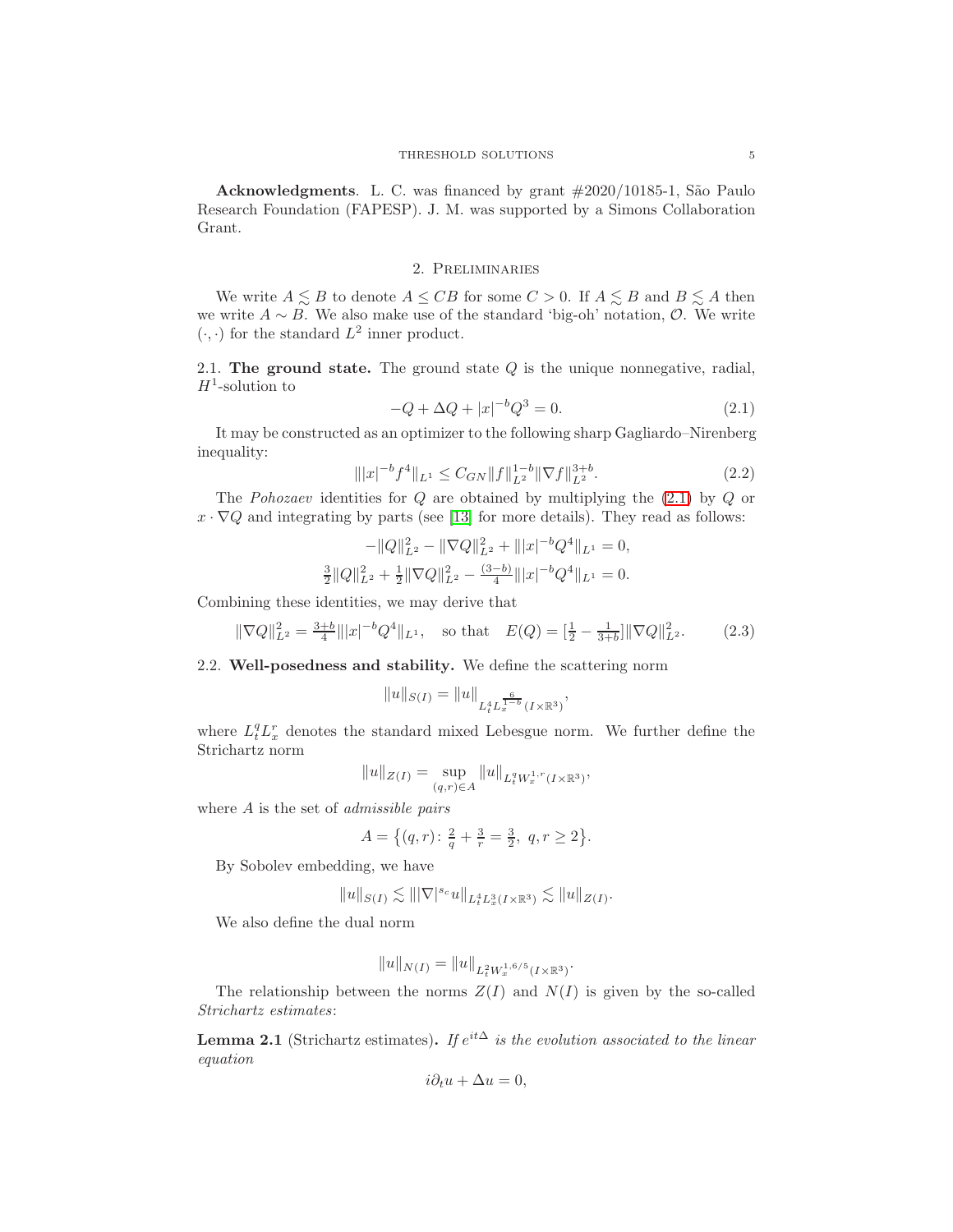then

$$
\|e^{it\Delta}f\|_{Z(\mathbb{R})} \lesssim \|f\|_{H_x^1},
$$
  

$$
\left\|\int_I e^{i(t-s)\Delta} F(s) ds\right\|_{Z(I)} \lesssim \|F\|_{N(I)}.
$$

The presence of the inhomogeneous factor  $|x|^{-b}$  in [\(1.1\)](#page-0-0) suggests we employ either Sobolev or Hardy-type inequalities while estimating the nonlinear term. Those can be combined in a unified way, yielding

<span id="page-5-1"></span>
$$
\| |x|^{-\beta} u \|_{L_x^q} \lesssim \| |\nabla|^s u \|_{L_x^p} \,. \tag{2.4}
$$

provided  $1 < p \le q < \infty$ ,  $0 < s < 3$  and  $\beta \ge 0$  satisfy

$$
\beta < \frac{3}{q}, \qquad s = \frac{3}{p} - \frac{3}{q} + \beta
$$

(see  $[27,$  Theorem  $B^*$ ]).

The local well-posedness for [\(1.1\)](#page-0-0) was first studied by Genoud and Stuart in [\[17\]](#page-33-3) (see also Genoud [\[16\]](#page-33-11)) by an approach using energy estimates as in Cazenave [\[6\]](#page-32-11) (i.e., without relying on Strichartz inequalities). They established a well-posedness result in  $C_t^0 H_x^1(I \times \mathbb{R}^3) \cap C_t^1 H_x^{-1}(I \times \mathbb{R}^3)$  for the range  $0 < b < 2$ . More recently, Guzmán [\[19\]](#page-33-12), Dinh [\[8\]](#page-32-12) and the first author [\[1\]](#page-32-0) proved that if  $0 < b < 3/2$ , the solutions also belong locally (in time) to  $Z(I)$ .

We also have the following stability result for [\(1.1\)](#page-0-0):

**Proposition 2.2** (Stability, c.f. [\[14\]](#page-32-1)). Let  $v$  be a solution to

$$
i\partial_t v + \Delta v + |x|^{-b} |v|^2 v = e
$$

which satisfies

$$
||v||_{L_t^{\infty}H_x^1(I\times\mathbb{R}^3)} + ||v||_{S(I)} \leq M < +\infty.
$$

Then there exists  $\epsilon_1 = \epsilon_1(M) > 0$  such that if  $u_0 \in H^1$  satisfies  $||u_0 - v(0)||_{H^1} < \epsilon$ and

$$
\|e\|_{L^{\frac{8}{3(1-b)}}_tL^{\frac{12}{9+b}}_x(I\times{\mathbb{R}}^3)}+\|e\|_{N(I)}<\epsilon
$$

for some  $0 < \epsilon < \epsilon_1$ , then there exists a unique solution u to [\(1.1\)](#page-0-0) on I with  $u(0) = u_0$  and

$$
||u - v||_{S(I)} \lesssim_M \epsilon.
$$

For constrained solutions, we have the following:

<span id="page-5-0"></span>Proposition 2.3 (Global well-posedness, [\[13\]](#page-32-10)). Suppose

$$
M(u_0)^{1-s_c} E(u_0)^{s_c} \le M(Q)^{1-s_c} E(Q)^{s_c}
$$

and

$$
||u_0||_{L^2}^{1-s_c} ||\nabla u_0||_{L^2}^{s_c} \leq ||Q||_{L^2}^{1-s_c} ||\nabla Q||_{L^2}^{s_c}.
$$

Then the corresponding solution to  $(1.1)$  is global in time and remains uniformly bounded in  $H_x^1$ .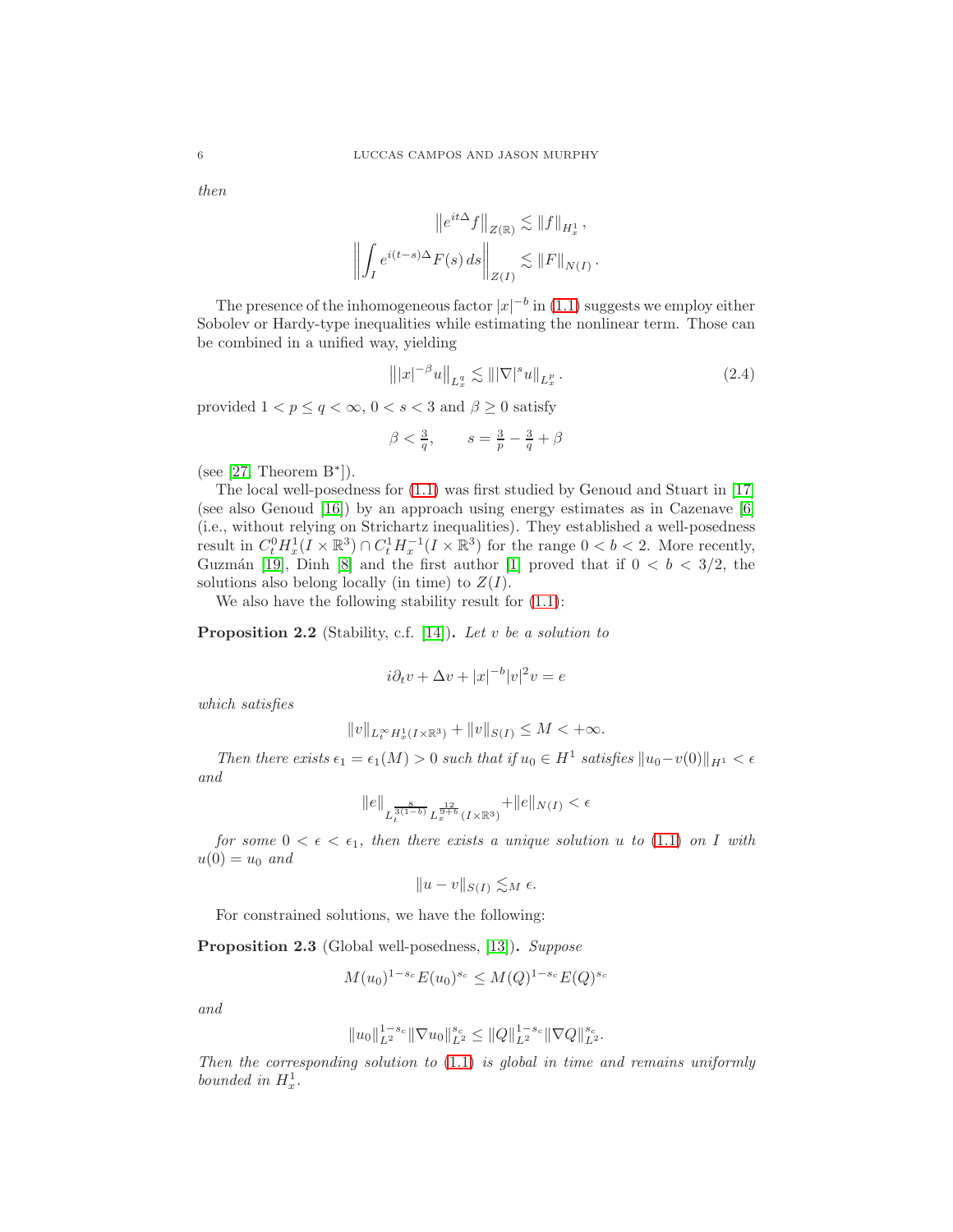#### 3. Spectral properties of the linearized operator

<span id="page-6-0"></span>We will consistently make use of properties of solutions to the *linearized equation* around the ground state. In particular, if u solves [\(1.1\)](#page-0-0), writing  $u = e^{it}(Q + v)$ , one has

<span id="page-6-1"></span>
$$
i\partial_t v + \Delta v + K(v) + R(v) = 0,\t\t(3.1)
$$

where

$$
K(v) = |x|^{-b} Q^2 (3v_1 + iv_2) \text{ and } R(v) = |x|^{-b} Q^3 G(Q^{-1}v), \quad (3.2)
$$

with

$$
G(z) = |1 + z|^2 (1 + z) - 1 - 2z - \overline{z}
$$
  
=  $3z_1^2 + z_2^2 + z_1^3 + z_1 z_2^2 + i(2z_1 z_2 + z_1^2 z_2 + z_2^3).$ 

Note that  $G(0) = G_z(0) = G_{\overline{z}}(0) = 0$ .

By identifying  $a + bi \in \mathbb{C}$  with  $[a, b]^t \in \mathbb{R}^2$ , equation [\(3.1\)](#page-6-1) can be rewritten as

<span id="page-6-4"></span><span id="page-6-2"></span>
$$
\partial_t v + \mathcal{L}v = iR(v),\tag{3.3}
$$

where

$$
\mathcal{L} = \begin{pmatrix} 0 & L_- \\ -L_+ & 0 \end{pmatrix},
$$

with

$$
L_{+} = 1 - \Delta - 3|x|^{-b}Q^{2}, \quad L_{-} = 1 - \Delta - |x|^{-b}Q^{2}.
$$

We call  $(3.3)$  the *linearized equation*, and  $\mathcal L$  the *linearized operator*.

It is immediate to check that  $L_{-}Q = 0$ . Moreover,

$$
L_{+}Q = -\Delta Q - 3|x|^{-b}Q^{3} = -2|x|^{-b}Q^{3},
$$

so that  $(L_{+}Q,Q)_{L^{2}} < 0$ .

We first show that there can be only two non-negative directions for  $\mathcal{L}$ .

<span id="page-6-3"></span>Proposition 3.1. For all  $v \in H^1(\mathbb{R}^3, \mathbb{R})$ ,

- $(L_{-}v, v) \gtrsim ||v||_{H^{1}}^{2}$ , if  $(v, Q) = 0$ ,
- $(L_{+}v, v) \gtrsim ||v||_{H^{1}}^{2}$ , if  $(v, \Delta Q) = 0$ .

*Proof.* Step 1: Writing  $\langle \nabla \rangle^{-1}L_{\pm} \langle \nabla \rangle^{-1} = I - K_{\pm}$ , we claim that  $K_{\pm} : L^2 \to L^2$ is compact. To see this, we will prove that  $|x|^{-b}Q^2\langle \nabla \rangle^{-1} : L^2 \to L^2$  is compact. Indeed, for  $v \in L^2$ , we can obtain the following estimates:

First, we have

$$
\| |x|^{-b} Q^2 \langle \nabla \rangle^{-1} v \|_{L^2} \lesssim \| |x|^{-b} Q^2 \|_{L^3} \| \langle \nabla \rangle^{-1} v \|_{L^6} \lesssim \| v \|_{L^2},
$$

Next,

$$
\| |\nabla|^{\frac{1-b}{2}} (|x|^{-b} Q^2 \langle \nabla \rangle^{-1} v) \|_{L^2}
$$
  
\n
$$
\lesssim \| \nabla (|x|^{-b} Q^2 \langle \nabla \rangle^{-1} v) \|_{L^{\frac{6}{b+4}}}
$$
  
\n
$$
\lesssim \| |x|^{-b-1} Q^2 \|_{L^{\frac{6}{b+3}}} \| \langle \nabla \rangle^{-1} v \|_{L^6} + \| |x|^{-b} Q |\nabla Q| \|_{L^{\frac{6}{b+1}}} \| \langle \nabla \rangle^{-1} v \|_{L^2}
$$
  
\n
$$
+ \| |x|^{-b} Q^2 \|_{L^{\frac{6}{b+1}}} \| \nabla \langle \nabla \rangle^{-1} v \|_{L^2}
$$
  
\n
$$
\lesssim \| v \|_{L^2}.
$$

Finally,

$$
\| |x|^{-b} Q^2 \langle \nabla \rangle^{-1} v \|_{L^2(\{|x| \ge R\})} \lesssim \frac{1}{R^b} \|Q\|_{L^\infty}^2 \|\langle \nabla \rangle^{-1} v\|_{L^2}^2 \lesssim \frac{1}{R^b} \|v\|_{L^2}.
$$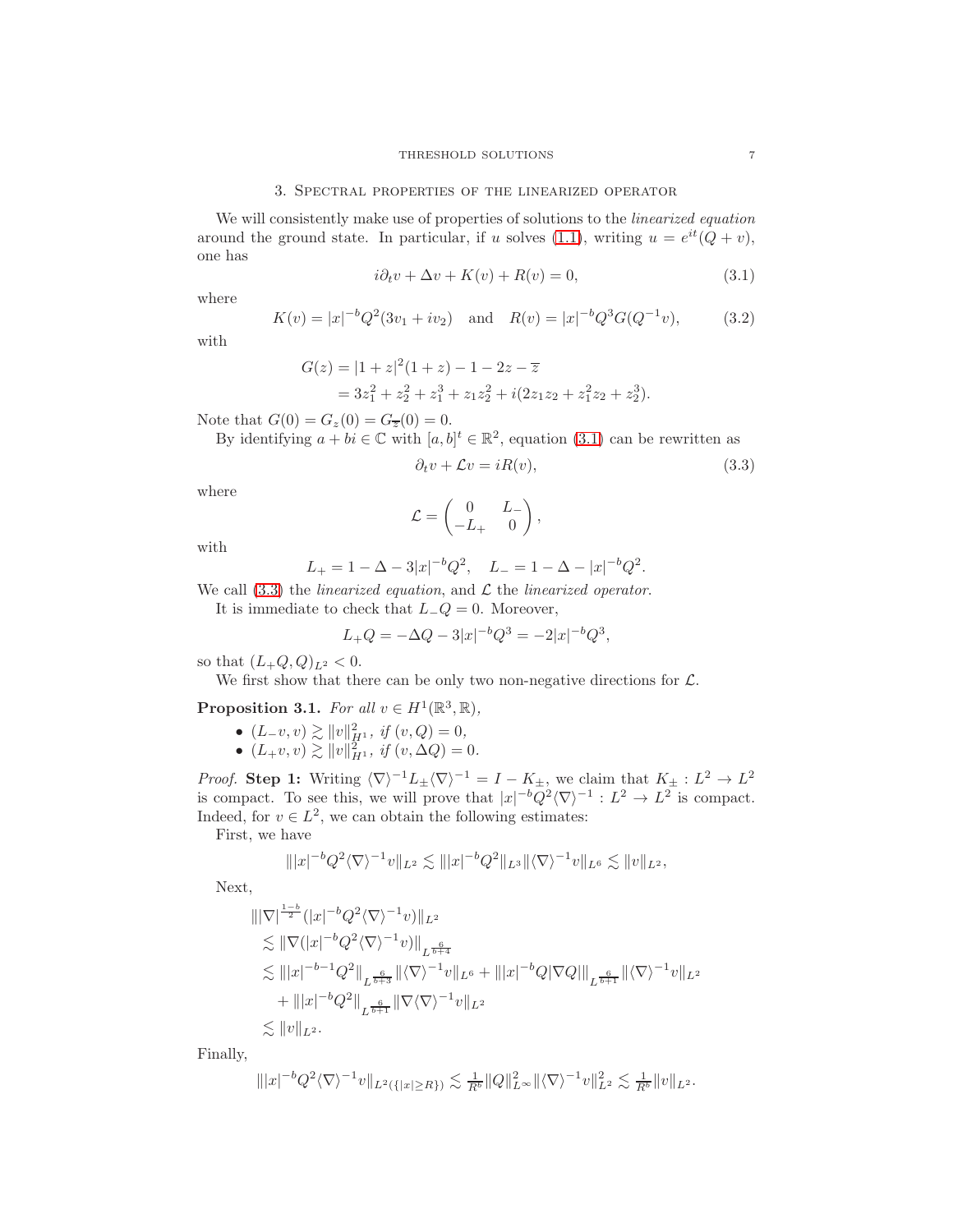The desired compactness then follows from Rellich–Kondrachov.

We thus have that the eigenvalues of  $I-K_{\pm}$  are discrete, and can only accumulate at 1. Therefore, in the interval  $(-\infty, \frac{1}{2}]$ , say,  $I - K_{\pm}$  has at most a finite number  $\{\lambda_i^{\pm}\}_{i=1}^{N_{\pm}}$  of eigenvalues (counting multiplicity), which we assume are ordered in a non-decreasing way. By Weyl's Theorem, the essential spectrum is  $[1, +\infty)$ .

Step 2: Since Q is the minimizer of the Weinstein functional

$$
J(f) = \frac{\left(\int |\nabla f|^2\right)^{\frac{b+3}{2}} \left(\int |f|^2\right)^{\frac{1-b}{2}}}{\int |x|^{-b} |f|^4},
$$

by writing  $f = v_1 + iv_2$ , the conditions  $\frac{d^2}{d\epsilon^2} J(Q + \epsilon v)|_{\epsilon=0} \le 0$  and  $(v_1, \Delta Q) = 0$  give

$$
(L_{+}v_{1}, v_{1})+(L_{-}v_{2}, v_{2}) \gtrsim [1+3b+b(1-b)] \left(\int Qv_{1}\right)^{2}.
$$

Therefore, since  $0 < b < 1$ , we deduce that  $L_{+}$  is non-negative if  $(v_1, \Delta Q) = 0$ , and that  $L_-\$  is always non-negative.

**Step 3:** We already showed that  $\lambda_1^+ < 0$ ,  $\lambda_2^+ \ge 0$  and  $\lambda_1^- = 0$ . To finish the proof, it suffices to show that  $\lambda_2^+ > 0$  and  $\lambda_2^- > 0$ , which is equivalent to showing that ker  $L_+$  is empty and that ker  $L_-\$  is spanned by Q. These two assertions about the kernel were proved in [\[7,](#page-32-13) Lemma 2.1(ii) and Proposition 5].  $\Box$ 

We can also prove the following:

**Proposition 3.2.** Let  $\sigma(\mathcal{L})$  be the spectrum of the operator  $\mathcal{L}$ , defined in  $L^2(\mathbb{R}^3) \times$  $L^2(\mathbb{R}^3)$  with domain  $H^2(\mathbb{R}^3) \times H^2(\mathbb{R}^3)$ , and let  $\sigma_{ess}(\mathcal{L})$  be its essential spectrum. Then

$$
\sigma_{ess}(\mathcal{L}) = \{ iy : y \in \mathbb{R}, |y| \ge 1 \}, \quad \sigma \cap \mathbb{R} = \{-e_0, 0, e_0\} \quad with \ e_0 > 0.
$$

Moreover,  $e_0$  and  $-e_0$  are simple eigenvalues of  $\mathcal L$  with eigenfunctions  $\mathcal Y_+$  and  $\mathcal{Y}_- = \overline{\mathcal{Y}}_+$ , respectively. The kernel of  $\mathcal L$  is spanned by iQ.

*Proof.* From Proposition [3.1,](#page-6-3) we see that  $L_$  is non-negative. Since it is also selfadjoint, it has a unique square root  $L^{\frac{1}{2}}$  with domain  $H^1$ . We show that the selfadjoint operator  $P := L^{\frac{1}{2}} L + L^{\frac{1}{2}}$  on  $L^2$  with domain  $H^4$  has a unique negative eigenvalue. Indeed, consider

$$
Z := \frac{3-b}{2}Q + x \cdot \nabla Q.
$$

Then we have that  $Z \in H^2$ ,  $Z \in \{Q\}^{\perp}$ , and

$$
(L_{+}Z, Z) = -\frac{2 - (1 - b)^2}{1 - b} \int Q^2 < 0.
$$

Defining  $h := L_{-}^{-\frac{1}{2}} Z \in \{Q\}^{\perp}$ , one also has

$$
(Ph, h) = (L_{+}Z, Z) < 0.
$$

Hence, by the mini-max principle and an approximation argument, P has a negative eigenvalue  $-e_0^2$  and an associated eigenfunction g. Defining  $\mathcal{Y}_1 := L^{\frac{1}{2}}g$ ,  $\mathcal{Y}_2 := \frac{1}{e_0} L_+ \mathcal{Y}_1$ , and  $\mathcal{Y}_\pm := \mathcal{Y}_1 \pm i \mathcal{Y}_2$ , we have  $\mathcal{L} \mathcal{Y}_\pm = \pm e_0 \mathcal{Y}_\pm$ . Uniqueness of the negative direction of P follows from the non-negativity of  $L_+$  on  $\{\Delta Q\}^{\perp}$ . The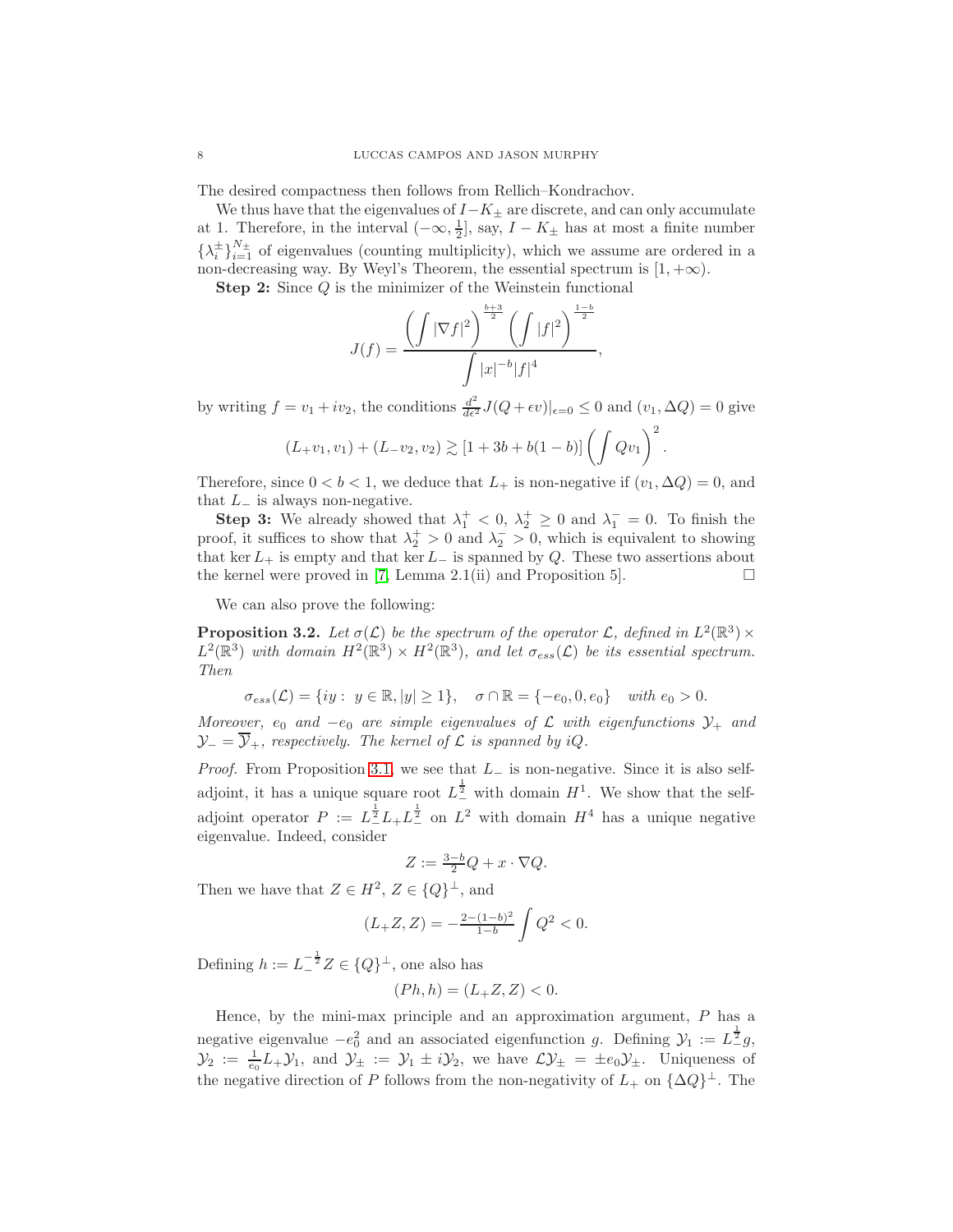assertions about the kernel of  $\mathcal L$  follow from the coercivity given by Proposition [3.1.](#page-6-3)  $\Box$ 

It is also convenient to define a linear form associated to  $\mathcal{L}$ , namely

$$
B(f,g) := \frac{1}{2}(L_+f_1,g_1) + \frac{1}{2}(L_-f_2,g_2) = \frac{1}{2}\operatorname{Im}(\mathcal{L}f,g),
$$

as well as the corresponding bilinear form

$$
\Phi(h) := B(h, h).
$$

We now employ a co-dimensional counting argument to prove coercivity in a slightly different subspace, which will be needed in Section [8.](#page-28-0)

**Corollary 3.3.** Let  $\tilde{G}^{\perp}$  be the subspace of all  $v \in H^1$  (seen as a real vector space) such that

$$
(v_2, Q) = B(v, \mathcal{Y}_+) = B(v, \mathcal{Y}_-) = 0.
$$

Then, for all  $v \in \tilde{G}^{\perp}$ , we have  $\Phi(v) \gtrsim ||v||_{H^1}^2$ .

*Proof.* By the characterization of the spectrum of  $\mathcal L$  given above, it is enough to guarantee strict positivity of of the quadratic form associated to B. Suppose that there exists  $h \in \tilde{G}^{\perp} \setminus \{0\}$  such that  $\Phi(h) \leq 0$ . We claim that this implies that the set  $\{iQ, \mathcal{Y}_+, h\}$  is linearly independent, Indeed, let  $a, b, c \in \mathbb{R}$  be such that

$$
aiQ + b\mathcal{Y}_+ + ch = 0.
$$

We note that  $B(\mathcal{Y}_+,\mathcal{Y}_-) = -e_0(L_-\mathcal{Y}_2,\mathcal{Y}_2) \neq 0$  and that  $B(iQ, \cdot) \equiv 0$ . Hence, by the definition of  $\tilde{G}^{\perp}$ , we have that  $bB(\mathcal{Y}_+,\mathcal{Y}_-) = 0$ . Now, since  $iQ$  and h are orthogonal in (the real space)  $L^2$ , we also have  $a = c = 0$ .

We now see that  $\Phi$  is non-positive on a subspace of dimension 3, which contra-dicts Proposition [3.1.](#page-6-3)

Finally, we establish some decay and regularity properties of functions related to the spectrum of  $\mathcal{L}$ .

<span id="page-8-0"></span>**Lemma 3.4** (Spectral decay and regularity). If  $\mathcal{Y}_{\pm} \in H^2(\mathbb{R}^3)$  are the eigenfunctions to L corresponding to the real eigenvalues  $\pm e_0$  and  $\phi \in C_c^{\infty}(\mathbb{R}^3 \setminus \{0\})$ , then

$$
\|\phi(\tfrac{x}{R})\mathcal{Y}_{\pm}\|_{H^k} \lesssim_{\phi,k,l} \tfrac{1}{R^l}.
$$

Moreover,  $\mathcal{Y}_{\pm} \in W^{3,\frac{6}{5}}(\mathbb{R}^3)$ . If  $\lambda \in \mathbb{R} \setminus \sigma(\mathcal{L})$  and  $F \in L^2(\mathbb{R}^3)$  is such that

$$
\|\psi(\tfrac{x}{R})F\|_{H^k} \lesssim_{\psi,k,l} \tfrac{1}{R^l},
$$

for any  $\psi \in C_c^{\infty}(\mathbb{R}^3 \setminus \{0\})$ , then the solution  $f \in H^2(\mathbb{R}^3)$  to

<span id="page-8-1"></span>
$$
\mathcal{L}f - \lambda f = F
$$

also satisfies

$$
\|\phi(\frac{x}{R})f\|_{H^k} \lesssim_{\phi,k,l} \frac{1}{R^l}.
$$
\n
$$
\text{for any } \phi \in C_c^{\infty}(\mathbb{R}^3 \setminus \{0\}). \text{ Moreover, if } F \in W^{1,\frac{6}{5}}(\mathbb{R}^3), \text{ then } f \in W^{3,\frac{6}{5}}(\mathbb{R}^3).
$$
\n
$$
(3.4)
$$

**Remark 3.5.** By Sobolev embedding, we see that the functions  $\mathcal{Y}_\pm$  and f obtained

above are bounded, have bounded first derivatives and decay fast at infinity.

**Remark 3.6.** The proof below shows that the functions belong to  $W^{2,p}$  for any  $1 \leq p < 3/b$  and to  $W^{3,q}$  for any  $1 \leq q < 3/(b+1)$ , if F is smooth enough. However, in our applications below we will only need the  $W^{3, \frac{6}{5}}$  estimates.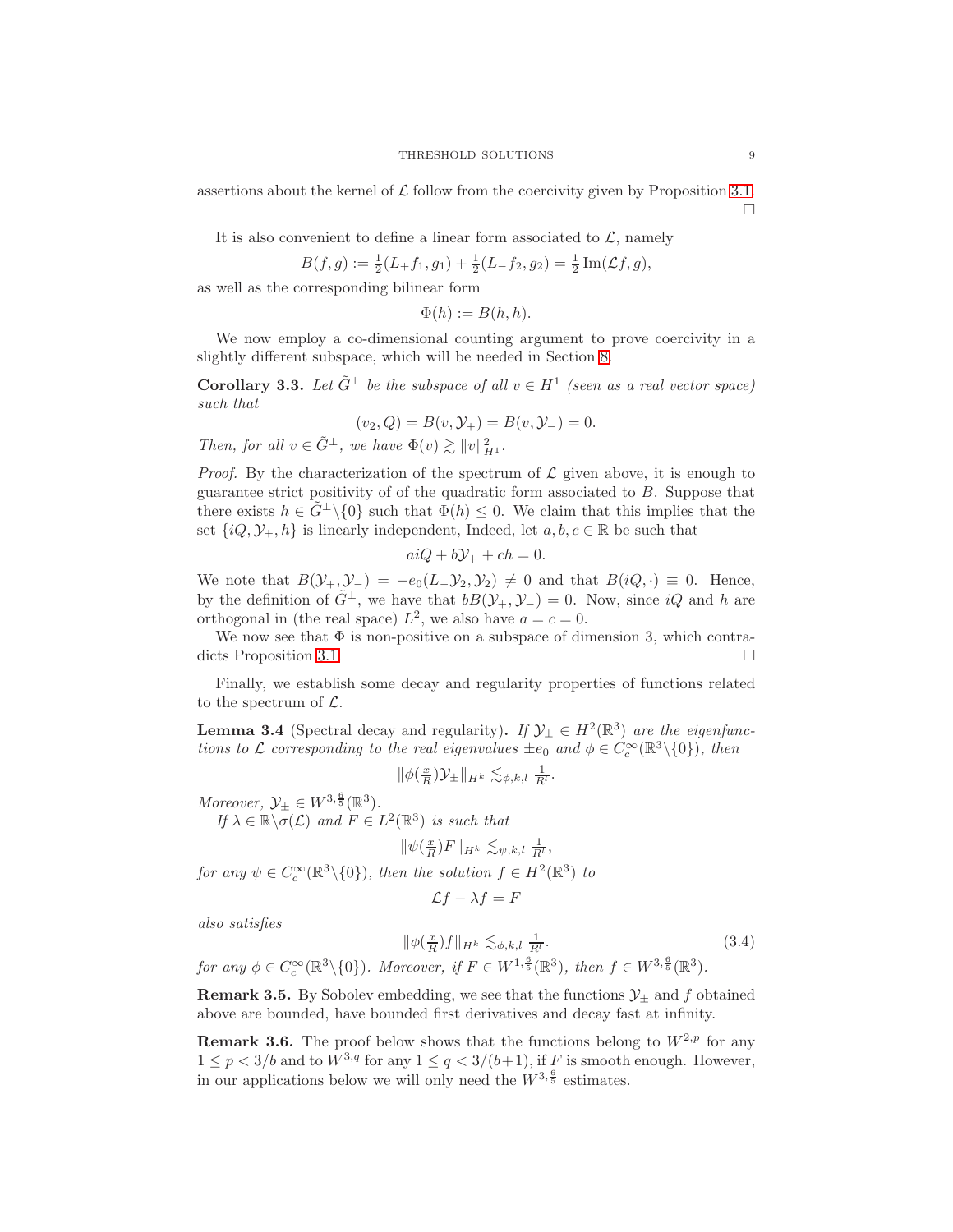Proof of Lemma [3.4.](#page-8-0) We only prove the second item, as the first one follows similarly. The elliptic equation  $\mathcal{L}f - \lambda f = F$  implies

<span id="page-9-0"></span>
$$
\begin{cases}\n(1 - \Delta)f_1 = 3|x|^{-b}Q^2f_1 + \lambda f_2 + F_2\\ \n(1 - \Delta)f_2 = |x|^{-b}Q^2f_2 - \lambda f_1 + F_1.\n\end{cases}
$$
\n(3.5)

That implies, for any  $\phi \in C_c^{\infty}(\mathbb{R}^3 \setminus \{0\}),$ 

$$
(1 - \Delta)(\phi(\frac{x}{R})f_1) = \frac{1}{R^2}\Delta\phi(\frac{x}{R})f_1 + \frac{1}{R}\nabla\phi(\frac{x}{R})\cdot\nabla f_1
$$

$$
+ 3|x|^{-b}Q^2\phi(\frac{x}{R})f_1 + \lambda\phi(\frac{x}{R})f_2 + \phi F_2.
$$

After differentiating the above equation, we get

$$
(1 - \Delta)\partial_i \left[ \phi(\frac{x}{R})f_1 \right]
$$
  
=  $\frac{1}{R^2} \Delta \phi(\frac{x}{R}) \partial_i f_1 + \frac{1}{R^3} \Delta \partial_i \phi(\frac{x}{R}) f_1 + \frac{1}{R} \nabla \phi(\frac{x}{R}) \cdot \nabla \partial_i f_1$   
+  $\frac{1}{R^2} \nabla \partial_i \phi(\frac{x}{R}) \cdot \nabla f_1 + 3|x|^{-b} Q^2 \phi(\frac{x}{R}) \partial_i f_1$   
-  $(b+1)|x|^{-b-1} \frac{x_i}{|x|} Q^2 \phi(\frac{x}{R}) f_1 + 6|x|^{-b} Q \partial_i Q \phi(\frac{x}{R}) f_1$   
+  $\frac{3}{R}|x|^{-b} Q^2 \partial_i \phi(\frac{x}{R}) f_1 + \lambda \phi(\frac{x}{R}) \partial_i f_2 + \frac{\lambda}{R} \partial_i \phi(\frac{x}{R}) f_2 + \partial_i (\phi F_2),$ 

with similar equations for  $f_2$ . Using  $\phi$  and its derivatives are supported away from the origin, as well as the decay properties of  $Q$ , we obtain the bound

$$
\|\phi(\frac{x}{R})f\|_{H^3} \lesssim_{\|Q\|_{\infty},\phi} \|f\|_{H^1} + \|\nabla Q\|_{6} \|f\|_{3} + \|\phi(\frac{x}{R})F\|_{H^1}
$$
  

$$
\lesssim_{\phi,Q} \|f\|_{H^1} + \|\phi(\frac{x}{R})F\|_{H^1}.
$$

Therefore, equation [\(3.4\)](#page-8-1) holds for  $(k, l) = (3, 0)$ . Now, assuming it holds for  $(k, l)$ , we can deduce from [\(3.5\)](#page-9-0) that

$$
[(1 - \Delta)^2 + \lambda^2]f_1 = |x|^{-b}Q^2L_+f_1 + 3(1 - \Delta)[|x|^{-b}Q^2f_1] + L_+F_2 - \lambda F_1.
$$
 (3.6)

Choose  $\tilde{\phi} \in C_c^{\infty}(\mathbb{R}^3 \setminus \{0\})$  to equal 1 at the support of  $\phi$ , so that  $\partial^{\alpha} \phi = \tilde{\phi} \partial^{\alpha} \phi$  for all multi-indices  $\alpha$ . Since the Fourier symbol of  $(1 - \Delta)^2 + \lambda^2$  is  $(1 + |\xi|^2)^2 + \lambda^2 \sim$  $(1+|\xi|^2)^2$ , we can write

<span id="page-9-1"></span>
$$
\|\phi_R f_1\|_{H^{k+1}} \sim \|\left[(1-\Delta)^2 + \lambda^2\right](\phi_R f_1)\|_{H^{k-3}}\lesssim \|\phi_R((1-\Delta)^2 + \lambda^2)(\tilde{\phi}_R f_1)\|_{H^{k-3}}+\|[(1-\Delta)^2 + \lambda^2; \phi_R](\tilde{\phi}_R f_1)\|_{H^{k-3}}.
$$

The first term in the right-hand side is controlled by [\(3.6\)](#page-9-1) and by the (more than) polynomial decay of  $Q$  and its derivatives, as well as on the hypothesis on  $F$ , giving the bound

$$
\|\phi_R((1-\Delta)^2 + \lambda^2)(\tilde{\phi}_R f_1)\|_{H^{k-3}} \lesssim \frac{1}{R} \|\tilde{\phi}_R f\|_{H^{k-1}} + \|\tilde{\phi}_R F\|_{H^{k-1}} \lesssim \frac{1}{R} \|\tilde{\phi}_R f\|_{H^k} + \frac{1}{R^{l+1}}.
$$

The remaining term is controlled by the commutator estimate

$$
\|[(1-\Delta)^2+\lambda^2;\phi_R]\|_{H^{k-3}\to H^k}\lesssim \frac{1}{R}.
$$

We then have

$$
\|\phi_R f_1\|_{H^{k+1}} \lesssim \frac{1}{R}\|\tilde{\phi}_R f\|_{H^k} + \frac{1}{R^{l+1}}.
$$

The last inequality shows that, if  $(3.4)$  holds for  $(k, l)$ , then it also holds for  $(k +$  $1, l + 1$ ). As the proof for  $f_2$  is completely analogous, we will omit it here.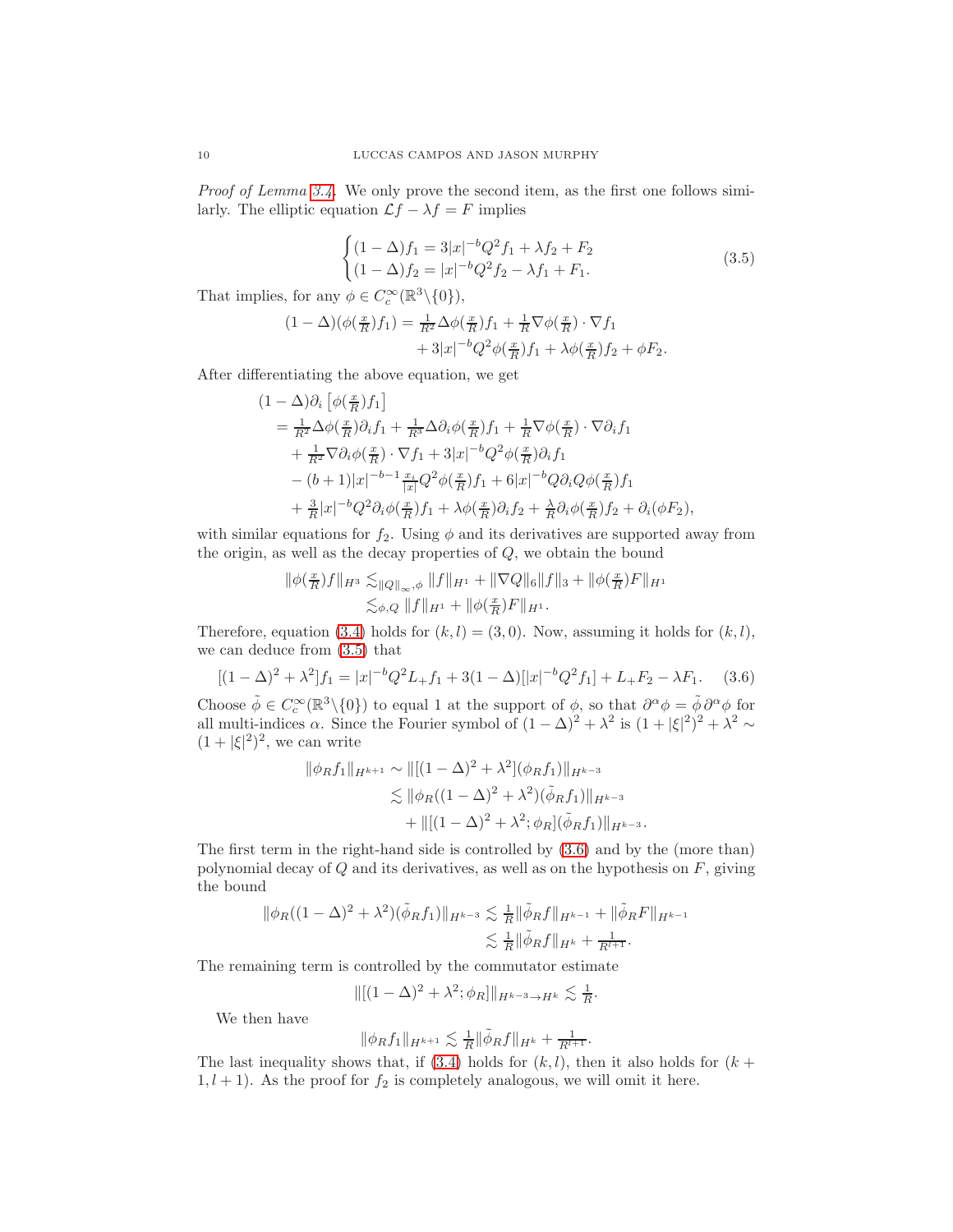With the decay of f in hand, and recalling  $H^2(\mathbb{R}^3) \hookrightarrow L^\infty(\mathbb{R}^3)$ , we assume now that  $F \in W^{1,\frac{6}{5}}$ , so that by [\(3.5\)](#page-9-0), we have  $(1 - \Delta)f \in L^{\frac{6}{5}}$ . After differentiating [\(3.5\)](#page-9-0), we obtain  $f \in W^{3, \frac{6}{5}}$ , as desired.

### 4. Modulation analysis

<span id="page-10-0"></span>The goal of this section is to analyze solutions of [\(1.1\)](#page-0-0) during the times that they are close to the orbit of the ground state solution  $e^{it}Q$ . Here we are measuring closeness in terms of the functional

$$
\delta(u) := \left| \int |\nabla u|^2 - \int |\nabla Q|^2 \right|.
$$

When considering a fixed solution  $u(t)$  to [\(1.1\)](#page-0-0), we will often abbreviate  $\delta(u(t))$  by  $\delta(t)$ . Later, we will see that (under the constraint  $E(u_0) = E(Q)$ ), the functional  $\delta(u)$  is proportional to the virial functional evaluated at u, which explains in part why this functional is so central to the analysis (cf. [\(5.9\)](#page-18-0) below).

We fix  $\delta_0 > 0$ , which will need to be chosen sufficiently small in what follows. The main result of this section is the following:

<span id="page-10-2"></span>**Proposition 4.1** (Modulation). Let  $u: I \times \mathbb{R}^3 \to \mathbb{C}$  be a solution to [\(1.1\)](#page-0-0) satisfying  $M(u_0) = M(Q)$  and  $E(u_0) = E(Q)$ . Let

<span id="page-10-4"></span>
$$
I_0 = \{ t \in I : \delta(u(t)) < \delta_0 \}.
$$

If  $\delta_0$  is sufficiently small, then there exist  $\alpha: I_0 \to \mathbb{R}$ ,  $\theta: I_0 \to \mathbb{R}$ , and  $h: I_0 \to H^1$ such that

$$
u(t) = e^{i\theta(t)}[(1+\alpha(t))Q + h(t)],
$$

with

$$
|\alpha(t)| \sim ||h(t)||_{H_x^1} \sim \delta(t) \quad \text{and} \quad |\alpha'(t)| + |\theta'(t) - 1| \lesssim \delta(t). \tag{4.1}
$$

We begin with the following non-quantitative result.

<span id="page-10-3"></span>**Lemma 4.2.** For any  $\varepsilon > 0$ , there exists  $\delta_0 > 0$  such that for any  $v \in H^1$  with  $M(v) = M(Q)$  and  $E(v) = E(Q)$ ,

$$
\delta(v) < \delta_0 \implies \inf_{\theta \in \mathbb{R}} \|v - e^{i\theta}Q\|_{H^1} < \varepsilon.
$$

*Proof.* It suffices to show that for any sequence  $v_n \in H^1$  satisfying  $M(v_n) \equiv M(Q)$ ,  $E(v_n) \equiv E(Q)$ , and  $\delta(v_n) \to 0$ , there exists  $\theta_0 \in \mathbb{R}$  such that

$$
\lim_{n \to \infty} ||v_n - e^{i\theta_0} Q||_{H^1} = 0
$$

along a subsequence. For this, we use concentration compactness. In particular, choosing  $v_n$  as above and passing to a subsequence, we write  $v_n$  in a linear profile decomposition adapted to [\(2.2\)](#page-4-1):

<span id="page-10-1"></span>
$$
v_n = \sum_{j=1}^{J} \varphi^j(\cdot - x_n^j) + r_n^J
$$
  
lim  $\lim_{n \to \infty} ||x|^{-b} |x^J|^4 ||_{x^J} = 0$  (4.2)

for  $1 \leq J \leq J^*$ , with

$$
\lim_{J \to J^*} \lim_{n \to \infty} |||x|^{-b} |r_n^J|^4 ||_{L^1} = 0.
$$
\n(4.2)

By construction, we have decoupling of the  $L^2$  and  $\dot{H}^1$  norms, along with the 'potential energy' quantity appearing in [\(4.2\)](#page-10-1). We may also assume that for each j, either  $x_n^j \equiv 0$  or  $|x_n^j| \to \infty$ .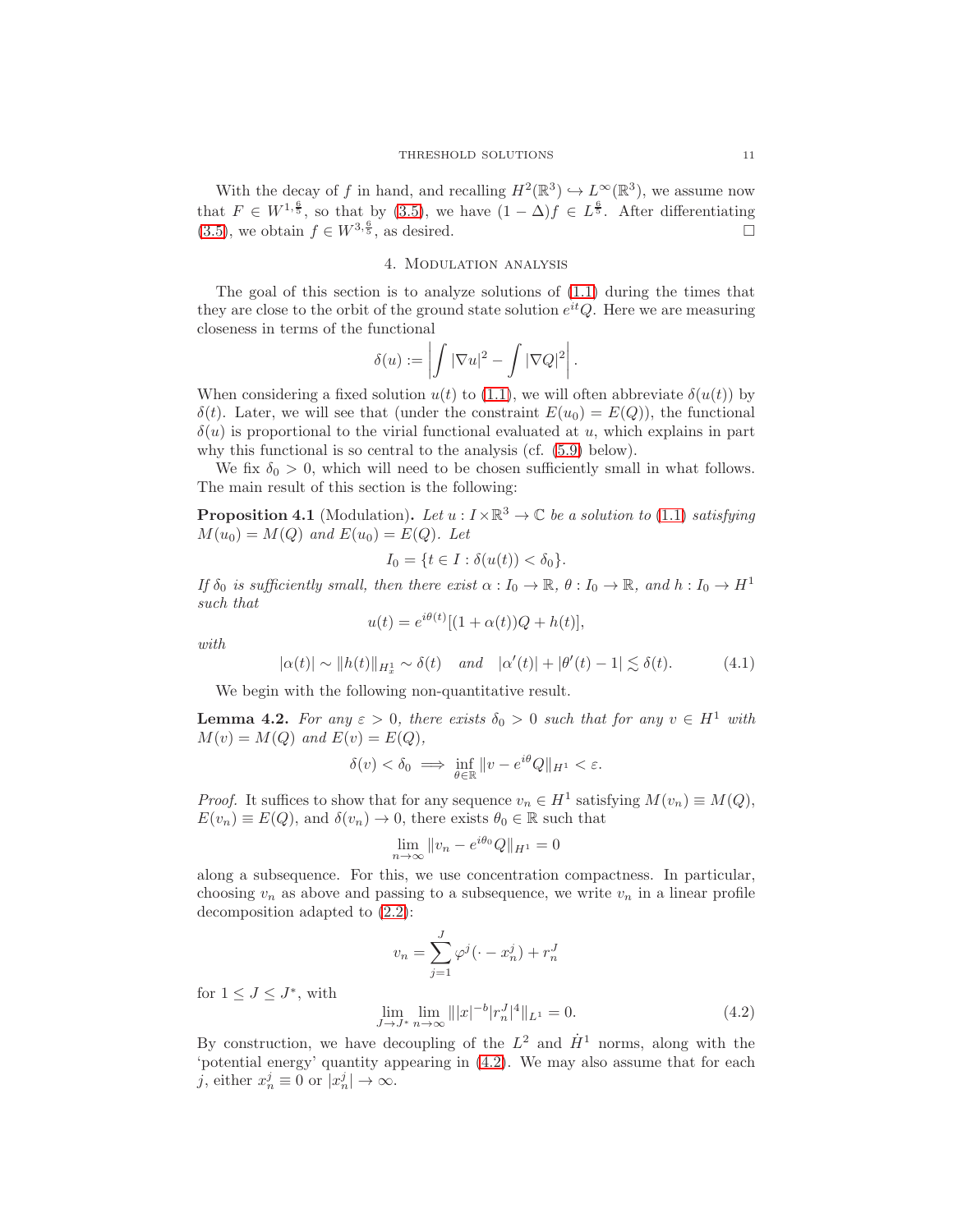We first observe that we must have  $J^* \geq 1$ , for otherwise using decoupling, [\(4.2\)](#page-10-1), and the fact that  $E(v_n) \equiv E(Q)$ , we would obtain that  $|||x|^{-b}|Q|^4||_{L^1} = 0$ . We next claim that  $J^* = 1$ . To see this, we observe that by the decoupling, nesting of  $\ell^p$ spaces, and the sharp Gagliardo–Nirenberg inequality [\(2.2\)](#page-4-1),

$$
\| |x|^{-b} Q^4 \|_{L^1} - o_n(1)
$$
  
\n
$$
\leq \sum_{j=1}^{J^*} \| |x|^{-b} \varphi(\cdot - x_n^j) \|_{L^1}
$$
  
\n
$$
\leq C_{GN} \sum_{j=1}^{J^*} \| \varphi^j \|_{L^2}^{1-b} \| \nabla \varphi^j \|_{L^2}^{3+b} \leq C_{GN} \| Q \|_{L^2}^{1-b} \left[ \sum_{j=1}^{J^*} \| \nabla \varphi^j \|_{L^2}^2 \right]^{\frac{3+b}{2}} (4.3)
$$
  
\n
$$
\leq C_{GN} \| Q \|_{L^2}^{1-b} \| \nabla Q \|_{L^2}^{3+b}.
$$

Sending  $n \to \infty$  and using the fact that Q optimizes [\(2.2\)](#page-4-1), we see that each inequality above is actually an equality. In particular, equality [\(4.3\)](#page-11-0) guarantees that  $J^* = 1$ .

Our decomposition therefore reduces to the form

<span id="page-11-0"></span>
$$
v_n = \varphi(x - x_n) + r_n.
$$

We can preclude the possibility that  $|x_n| \to \infty$  by noting that in this case, we would have

$$
\| |x|^{-b} |\varphi(x - x_n)|^4 \|_{L^1} \to 0,
$$

which would yield the contradiction  $|||x|^{-b}Q^4||_{L^1} = 0$ . Finally, if  $r_n$  does not converge to zero strongly in  $H<sup>1</sup>$ , then we can estimate as above to obtain

$$
\||x|^{-b}Q^4\|_{L^4}\leq (1-\eta)C_{GN}\|Q\|_{L^2}^{1-b}\|\nabla Q\|_{L^2}^{3+b}
$$

for some  $\eta > 0$ , contradicting that Q optimizes [\(2.2\)](#page-4-1). We therefore conclude that  $r_n \to 0$  strongly in  $H^1$ , which then implies that  $\varphi$  is an optimizer of [\(2.2\)](#page-4-1). Thus  $\varphi = e^{i\theta_0} Q$  for some  $\theta_0 \in \mathbb{R}$ , and  $v_n$  converges strongly to  $\varphi$  in  $H^1$ .

We turn to the proof of Proposition [4.1.](#page-10-2) The idea is to use Lemma [4.2](#page-10-3) to obtain an initial decomposition of  $u(t)$  around  $Q$ , and then to use the implicit function theorem to obtain a choice of modulation parameters that impose the orthogonality conditions appearing in Proposition [3.1.](#page-6-3) With this choice, we will be able to use the mass and energy constraints to derive the estimates appearing [\(4.1\)](#page-10-4).

*Proof of Proposition [4.1.](#page-10-2)* Let  $\varepsilon > 0$  and choose  $\delta_0$  as in Lemma [4.2.](#page-10-3)

Using Lemma [4.2,](#page-10-3) we may first define  $\theta_0: I_0 \to \mathbb{R}$  such that

$$
||u(t) - e^{i\theta_0(t)}Q||_{H^1} < \varepsilon \quad \text{for all} \quad t \in I_0.
$$

We will now modify  $\theta(t)$  in order to impose an orthogonality condition. We define

$$
\Phi: H^1 \times \mathbb{R} \to \mathbb{R} \quad \text{by} \quad \Phi(v, \theta) = \text{Im}(v, e^{i\theta}Q)_{L^2}
$$

and let

$$
(v_0, \theta_0) = (v_0(t), \theta_0(t)) = (e^{i\theta_0(t)}Q, \theta_0(t)).
$$

Now observe that

$$
\Phi(v_0, \theta_0) \equiv 0 \quad \text{and} \quad \frac{\partial \Phi}{\partial \theta}\big|_{(v_0, \theta_0)} \equiv -\|Q\|_{L^2}^2.
$$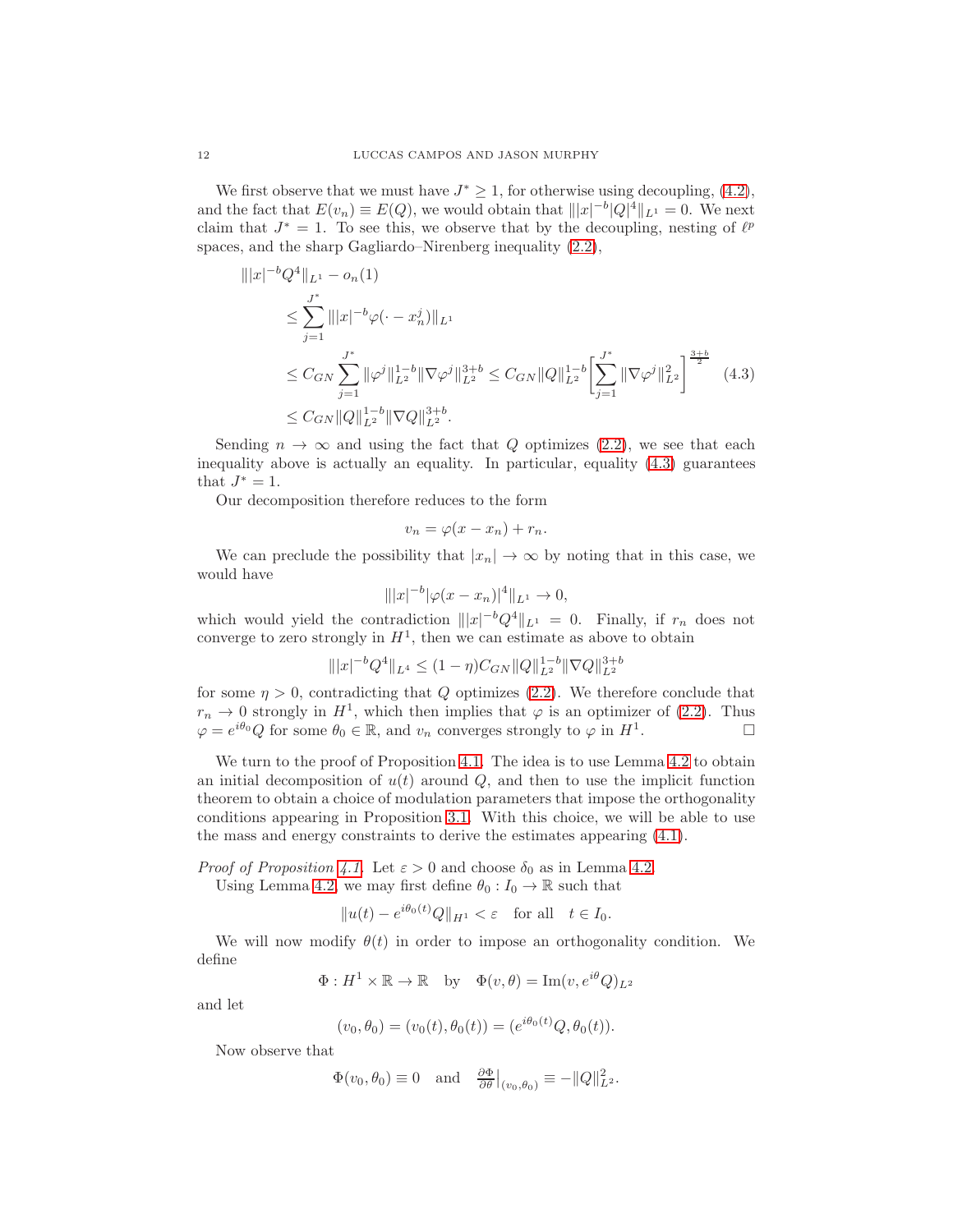We may therefore apply the implicit function theorem to the family of zeros  $(v_0(t), \theta_0(t))$ : choosing  $\eta = \eta(Q) > 0$  and  $\varepsilon = \varepsilon(\eta) > 0$  sufficiently small, we have for each  $t \in I_0$  a function

$$
a_t: B_{\varepsilon}(e^{i\theta_0(t)}Q) \subset H^1 \to B_{\eta}(\theta_0(t)) \subset \mathbb{R}
$$

such that

$$
\Phi(v, a_t(v)) = 0 \quad \text{for all} \quad v \in B_{\varepsilon}(e^{i\theta_0(t)}Q).
$$

As  $u(t) \in B_{\varepsilon}(e^{i\theta_0(t)}Q)$  for  $t \in I_0$ , we may therefore define  $\theta(t) = a_t(u(t))$  and (using  $|\theta(t) - \theta_0(t)| < \eta$ ) obtain

Im
$$
(u(t), e^{i\theta(t)}Q) = 0
$$
 and  $||u(t) - e^{i\theta(t)}Q||_{H^1} < \eta \ll 1$ .

Now set

$$
g(t) = g_1(t) + ig_2(t) = e^{-i\theta(t)}u(t) - Q
$$
, so that  $(g_2(t), Q) \equiv 0$ .

We further define  $h(t)$  via

$$
g(t) = \alpha(t)Q + h(t)
$$
, where  $\alpha = \frac{(g_1, \Delta Q)}{(Q, \Delta Q)} \in \mathbb{R}$ .

It follows that

<span id="page-12-1"></span>
$$
u(t) = e^{i\theta(t)}[(1+\alpha(t))Q + h(t)],
$$

with  $h$  satisfying the orthogonality conditions appearing in Proposition [3.1,](#page-6-3) namely,

$$
(h_1(t), \Delta Q) \equiv 0
$$
 and  $(h_2(t), Q) \equiv 0.$  (4.4)

To complete the proof of Proposition [4.1,](#page-10-2) it therefore remains to prove the bounds appearing in [\(4.1\)](#page-10-4). We begin by using the fact that  $E(u) = E(Q)$  and  $M(u) =$  $M(Q)$ , gauge invariance, and the identity

$$
\int g_1 Q + \nabla g_1 \cdot \nabla Q - |x|^{-b} g_1 Q^3 dx = 0
$$

to write

$$
0 = [E(u) + M(u)] - [E(Q) + M(Q)]
$$
  
=  $\frac{1}{2}(L+g_1, g_1) + \frac{1}{2}(L-g_2, g_2)$   

$$
- \int |x|^{-b} [\frac{1}{4}|g|^4 + Qg_1|g|^2] dx
$$

We now note that by Proposition [3.1](#page-6-3) and the condition  $(g_2, Q) \equiv 0$ ,

<span id="page-12-0"></span>
$$
(L_{-}g_2, g_2) \gtrsim ||g_2||_{H^1}^2.
$$

On the other hand,

$$
(L+g_1, g_1) = (\alpha L + Q + L + h_1, \alpha Q + h_1)
$$
  
=  $\alpha^2 (L + Q, Q) + 2\alpha (L + Q, h_1) + (L + h_1, h_1)$ 

We will now combine the last three displays: using Proposition [3.1](#page-6-3) and  $(h_1, \Delta Q) \equiv$ 0, Cauchy–Schwarz, the definition of  $g(t)$ , and the fact that  $||g||_{H^1} \ll 1$ , we obtain

$$
||h||_{H^1}^2 \lesssim \alpha^2 + ||g||_{H^1}^3 + ||g||_{H^1}^4 + |\alpha(L_+Q, h_1)|
$$
  
 
$$
\lesssim \alpha^2 + |\alpha|^3 + ||h||_{H^1}^3 + |\alpha| |(L_+Q, h_1)|.
$$
 (4.5)

To estimate the inner product, we first recall that

$$
L_{+}Q = Q - \Delta Q - 3|x|^{-b}Q^{3} = -2|x|^{-b}Q^{3} \text{ and } (h_{1}, \Delta Q) \equiv 0,
$$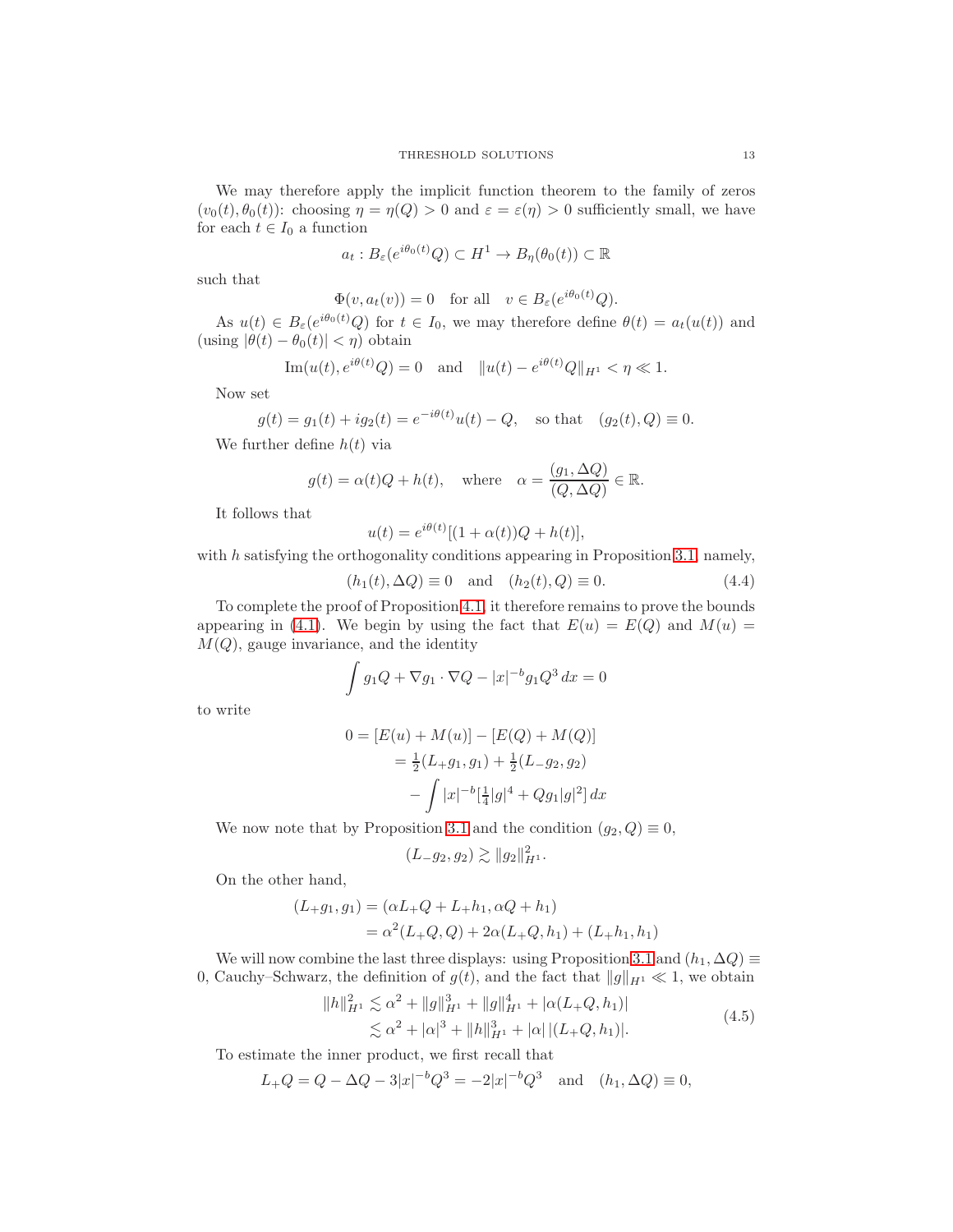so that

$$
(Q - \Delta Q - 3|x|^{-b}Q^{3}, h_{1}) = (-2|x|^{-b}Q^{3}, h_{1}) \implies (|x|^{-b}Q^{3}, h_{1}) = (Q, h_{1})
$$
  

$$
\implies (L_{+}Q, h_{1}) = -2(Q, h_{1}).
$$

To estimate the inner product  $(Q, h_1)$ , we use the mass constraint:

$$
M(Q) = M((1+\alpha)Q + h) \implies 2(Q, h_1) = (2\alpha + \alpha^2) \|Q\|_{L^2}^2 - \|h\|_{L^2}^2. \tag{4.6}
$$

Continuing from [\(4.5\)](#page-12-0), we find

$$
||h||_{H^1}^2 \lesssim \alpha^2 + |\alpha|^3 + ||h||_{H^1}^3.
$$

Since

$$
|\alpha| \lesssim ||g||_{H^1} \ll 1
$$
 and  $||h||_{H^1} \lesssim |\alpha| + ||g||_{H^1} \ll 1$ ,

this implies

<span id="page-13-0"></span>
$$
||h||_{H^1} \lesssim |\alpha|.
$$

Returning to [\(4.6\)](#page-13-0), we also deduce that  $|\alpha| \leq ||h||_{H^1}$ , so that we have now obtained

$$
||h(t)||_{H^1} \sim |\alpha(t)|
$$

for all  $t \in I_0$ . To relate these quantities to  $\delta(t)$ , we expand

$$
\delta(t) = \left| \int |\nabla u|^2 - |\nabla Q|^2 dx \right|
$$
  
= 
$$
\left| \int (2\alpha + \alpha^2) |\nabla Q|^2 + |\nabla h|^2 dx \right| = |2\alpha| \int |\nabla Q|^2 dx + \mathcal{O}(\alpha^2),
$$

which (since  $|\alpha| \ll 1$ ) implies

$$
|\alpha(t)| \sim \delta(t).
$$

To complete the proof of [\(4.1\)](#page-10-4), it remains to estimate  $|\alpha'|$  and  $|\theta' - 1|$ . Setting  $f(z) = |x|^{-b} |z|^2 z$ , we use the identity  $g(t) = e^{-i\theta(t)} u(t) - Q$  and the equations for  $u$  and  $Q$  to obtain

$$
i\partial_t g + \Delta g - \dot{\theta}g + (1 - \dot{\theta})Q + f(e^{-i\theta}u) - f(Q) = 0,
$$

which we may interpret as an equation in  $H^{-1}$ . We now multiply this equation by Q, integrate, and take the real part. Recalling the orthogonality conditions [\(4.4\)](#page-12-1), we obtain

$$
(\dot{\theta} - 1) ||Q||_{L^2}^2 = \text{Re}(i\partial_t g, Q) - \dot{\theta} \text{Re}(g, Q) + \text{Re}(g, \Delta Q) + \text{Re}(f(e^{-i\theta}u) - f(Q), Q)
$$
  
= 
$$
-\frac{d}{dt} \text{Im}(g, Q) - \dot{\theta} \text{Re}(g, Q) + \alpha(Q, \Delta Q) + \text{Re}(f(e^{-i\theta}u) - f(Q), Q)
$$
  
= 
$$
-\dot{\theta} \text{Re}(g, Q) + \alpha(Q, \Delta Q) + \text{Re}(f(e^{-i\theta}u) - f(Q), Q).
$$

Using  $||g||_{H^1} \ll 1$ , this immediately implies that  $|\dot{\theta}| \lesssim 1$ , which in turn implies that  $\dot{\theta} \text{Re}(g, Q) = \mathcal{O}(\delta(t)).$  As we also have that

$$
f(e^{-i\theta}u) - f(Q) = |x|^{-b} \cdot O_{u,Q}(g)
$$
 and  $||g||_{H^1} \lesssim |\alpha| + ||h||_{H^1} \lesssim \delta$ ,

we obtain that  $|\dot{\theta}(t)-1| \lesssim \delta(t)$  as desired. Next, we use the definition of  $\alpha$  and the orthogonality condition for  $h_1$  in [\(4.4\)](#page-12-1) to obtain

$$
\dot{\alpha}(Q, \Delta Q) = \text{Re}(\partial_t g, \Delta Q)
$$
  
= -\text{Im}(\Delta g, \Delta Q) + \dot{\theta} \text{Im}(g, \Delta Q) - \text{Im}(f(e^{-i\theta}u) - f(Q), \Delta Q).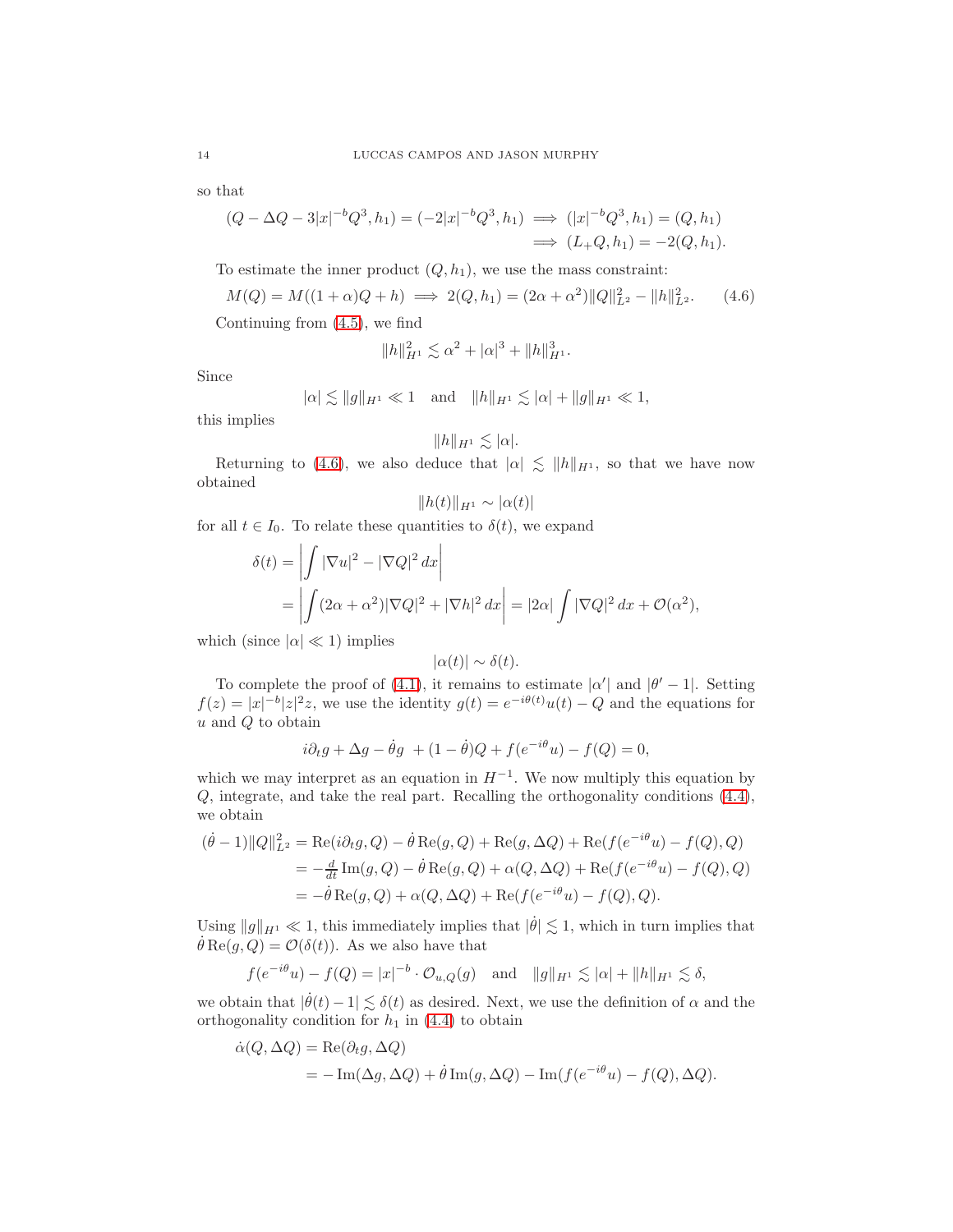We now claim that integrating by parts in the first term, estimating as above, and using  $|\dot{\theta}| \lesssim 1$ , we can obtain  $|\dot{\alpha}| \lesssim \delta(t)$ , as desired. In fact, the only difficult term is the first one. Using the equation for Q and integrating by parts, we find that the worst term to estimate will be of the form

$$
|\langle \nabla g, |x|^{-b-1} Q^3 \rangle| \lesssim ||\nabla g||_{L^2} |||x|^{-(b+1)} Q^3||_{L^2},
$$

where the second term is finite provided  $2(b+1) < 3$ , i.e.  $b < \frac{1}{2}$ . — Первый профессиональный профессиональный профессиональный профессиональный профессиональный профессиональн<br>В сервисов профессиональный профессиональный профессиональный профессиональный профессиональный профессиональн

To close the section, we record the following corollary of Proposition [4.1.](#page-10-2)

<span id="page-14-1"></span>**Corollary 4.3.** Let u be a forward-global solution to [\(1.1\)](#page-0-0) such that  $M(u) = M(Q)$ and  $E(u) = E(Q)$ . If

<span id="page-14-0"></span>
$$
\int_0^\infty \delta(s) \, ds < \infty,\tag{4.7}
$$

then  $\lim_{t\to\infty} \delta(t) = 0$  and there exists  $\theta_0 \in \mathbb{R}$  such that

$$
||u(t) - e^{i(t+\theta_0)}Q||_{H^1} \lesssim \int_t^\infty \delta(s) \, ds
$$

for all t sufficiently large.

*Proof.* We first show that  $\lim_{t\to\infty} \delta(t) = 0$ . To see this, first observe that [\(4.7\)](#page-14-0) implies that there exists an increasing sequence  $t_n \to \infty$  such that  $\delta(t_n) \to 0$ . If  $\delta(t) \nightharpoonup 0$ , then we may find an  $\varepsilon > 0$  and a sequence  $t'_n \to \infty$  such that (i)  $t_n < t'_n$ for each n, (ii)  $[t_n, t'_n] \subset I_0$  for each n, and (iii)  $\delta(t'_n) > \varepsilon$  for each n. We then note that by Proposition [4.1](#page-10-2) and [\(4.7\)](#page-14-0) we have

$$
|\alpha(t'_n) - \alpha(t_n)| \lesssim \int_{t_n}^{t'_n} \delta(t) dt \to 0 \text{ as } n \to \infty.
$$

We now observe that  $|\alpha(t_n)| \lesssim \delta(t_n) \to 0$ , so that  $\alpha(t'_n) \to 0$  as well. Applying Proposition [4.1](#page-10-2) once more, we deduce that  $\delta(t'_n) \lesssim |\alpha(t'_n)| \to 0$ , contradicting the uniform lower bound in (iii).

With the convergence  $\delta(t) \to 0$  in place, we can now assert that  $\delta(t) < \delta_0$  for all t sufficiently large. Then, using Proposition [4.1,](#page-10-2) the assumption that  $\delta(t) \to 0$ , and the fundamental theorem of calculus, we have

$$
\lim_{t \to \infty} \alpha(t) = 0 \quad \text{and} \quad |\alpha(t)| \lesssim \int_t^{\infty} \delta(s) \, ds.
$$

Similarly, there exists  $\theta_0 \in \mathbb{R}$  such that

$$
\lim_{t \to \infty} [\theta(t) - t] = \theta_0, \quad \text{with} \quad |\theta(t) - t - \theta_0| \lesssim \int_t^\infty \delta(s) \, ds.
$$

Thus, using Proposition [4.1,](#page-10-2) we deduce

$$
||u(t) - e^{i(t+\theta_0)}Q||_{H^1} = ||u(t) - (1+\alpha(t))e^{i\theta(t)}Q||_{H^1} + \mathcal{O}\left(\int_t^\infty \delta(s) ds\right)
$$
  

$$
\lesssim \int_t^\infty \delta(s) ds.
$$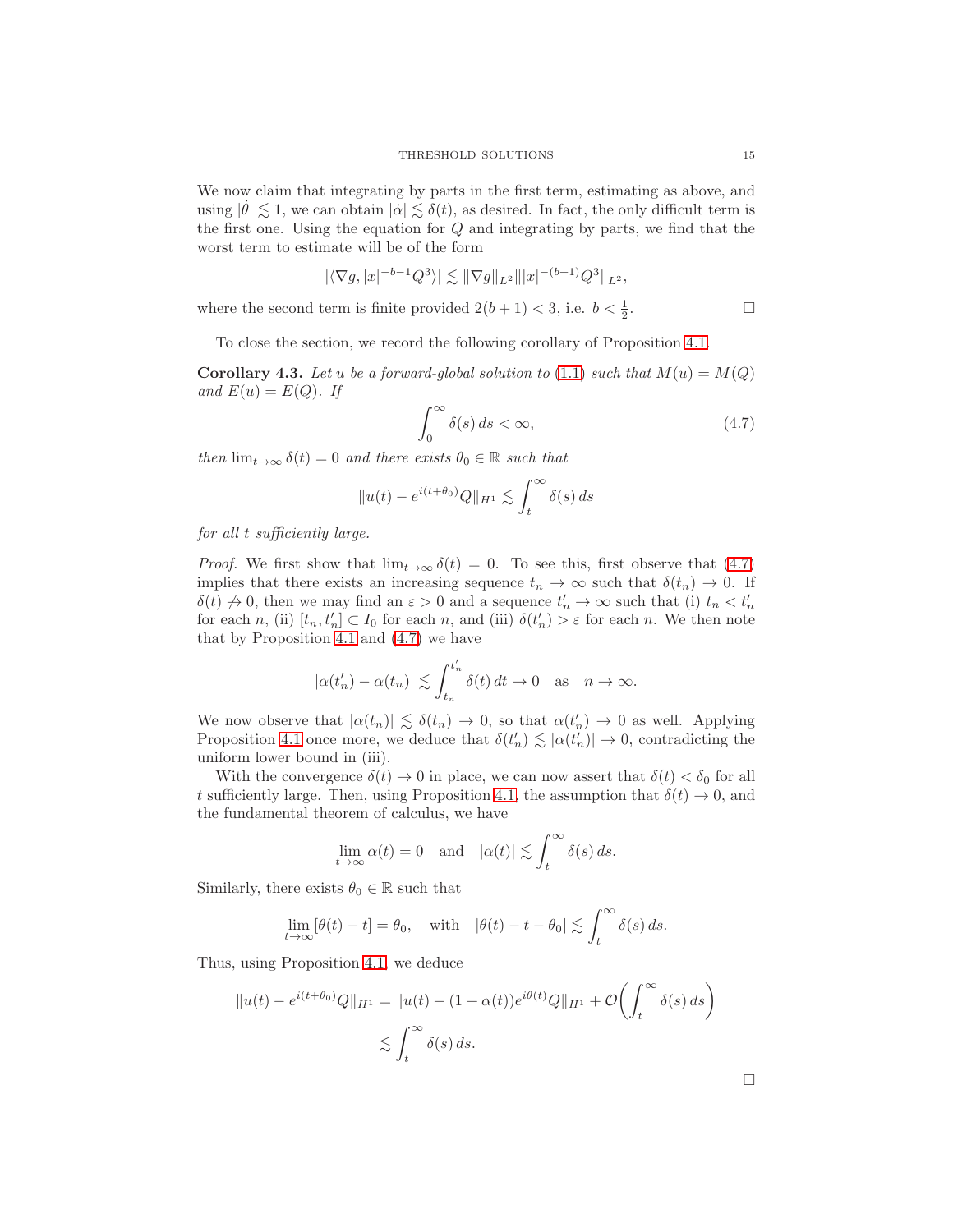## 5. Nonscattering constrained solutions converge to the ground **STATE**

In this section, we prove that if  $u$  is a threshold solution with constrained gradient that fails to scatter as  $t \to \infty$ , then u converges exponentially to the ground state solution as  $t \to \infty$ . The proof consists of two steps: (i) compactness for nonscattering constrained solutions, and (ii) convergence for compact constrained solutions.

5.1. Nonscattering constrained solutions are compact. In this section, we show that if  $u$  is a threshold solution with constrained gradient that fails to scatter as  $t \to \infty$ , then the orbit of u for  $t \in [0, \infty)$  is pre-compact in  $H^1$ . By scaling, we may replace the assumptions on the mass-energy by assumptions on the mass and energy separately.

<span id="page-15-3"></span>**Proposition 5.1.** Suppose  $M(u_0) = M(Q)$ ,  $E(u_0) = E(Q)$ , and  $\|\nabla u_0\|_{L^2}$  $\|\nabla Q\|_{L^2}$ . Let  $u : \mathbb{R} \times \mathbb{R}^3 \to \mathbb{C}$  denote the corresponding solution to [\(1.1\)](#page-0-0), which is guaranteed to be global and uniformly bounded in  $H^1$  by Proposition [2.3.](#page-5-0) If

<span id="page-15-1"></span>
$$
||u||_{S([0,\infty))} = +\infty,
$$
\n(5.1)

then

$$
\{u(t) : t \in [0, \infty)\} \text{ is pre-compact in } H^1.
$$

The analogous claims hold backward in time.

Proof. The argument is fairly standard, so we will keep our presentation brief.

Let  $\{t_n\}$  be an arbitrary sequence in  $[0,\infty)$ ; without loss of generality, we may assume  $t_n \to \infty$ . We apply a profile decomposition to the  $H^1$ -bounded sequence  $\{u(t_n)\}\)$  to obtain (along a subsequence)

$$
u(t_n) = \sum_{j=1}^{J} e^{i\tau_n^j \Delta} \varphi^j(\cdot - x_n^j) + r_n^J, \quad 0 \le J \le J^* \in \{1, 2, \dots, \infty\},\
$$

where the  $\varphi^j$  are nonzero profiles in  $H^1$ , the parameters  $(\tau_n^j, x_n^j)$  satisfy asymptotic orthogonality, the mass and energy decouple appropriately, and the remainder vanishes in the sense that

<span id="page-15-2"></span>
$$
\lim_{J \to J^*} \lim_{n \to \infty} \|e^{it\Delta} r_n^J\|_{S([0,\infty))} = 0.
$$
\n(5.2)

We may also assume that either  $x_n^j \equiv 0$  or  $|x_n^j| \to \infty$ , and similarly  $\tau_n^j \equiv 0$  or  $|\tau_n^j| \to \infty$ .

There are three possible scenarios: (i) vanshing (i.e.  $J^* = 0$ ), (ii) dichotomy (i.e.  $J^* \geq 2$ , or (iii) compactness (i.e.  $J^* = 1$ ).

(i) If vanishing occurs, then

$$
\lim_{n \to \infty} \|e^{it\Delta} u(t_n)\|_{S([0,\infty))} \to 0.
$$

By the stability theory, this implies

$$
||u(t + t_n)||_{S([0,\infty))} = ||u||_{S((t_n,\infty))} \lesssim 1
$$

for all sufficiently large  $n$ , contradicting  $(5.1)$ .

(ii) If dichotomy occurs, then we can use the mass-energy decoupling to show that each  $\varphi^j$  satisfies the subthreshold assumption. Then for each j, we can construct a scattering solution  $v_n^j$  to [\(1.1\)](#page-0-0). In particular, if  $x_n^j \equiv 0$  and  $\tau_n^j \equiv 0$ , we let  $v_n^j = v^j$ 

<span id="page-15-0"></span>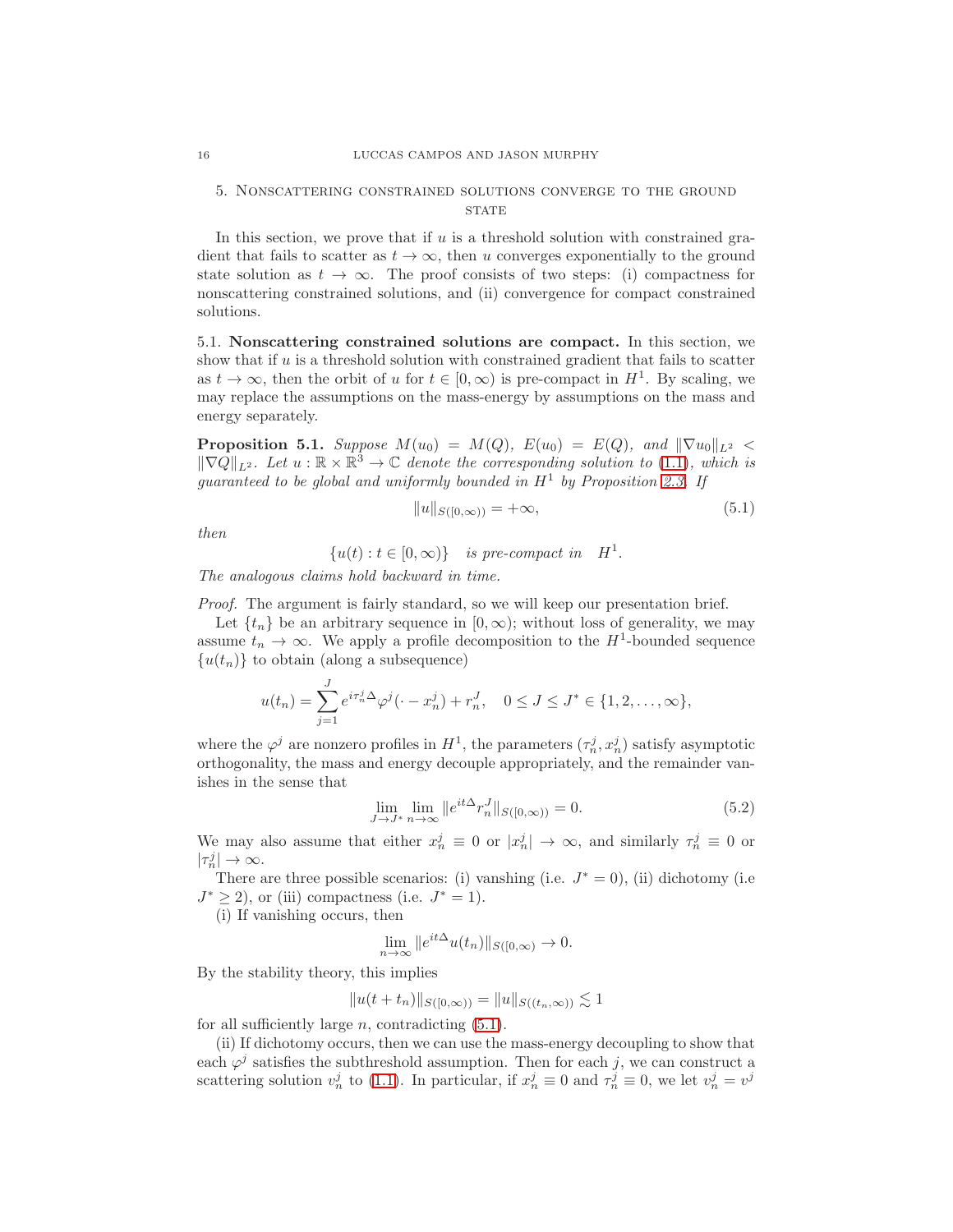be the scattering solution with initial data  $\varphi^j$ ; if  $x_n^j \equiv 0$  and  $\tau_n^j \to \pm \infty$ , we let  $v^j$  be the solution that scatters to  $\varphi^j$  as  $t \to \pm \infty$  and set  $v_n^j(t) = v^j(t + \tau_n^j)$ . If  $|x_n^j| \to \infty$ , then we can construct a scattering solution  $v_n^j$  to [\(1.1\)](#page-0-0) with  $v_n^j(0) = e^{i\tau_n^j \Delta} \varphi^j(x - x_n^j)$ via the argument of [\[5,](#page-32-3) Proposition 3.2]; in particular, this uses approximation by the *linear* Schrödinger equation.

We then define an approximate solution to [\(1.1\)](#page-0-0) by setting

<span id="page-16-1"></span><span id="page-16-0"></span>
$$
u_n^J(t) = \sum_{j=1}^J v_n^j(t) + e^{it\Delta} r_n^J.
$$

Then, by construction, we have that for each  $J$ ,  $u_n^J(0) - u(t_n) \to 0$  in  $H^1$  as  $n \to \infty$ . Furthermore, we claim:

$$
\limsup_{J \to J^*} \limsup_{n \to \infty} \{ \|u_n^J(0)\|_{H^1} + \|u_n^J\|_{S([0,\infty))} \} \lesssim 1,
$$
\n(5.3)

$$
\limsup_{J \to J^*} \limsup_{n \to \infty} |||\nabla|^{s_c} [(i\partial_t + \Delta)u_n^J + |x|^{-b} |u_n^J|^2 u_n^J]||_{L_t^2 L_x^{6/5}([0,\infty) \times \mathbb{R}^3)} = 0. (5.4)
$$

The estimates [\(5.3\)](#page-16-0) and [\(5.4\)](#page-16-1) together with the stability result imply that  $||u||_{S([0,\infty)} <$  $\infty$ , contradicting [\(5.1\)](#page-15-1) and ruling out the possibility of dichotomy. Thus it remains to establish  $(5.3)$  and  $(5.4)$ .

The key ingredients for [\(5.3\)](#page-16-0) and [\(5.4\)](#page-16-1) are the following (a) asymptotic orthogonality of the profiles, (b) the fact that each  $v_n^j$  is a scattering solution to [\(1.1\)](#page-0-0), and (c) the vanishing of the remainder [\(5.2\)](#page-15-2). For example, using the space-time bounds for  $v_n^j$  and approximation by  $C_c^{\infty}$  functions, the orthogonality of parameters implies

$$
\lim_{n \to \infty} \{ \|v_n^j v_n^k\|_{L_t^2 L_x^{\frac{3}{1-b}}} + \|v_n^j \|\nabla|^{s_c} v_n^k\|_{L_t^2 L_x^{\frac{6}{1-b}}} \} = 0 \quad \text{for} \quad j \neq k. \tag{5.5}
$$

Using this together with the  $H<sup>1</sup>$  decoupling and Strichartz, we can transfer the estimates for the  $v_n^j$  to the entire approximate solution  $u_n^j$ , yielding [\(5.3\)](#page-16-0). For [\(5.4\)](#page-16-1), we denote  $|x|^{-b}|z|^2z$  by  $F(z)$  and observe that

$$
(i\partial_t + \Delta)u_n^J + F(u_n^J) = -\left[\sum_{j=1}^J F(v_n^j) - F(\sum_{j=1}^J v_n^j)\right]
$$
(5.6)

<span id="page-16-4"></span><span id="page-16-3"></span><span id="page-16-2"></span>+ 
$$
F(u_n^J - e^{it\Delta}r_n^J) - F(u_n^J)
$$
. (5.7)

We then note that (up to complex conjugates) [\(5.6\)](#page-16-2) can be written as a finite linear combination of terms of the form  $v_n^j v_n^k v_n^{\ell}$ , where not all of  $j, k, \ell$  are equal; the total number of terms depends on J, but this does not matter once one proves

$$
\lim_{n\to\infty} \||\nabla|^{s_c}[v_n^jv_n^kv_n^\ell]\|_{L^2_tL^{6/5}_x}=0
$$

for such triples j, k,  $\ell$ . To prove this, one relies on the orthogonality in the form [\(5.5\)](#page-16-3), using the fractional product rule and a paraproduct estimate as in [\[20\]](#page-33-13) to deal with the presence of the nonlocal operator  $|\nabla|^{s_c}$ . To deal with [\(5.7\)](#page-16-4), one observes that the factor  $e^{it\Delta}r_n^J$  is present and uses the space-time bounds for  $u_n^J$  together with the vanishing [\(5.2\)](#page-15-2).

(iii) We have now shown that vanishing and dichotomy cannot occur, so that compactness  $(J^* = 1)$  is the only remaining option. In particular, we have

$$
u(t_n) = e^{i\tau_n \Delta} [\phi(\cdot - x_n)] + r_n.
$$

The mass and energy decoupling guarantee that  $r_n \to 0$  strongly in  $H^1$ . Indeed, we have weak convergence by assumption, so that if strong convergence fails, the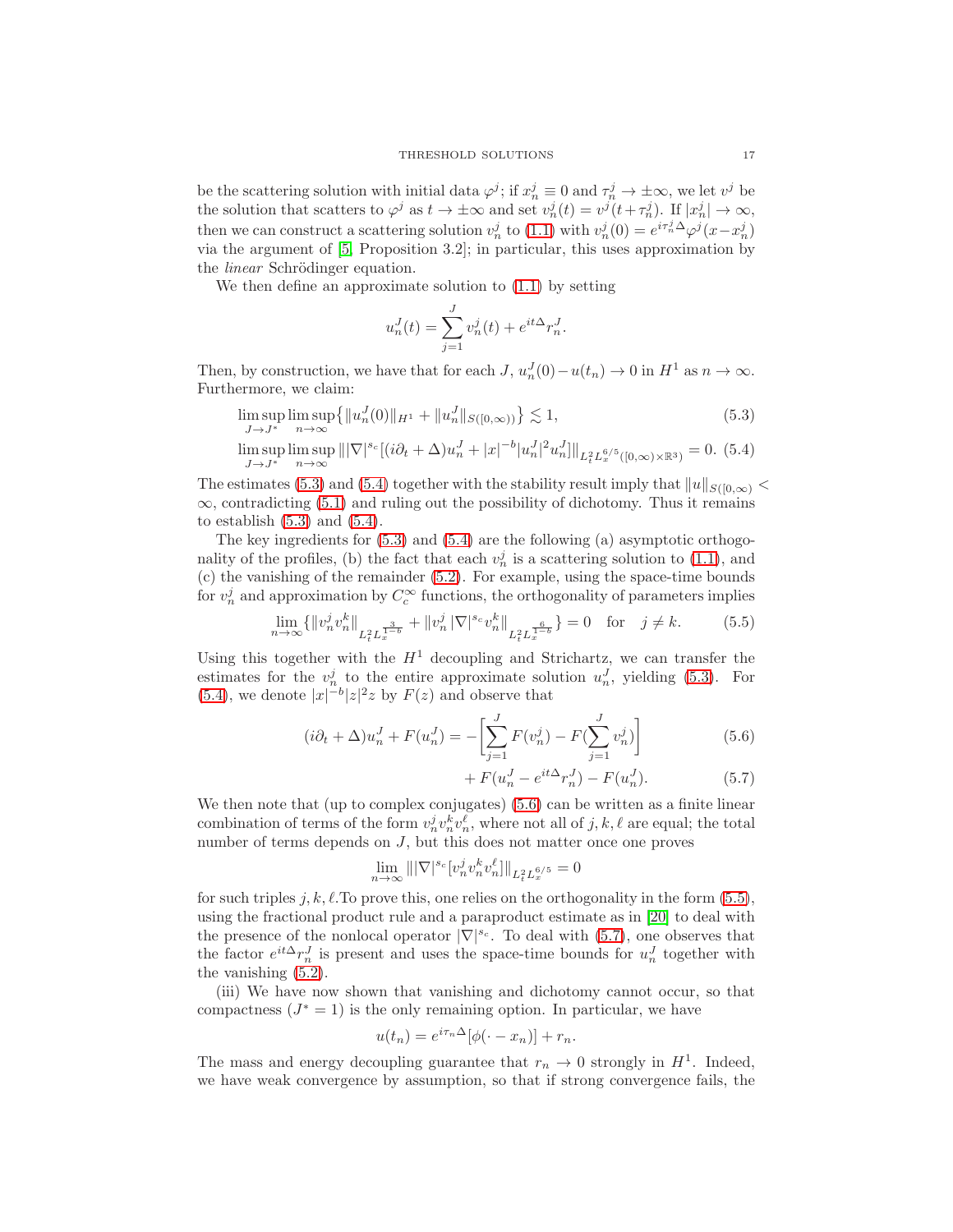profile  $\phi$  would obey the subthreshold hypothesis. Then, arguing as we did to prevent dichotomy, we could deduce scattering for  $u$ , contradicting  $(5.1)$ . It therefore remains to see that we must have  $\tau_n \equiv 0$  and  $x_n \equiv 0$ . Indeed, if  $|x_n| \to \infty$  then we can argue again as in  $[5,$  Proposition 3.2] to see that the solution  $u$  must scatter; similarly, if  $\tau_n \to \pm \infty$ , then we can use stability theory (comparing u with the linear solution  $e^{i(t+\tau_n)\Delta}\phi$  to deduce scattering for u. In particular, both of these possibilities would contradict [\(5.1\)](#page-15-1). We conclude that  $u(t_n) = \phi + o_n(1)$  in  $H^1$ , yielding compactness as desired.

5.2. Convergence for compact constrained solutions. The main goal of this section is to establish the following:

<span id="page-17-0"></span>**Proposition 5.2.** Suppose  $u : \mathbb{R} \times \mathbb{R}^3 \to \mathbb{C}$  is a global solution to [\(1.1\)](#page-0-0) satisfying

$$
M(u) = M(Q),
$$
  $E(u) = E(Q),$  and  $\|\nabla u_0\|_{L^2} < \|\nabla Q\|_{L^2}.$ 

Suppose further that

 $\{u(t): t \in [0, \infty)\}\$  is pre-compact in  $H^1$ .

Then there exists  $C, c > 0$  and  $\theta_0 \in \mathbb{R}$  such that

 $||u(t) - e^{i(t+\theta_0)}Q||_{H^1} \le Ce^{-ct}$  for all  $t \ge 0$ .

The key to the proof of Proposition [5.2](#page-17-0) will be a localized virial estimate that takes the modulation analysis of Section [4](#page-10-0) into account. This estimate will allow us to control the functional  $\delta(t) := \delta(u(t))$ . To obtain the desired convergence to the ground state, we will ultimately rely on Corollary [4.3.](#page-14-1)

Throughout this section, we assume that  $u$  is a solution as in the statement of Proposition [5.2.](#page-17-0)

<span id="page-17-2"></span>**Lemma 5.3** (Virial Estimate). There exists  $C > 0$  such that for any  $[t_1, t_2] \in$  $[0, \infty),$ 

$$
\int_{t_1}^{t_2} \delta(t) dt \le C\{\delta(t_1) + \delta(t_2)\}.
$$

*Proof.* Let  $\phi$  be a real-valued, radial function such that

$$
\phi(x) = \begin{cases} |x|^2 & |x| \le 1, \\ \text{const} & |x| > 3, \end{cases} \quad \text{and} \quad |\partial^{\alpha}\phi(x)| \lesssim_{\alpha} |x|^{2-|\alpha|}.
$$

We also impose that  $\partial_r \phi \geq 0$ , where  $\partial_r = \nabla \cdot \frac{x}{|x|}$  is the radial derivative. Given  $R > 1$ , let

$$
u \leq 1, \text{ for}
$$
\n
$$
u_{\text{D}}(x)
$$

$$
w_R(x) = R^2 \phi(\frac{x}{R}), \quad w_\infty(x) = |x|^2,
$$
  
the functional

and define for  $R \in [1,\infty]$  the functional

$$
P_R[u] = 2 \operatorname{Im} \int_{\mathbb{R}^3} \bar{u} \nabla u \cdot \nabla w_R \, dx.
$$

Then a direct computation using [\(1.1\)](#page-0-0) and integration by parts yields

<span id="page-17-1"></span>
$$
\frac{d}{dt}P_R[u(t)] = F_R[u(t)],\tag{5.8}
$$

where

$$
F_R[u] = \int (-\Delta \Delta w_R)|u|^2 + 4 \operatorname{Re} \bar{u}_j u_k \partial_{jk} [w_R]
$$

$$
- |x|^{-b} |u|^4 \Delta w_R - b|x|^{-b-2} |u|^4 x \cdot \nabla w_R dx.
$$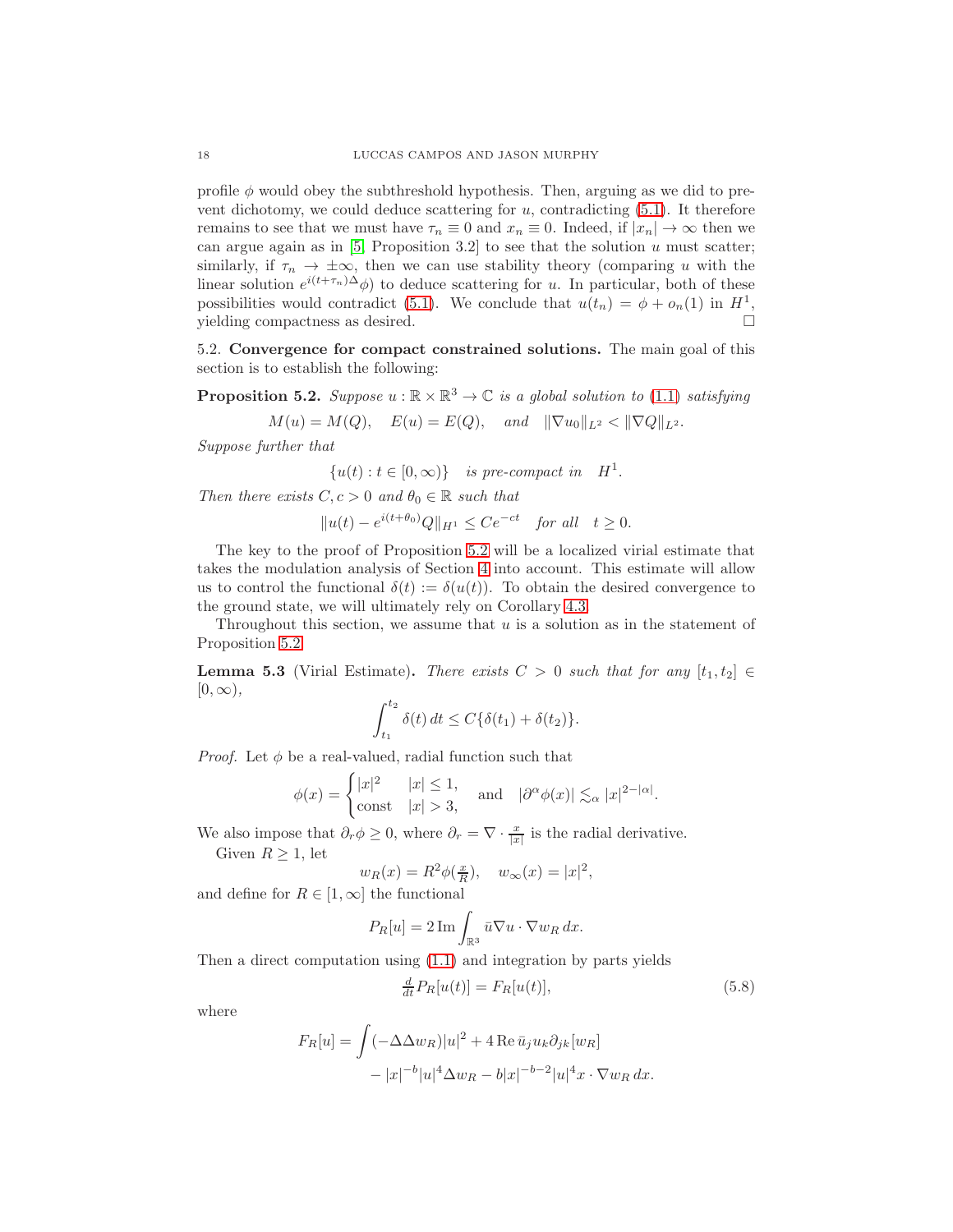In the case  $R = \infty$ , we use the fact that  $E(u) = E(Q)$  and the identity [\(2.3\)](#page-4-2) for  $E(Q)$  to write

$$
F_{\infty}[u] = \int 8|\nabla u|^2 - (6+2b)|x|^{-b}|u|^4 dx
$$
  
= 8(3+b)E(u) - 4(1+b)  $\int |\nabla u|^2 dx$  (5.9)  
= 4(1+b)\delta(t).

Next, we claim that

$$
F_R[e^{i\theta}Q] = 0 \quad \text{for all} \quad R \in [1, \infty] \quad \text{and} \quad \theta \in \mathbb{R}.\tag{5.10}
$$

Indeed, since Q is real-valued, we have

<span id="page-18-3"></span><span id="page-18-1"></span><span id="page-18-0"></span>
$$
P_R[e^{i(t+\theta)}Q] = 0 \quad \text{for all} \quad t \in \mathbb{R}.\tag{5.11}
$$

As  $e^{i(t+\theta)}Q$  solves [\(1.1\)](#page-0-0), the identity [\(5.8\)](#page-17-1) implies

$$
F_R[e^{i(t+\theta)}Q] = 0 \quad \text{for all} \quad t \in \mathbb{R},
$$

which (evaluating at  $t = 0$ ) implies [\(5.10\)](#page-18-1).

Now we fix  $R \ge 1$ , which will be specified below, and we choose  $\delta_1 \in (0, \delta_0)$ . We then define

<span id="page-18-2"></span>
$$
\chi = \chi_J, \quad J = \{ t \in [t_1, t_2] : \delta(t) < \delta_1 \},
$$

and denote  $\chi^c = 1 - \chi$ . Then [\(5.8\)](#page-17-1) and [\(5.10\)](#page-18-1) yield

$$
\frac{d}{dt}P_R[u] - F_{\infty}[u] = \chi^c(t) \{ F_R[u] - F_{\infty}[u] \} \n+ \chi(t) \{ F_R[u] - F_{\infty}[u] - (F_R[e^{i\theta(t)}Q] - F_{\infty}[e^{i\theta(t)}Q]) \},
$$
\n(5.12)

where  $\theta(t)$  is as in Proposition [4.1](#page-10-2) (and, in particular, is defined on the support of  $\chi(t)$ ). Our task is now to bound  $P_R[u(t_j)]$ , as well as the terms on the right-handside of [\(5.12\)](#page-18-2).

Fix  $j \in \{1, 2\}$ . If  $\delta(t_j) \geq \delta_1$ , then we use Cauchy–Schwarz to estimate

<span id="page-18-5"></span><span id="page-18-4"></span>
$$
|P_R[u(t_j)]| \lesssim R \|u\|_{L_t^\infty H_x^1}^2 \lesssim \frac{R}{\delta_1} \delta(t_j). \tag{5.13}
$$

If instead  $\delta(t_j) < \delta_1$ , then we use [\(5.11\)](#page-18-3) and Proposition [4.1](#page-10-2) to estimate

$$
|P_R[u(t_j)]| = \left|2\operatorname{Im}\int (\bar{u}\nabla u - e^{-i\theta(t_j)}Q\nabla[e^{i\theta(t_j)}Q]) \cdot \nabla w_R dx\right|
$$
  
\n
$$
\lesssim R\{\|u\|_{L_t^\infty H_x^1} + \|Q\|_{H^1}\}\|u(t_j) - e^{i\theta(t_j)}Q\|_{H^1}
$$
  
\n
$$
\lesssim R\delta(t_j).
$$
\n(5.14)

We turn to the terms on the right-hand side of [\(5.12\)](#page-18-2):

For the  $\chi^c$  term, we have  $\delta(t) \geq \delta_1$ , and we can estimate using  $H^1$  pre-compactness. In particular, we let  $\varepsilon > 0$  and choose R sufficiently large that

$$
\sup_{t \in [0,\infty)} \int_{|x|>R} |\nabla u|^2 + |x|^{-2} |u|^2 + |x|^{-b} |u|^4 dx \ll \varepsilon^2.
$$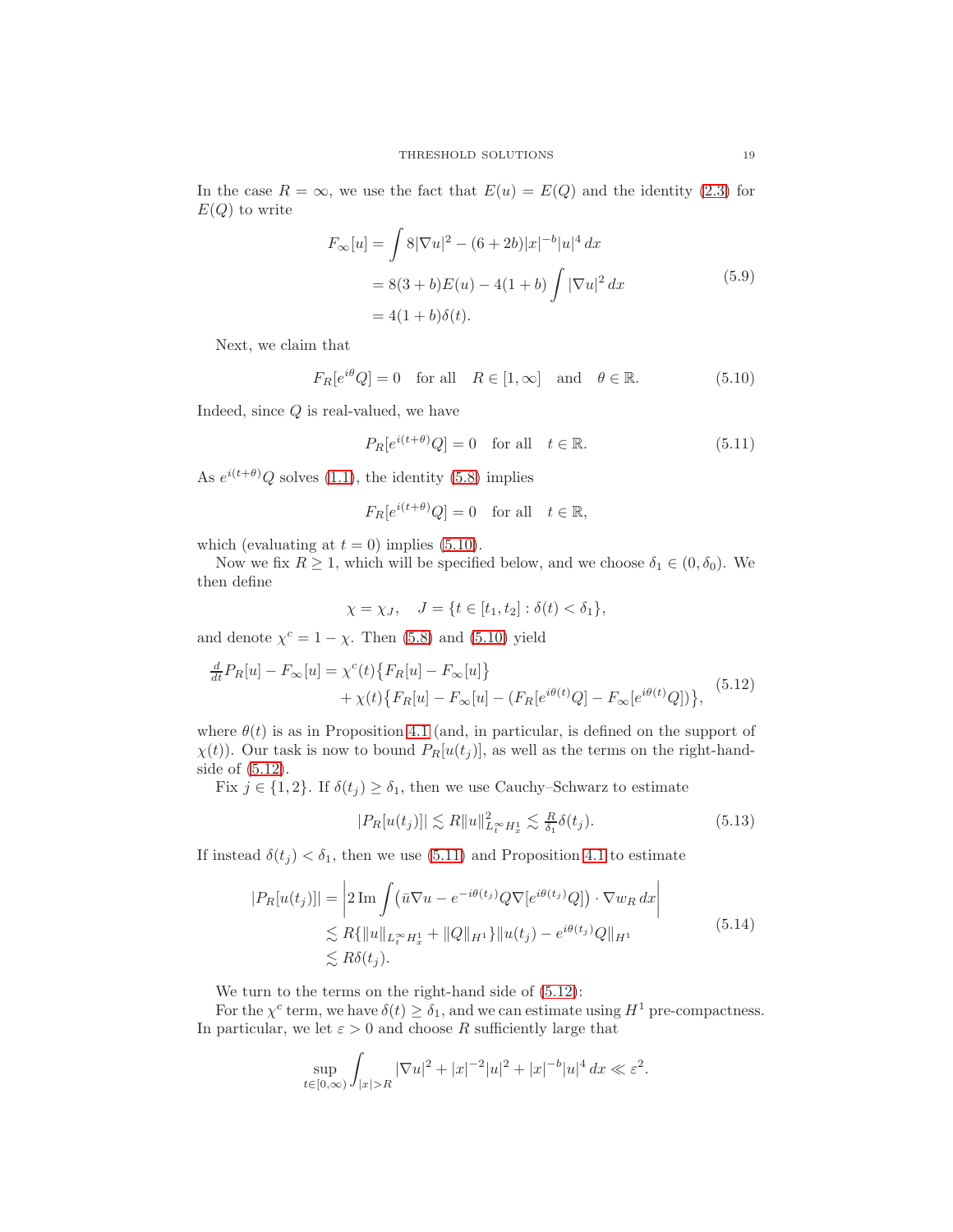We then write

$$
F_R[u] - F_{\infty}[u]
$$
  
=  $-\int_{|x|>R} 8|\nabla u|^2 - (6+2b)|x|^{-b}|u|^4 + 4 \operatorname{Re} \bar{u}_j u_k \partial_{jk}[w_R] dx$   
+  $\int_{|x|>R} (-\Delta \Delta w_R)|u|^2 - |x|^{-b}|u|^4 \Delta w_R - b|x|^{-b-2}|u|^4 x \cdot \nabla w_R dx,$ 

from which we may deduce that

<span id="page-19-1"></span><span id="page-19-0"></span>
$$
|F_R[u(t)] - F_{\infty}[u(t)]| < \frac{\varepsilon}{\delta_1} \delta(t) \quad \text{uniformly for} \quad t \in [t_1, t_2] \setminus J. \tag{5.15}
$$

For the  $\chi$  term on the right-hand side of [\(5.12\)](#page-18-2), we set  $Q(t) = e^{i\theta(t)}Q$  and expand the error term as

$$
-\int_{|x|>R} 8[|\nabla u|^2 - |\nabla Q(t)|^2] - (6+2b)|x|^{-b}[|u|^4 - |Q(t)|^4] dx
$$
  
+4
$$
\int_{|x|>R} \text{Re}[\bar{u}_j u_k - \bar{Q}_j(t)Q_k(t)]\partial_{jk}w_R - [|u|^2 - |Q(t)|^2] \Delta \Delta w_R dx
$$
(5.16)  
-
$$
\int_{|x|>R} |x|^{-b}[|u|^4 - |Q(t)|^4] \Delta w_R + b|x|^{-b-2}[|u|^4 - |Q(t)|^4]x \cdot \nabla w_R dx.
$$

The key to estimating the terms in [\(5.16\)](#page-19-0) is to observe that (i) in each term we can exhibit the difference  $u(t) - Q(t)$  measured in  $H<sup>1</sup>$  and (ii) the remaining terms will contain either u or Q at radii  $|x| > R$ , so that (choosing R possibly even larger depending on Q) they are  $\mathcal{O}(\varepsilon)$ . For example, using compactness and Proposition [4.1,](#page-10-2) we have

$$
\| \operatorname{Re}[\bar{u}_j u_k - \bar{Q}_j Q_k] \partial_{jk} w_R \|_{L^1(|x|>R)} \n\lesssim \| \nabla[u - Q(t)] \|_{L^2(|x|>R)}^2 \n\lesssim \{ \| \nabla u \|_{L^2(|x|>R)} + \| \nabla Q \|_{L^2(|x|>R)} \} \| u - Q(t) \|_{H^1} \lesssim \varepsilon \delta(t).
$$

The terms containing negative powers of  $|x|$  are simpler, in the sense that we can exhibit negative powers of R, which can be made to be  $\mathcal{O}(\varepsilon)$  directly by choosing R large enough. In particular, we obtain

$$
|F_R[u] - F_{\infty}[u] - (F_R[e^{i\theta(t)}Q] - F_{\infty}[e^{i\theta(t)}Q])| < \varepsilon\delta(t) \quad \text{uniformly for} \quad t \in J. \tag{5.17}
$$

We now continue from  $(5.12)$ , integrating over  $[t_1, t_2]$  and inserting  $(5.13)$ ,  $(5.14)$ , [\(5.9\)](#page-18-0), [\(5.15\)](#page-19-1), and [\(5.17\)](#page-19-2). Recalling  $\delta_1 \ll 1$ , we derive that

$$
\int_{t_1}^{t_2} \delta(t) dt \leq \frac{CR}{\delta_1} [\delta(t_1) + \delta(t_2)] + \frac{\varepsilon}{\delta_1} \int_{t_1}^{t_2} \delta(t) dt.
$$

Choosing  $\varepsilon = \varepsilon(\delta_1)$  sufficiently small, we complete the proof.

Applying the preceding lemma on intervals of the form  $[0, T]$  and using boundedness of  $\delta(\cdot)$ , we immediately obtain the following:

<span id="page-19-3"></span>Corollary 5.4. We have

<span id="page-19-2"></span>
$$
\int_0^\infty \delta(t) \, dt < \infty.
$$

We are now in a position to complete the proof of Proposition [5.2.](#page-17-0)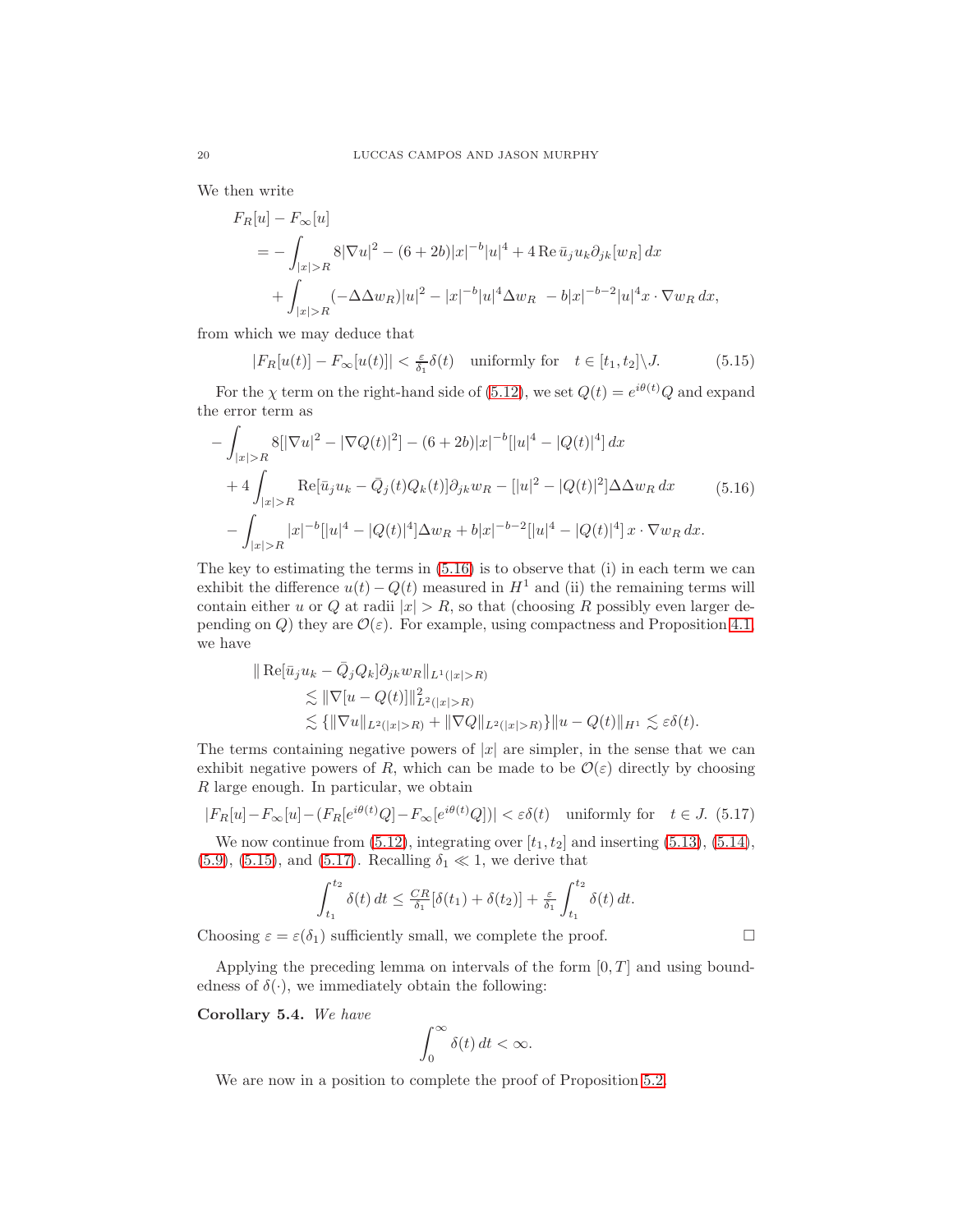Proof of Proposition [5.2.](#page-17-0) We begin by upgrading Corollary [5.4](#page-19-3) to an exponential estimate. Using Lemma [5.3,](#page-17-2) Corollary [5.4,](#page-19-3) and Corollary [4.3](#page-14-1) (which yields  $\delta(t) \rightarrow$ 0), we obtain

$$
\int_t^{\infty} \delta(s) ds \le C\delta(t) \quad \text{for all} \quad t > 0.
$$

 $B_y$  Gronwall's inequality, this implies that

$$
\int_t^\infty \delta(s)\,ds \lesssim e^{-ct} \quad \text{for some} \quad c > 0 \quad \text{and all} \quad t > 0.
$$

Finally, by Corollary [5.4](#page-19-3) and Corollary [4.3,](#page-14-1) we deduce that there exists  $\theta_0 \in \mathbb{R}$  such that

$$
||u(t) - e^{i(t+\theta_0)}Q||_{H^1} \lesssim e^{-ct} \quad \text{for all} \quad t > 0.
$$

 $\Box$ 

#### <span id="page-20-0"></span>6. Global unconstrained solutions converge to the ground state

In this section, we prove that if  $u$  is a threshold solution with unconstrained gradient that exists globally forward in time, then u converges exponentially to the ground state solution as  $t \to \infty$ . Our proofs require that we impose some additional localization assumption on u (namely, either u is radial or  $xu \in L^2$ ).

<span id="page-20-2"></span>**Proposition 6.1.** Suppose  $u : [0, \infty) \times \mathbb{R}^3 \to \mathbb{C}$  is a radial, forward-global solution to [\(1.1\)](#page-0-0) satisfying

$$
M(u) = M(Q)
$$
,  $E(u) = E(Q)$ , and  $\|\nabla u_0\|_{L^2} > \|\nabla Q\|_{L^2}$ .

Then there exists  $c > 0$  and  $\theta_0 \in \mathbb{R}$  such that

$$
||u(t) - e^{i(t+\theta_0)}Q||_{H^1} \lesssim e^{-ct} \quad \text{for all} \quad t > 0.
$$

Proof. We break the proof into several steps:

Step 1. Modulated virial estimate.

We utilize the localized virial identity as in the proof of Lemma [5.3](#page-17-2) above. In particular, we recall the notation

$$
P_R[u] = 2 \operatorname{Im} \int \bar{u} \nabla u \cdot \nabla w_R \, dx.
$$

Fix a time interval  $[t_1, t_2]$  and  $\delta_1 \in (0, \delta_0)$ , and define

$$
\chi = \chi_J
$$
,  $J = \{ t \in [t_1, t_2] : \delta(t) < \delta_1 \}$ , and  $\chi^c = 1 - \chi$ .

Adopting the notation from the proof of Lemma [5.3,](#page-17-2) we fix  $R \geq 1$  and obtain the modulated virial identity

$$
\frac{d}{dt}P_R[u] - F_{\infty}[u] = \chi^c(t) \{ F_R[u] - F_{\infty}[u] \} \n+ \chi(t) \{ F_R[u] - F_{\infty}[u] - (F_R[e^{i\theta(t)}Q] - F_{\infty}[e^{i\theta(t)}Q]) \},
$$
\n(6.1)

where  $\theta(t)$  is as in Proposition [4.1.](#page-10-2) In the present setting, we also impose that the weight  $\phi$  satisfy

 $|\nabla \phi(x)| \leq 2|x|$  and  $|\partial_{jk}\phi| \leq 2$  for all x.

By the computation in [\(5.9\)](#page-18-0), we may write

<span id="page-20-1"></span>
$$
F_{\infty}[u] = -4(1+b)\delta(t),
$$

where here we use the condition  $\|\nabla u(t)\|_{L^2} > \|\nabla Q\|_{L^2}$ . Our task is then to control the terms on the right-hand side of [\(6.1\)](#page-20-1) by  $\delta(t)$ .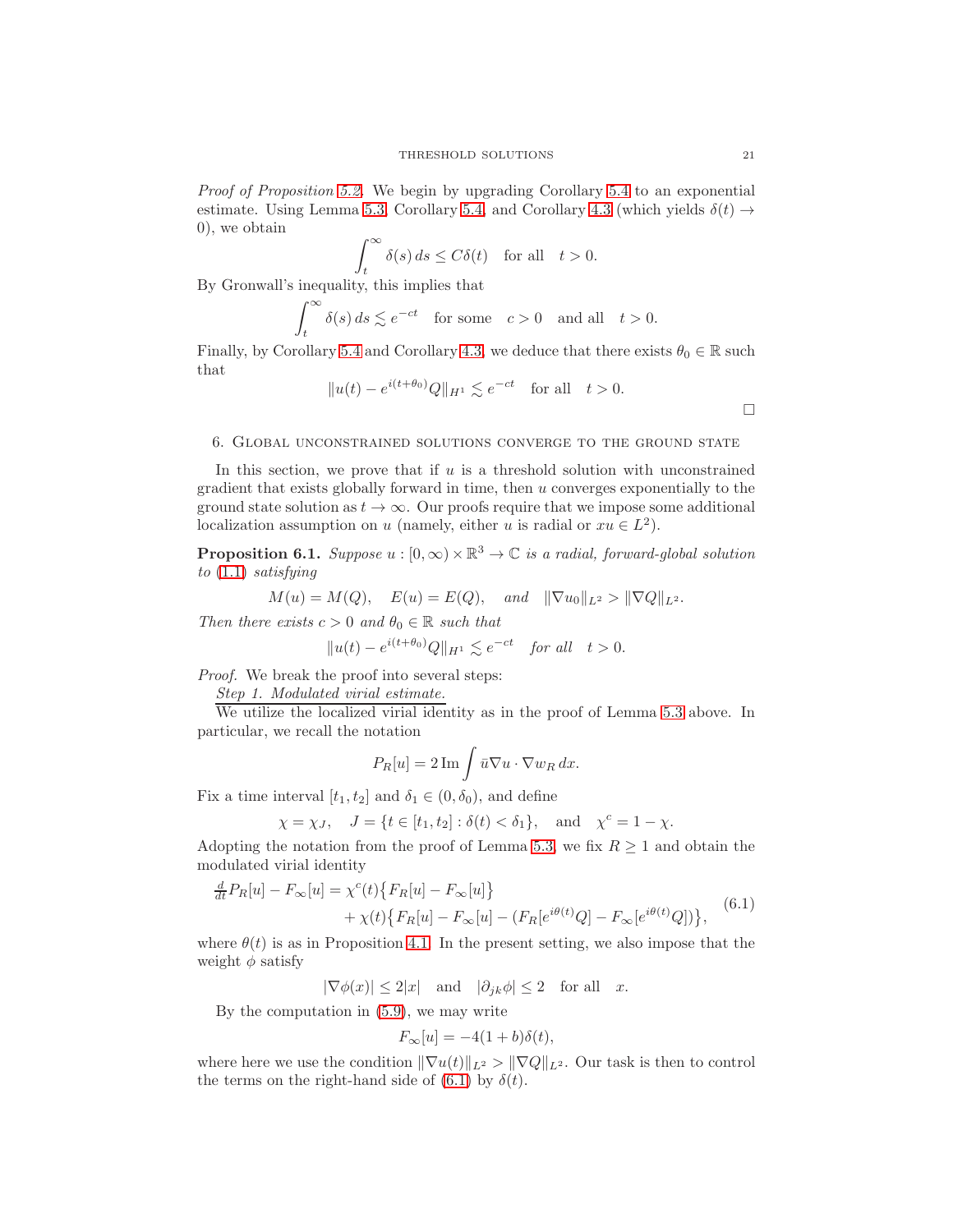We first consider the  $\chi^c$  term. We begin by writing

$$
F_R[u] - F_{\infty}[u] = \int_{|x| > R} [4 \operatorname{Re} \bar{u}_j u_k \partial_{jk} w_R - 8|\nabla u|^2] dx \tag{6.2}
$$

<span id="page-21-1"></span><span id="page-21-0"></span>
$$
+\int_{|x|>R} \mathcal{O}(R^{-2}|u|^2 + R^{-b}|u|^4) dx \tag{6.3}
$$

By construction, we have that  $(6.2) \leq 0$ . On the support of  $\chi^c(t)$ , we have  $\delta(t) \geq \delta_1$ , and hence we have the trivial estimate

$$
R^{-2} \|u\|_{L^2}^2 \lesssim R^{-2} \frac{1}{\delta_1} \delta(t).
$$

For the remaining term in [\(6.3\)](#page-21-1), we use the radial Sobolev embedding estimate, Young's inequality, the bound  $\|\nabla u\|_{L^2}^2 \lesssim 1 + \delta(t)$ , and the fact that  $\delta_1 < \delta(t)$  to obtain

$$
R^{-b} \|u\|_{L^4}^4 \lesssim R^{-2-b} \|xu\|_{L^\infty}^2 \|u\|_{L^2}^2
$$
  
\n
$$
\lesssim R^{-2-b} \|u\|_{L^2}^3 \|\nabla u\|_{L^2}
$$
  
\n
$$
\lesssim R^{-2-b} \|u\|_{L^2}^4 + \|\nabla u\|_{L^2}^2]
$$
  
\n
$$
\lesssim R^{-2-b} [1+\delta(t)] \lesssim R^{-2-b} [\frac{1}{\delta_1}+1]\delta(t).
$$

We turn to the  $\chi$  term in [\(6.1\)](#page-20-1) and write

$$
F_R[u] - F_{\infty}[u] - (F_R[Q(t)] - F_{\infty}[Q(t)])
$$
  
= 
$$
\int_{|x|>R} 4 \operatorname{Re} \partial_{jk} w_R[\bar{u}_j u_k - \bar{Q}_j(t)Q_k(t)] - 8[|\nabla u|^2 - |\nabla Q(t)|^2] dx
$$
  
+ 
$$
\mathcal{O}\left[\int_{|x|>R} R^{-2}[|u|^2 - |Q(t)|^2] + R^{-b}[|u|^4 - |Q(t)|^4] dx\right] dx,
$$

where we denote  $Q(t) = e^{i\theta(t)}Q$ . Using Proposition [4.1](#page-10-2) and the decay of Q, the first line on the right-hand side above may be estimated by

$$
\{||u(t) - Q(t)||_{H^1} + ||Q||_{H^1(|x|>R)}\}||u(t) - Q(t)||_{H^1}
$$
  

$$
\lesssim {\delta(t) + \eta(R)}{\delta(t) \lesssim {\delta_0 + \eta(R)}{\delta(t),
$$

where here and below we denote

$$
\eta(R) := ||Q||_{H^1(|x|>R)}.
$$

For the second line, we use the the fact u is  $H^1$ -bounded on the support of  $\chi$  and obtain an estimate of the form

<span id="page-21-3"></span><span id="page-21-2"></span>
$$
[R^{-2} + R^{-b}]\delta(t).
$$

Continuing from [\(6.1\)](#page-20-1) and collecting our estimates, we deduce that

$$
\frac{d}{dt}P_R[u] \le -2c\delta(t) + \mathcal{O}\{R^{-b} + R^{-2}\frac{1}{\delta_1} + \delta_1 + \eta(R)\}\delta(t)
$$
\n
$$
\le -c\delta(t) \tag{6.4}
$$

for some  $c > 0$ , provided we choose  $\delta_1$  sufficiently small and  $R = R(\delta_1, Q)$  sufficiently large. Integrating over  $[t_1, t_2]$ , we obtain the virial estimate

$$
\int_{t_1}^{t_2} c\delta(t) dt \le P_R[u(t_1)] - P_R[u(t_2)].
$$
\n(6.5)

Step 2. Positivity and upper bounds for  $P_R[u]$ .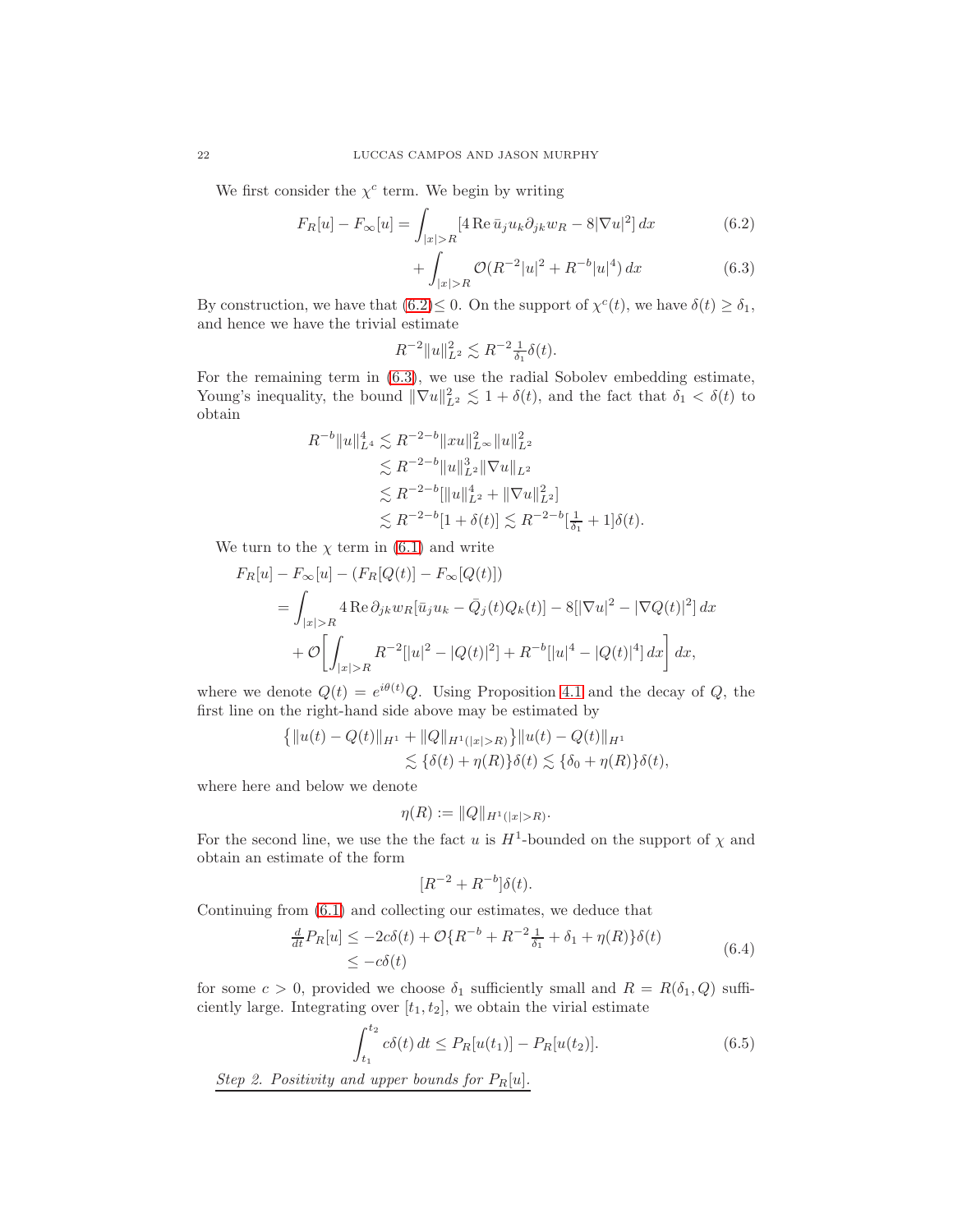A direct computation again using [\(1.1\)](#page-0-0) and integration by parts shows that

$$
P_R[u] = \frac{d}{dt} \int |u|^2 w_R dx.
$$

Now suppose that  $P_R[u(t_0)] \leq 0$  for some  $t_0$ . It then follows from [\(6.4\)](#page-21-2) that  $P_R[u(t)] < -\eta < 0$  for all  $t > t_0$ . Thus

$$
\int |u(t)|^2 w_R dx \le \int |u(t_0)|^2 w_R dx - \eta(t - t_0),
$$

yielding a contradiction for t sufficiently large (as  $w_R$  is positive). Thus  $P_R[u(t)]$  is positive for all  $t \geq 0$ .

Next, we claim that there exists  $C > 0$  such that

<span id="page-22-0"></span>
$$
|P_R[u(t)]| \le CR\delta(t) \quad \text{for all} \quad t \ge 0. \tag{6.6}
$$

If  $\delta(t) > \delta_1$ , this follows from the trivial estimate

$$
|P_R[u(t)]| \lesssim R||u||_{H^1}^2 \lesssim R[\delta(t) + ||Q||_{H^1}^2] \lesssim R[1 + \delta_1^{-1} ||Q||_{H^1}^2]\delta(t).
$$

If instead  $\delta(t) \leq \delta_1$ , then we use the fact that  $P_R[Q(t)] \equiv 0$  (where  $Q(t) = e^{i\theta(t)}Q$ as above) to obtain

$$
|P_R[u(t)]| = |P_R[u(t)] - P_R[Q(t)]|
$$
  
\n
$$
\lesssim \{ ||u(t) - Q(t)||_{H^1} + ||Q||_{H^1} \} ||u(t) - Q(t)||_{H^1}
$$
  
\n
$$
\lesssim \{ \delta(t) + 1 \} \delta(t) \lesssim \delta(t).
$$

Step 3. Limit for  $P_R[u(t)]$ .

In Steps 1 and 2, we have established that  $P_R[u(t)]$  is strictly positive and strictly decreasing. Thus there exists  $\ell \geq 0$  such that  $\lim_{t\to\infty} P_R[u(t)] \to \ell$ . In particular, by [\(6.5\)](#page-21-3), we find that

<span id="page-22-2"></span>
$$
\int_0^\infty \delta(t) \, dt < \infty. \tag{6.7}
$$

This implies that  $\delta(t_n) \to 0$  along some sequence  $t_n \to \infty$ , which (in light of [\(6.6\)](#page-22-0)) then implies

<span id="page-22-1"></span>
$$
\lim_{t \to \infty} P_R[u(t)] = 0. \tag{6.8}
$$

Step 4. Exponential bounds and conclusion of the proof.

Using  $(6.8)$ ,  $(6.5)$ , and  $(6.6)$ , we find that

$$
\int_t^\infty \delta(s) \, ds \lesssim \delta(t),
$$

which (by Gronwall's inequality) implies

$$
\int_t^\infty \delta(s) \, ds \lesssim e^{-ct}
$$

for some  $c > 0$ . Combining this estimate with  $(6.7)$  and Corollary [4.3,](#page-14-1) we conclude that

$$
||u(t) - e^{i(t+\theta_0)}Q||_{H^1} \lesssim e^{-ct}
$$

for some  $\theta_0$  and all t sufficiently large, which completes the proof of Proposition [6.1.](#page-20-2)  $\Box$ 

The proof above actually establishes the following:

<span id="page-22-3"></span>**Proposition 6.2.** If u is a solution as in Proposition [6.1,](#page-20-2) then  $xu \in L^2$ .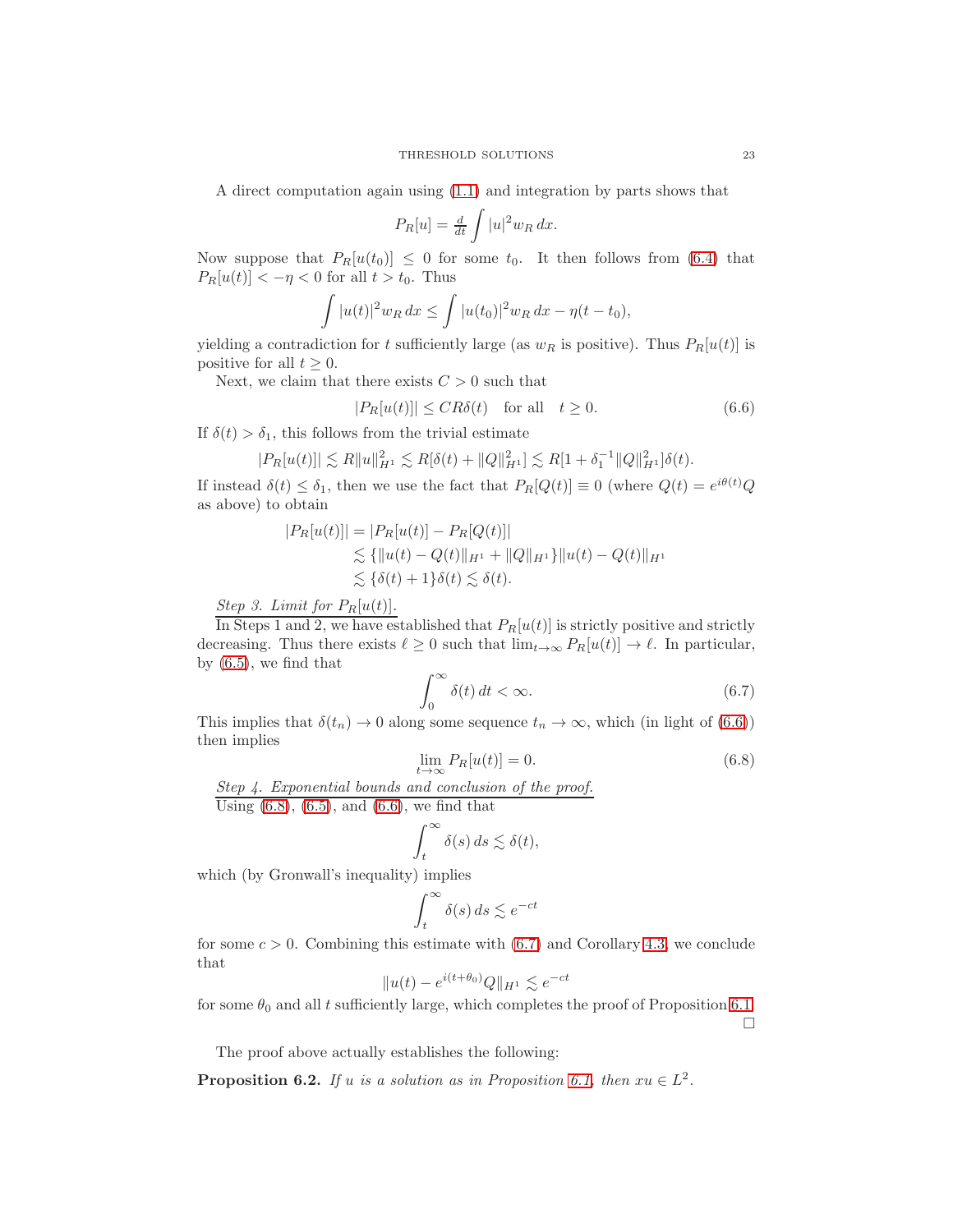Proof. We showed above that

$$
\frac{d}{dt} \int |u|^2 w_R dx = P_R[u] \ge 0.
$$

This implies that  $V_R(u(t)) := \int |u(t)|^2 w_R dx$  is non-decreasing. As

 $||u(t) - e^{it}Q||_{H^1} \to 0 \text{ as } t \to \infty,$ 

we have that

$$
V_R(u(0)) \le V_R(u(t)) \le V_R(Q) \le \int |x|^2 Q^2 dx
$$

for all  $t > 0$ . In particular,  $V_R(u(0))$  is uniformly bounded in R. Since it is also non-decreasing, we see that

$$
\int |x|^2 |u(0, x)|^2 dx \le \int |x|^2 Q^2 dx < \infty.
$$

Using similar arguments, we can also establish convergence for data with  $xu_0 \in$  $L^2$ . As the proof is very similar to that of Proposition [6.1](#page-20-2) (in fact, it is strictly easier, as we do not need to truncate the virial identity), we omit the proof.

**Proposition 6.3.** Suppose  $u : [0, \infty) \times \mathbb{R}^3 \to \mathbb{C}$  is a solution to [\(1.1\)](#page-0-0) such that  $xu_0 \in L^2$  and

$$
M(u) = M(Q)
$$
,  $E(u) = E(Q)$ , and  $\|\nabla u_0\|_{L^2} > \|\nabla Q\|_{L^2}$ .

<span id="page-23-0"></span>Then there exists  $c > 0$  and  $\theta_0 \in \mathbb{R}$  such that

$$
||u(t) - e^{i(t+\theta_0)}Q||_{H^1} \lesssim e^{-ct} \quad \text{for all} \quad t > 0.
$$

#### 7. Construction of special solutions

In this section, we show that the mass-energy scattering threshold admits new dynamics compared to the sub-threshold case. In particular, we construct solutions that are different from the ground state solution, but whose distance to  $e^{it}Q$  decreases exponentially in time in one direction. To do so, we construct a family of approximate solutions to [\(1.1\)](#page-0-0) and then perform a fixed point argument.

7.1. Nonlinear estimates. We begin by establishing some nonlinear estimates adapted to the linearized equation. Recall the notation  $K(\cdot)$  and  $R(\cdot)$  introduced in [\(3.2\)](#page-6-4) and the function spaces  $N(I)$ ,  $Z(I)$  introduced in Section [2.2.](#page-4-3)

<span id="page-23-1"></span>**Lemma 7.1** (Preliminary estimates). If  $I \subset \mathbb{R}$  is such that  $|I| \leq 1$ , then:

$$
||K(f)||_{N(I)} \lesssim |I|^{\frac{1}{2}} ||f||_{Z(I)},
$$
  
\n
$$
||R(f)||_{N(I)} \lesssim ||f||_{Z(I)}^{2} + ||f||_{Z(I)}^{3},
$$
  
\n
$$
||R(f) - R(g)||_{N(I)} \lesssim ||f - g||_{Z(I)} \left[ ||f||_{Z(I)} + ||g||_{Z(I)} + ||f||_{Z(I)}^{2} + ||g||_{Z(I)}^{2} \right].
$$

Proof. For the first estimate, we use Hölder's inequality to obtain

$$
\| |x|^{-b} Q^2 \langle \nabla \rangle f \|_{L_t^2 L_x^{\frac{6}{5}}} \lesssim \| |x|^{-b} Q^2 \|_{L_t^2 L_x^3} \| \langle \nabla \rangle f \|_{L_t^\infty L_x^2},\tag{7.1}
$$

$$
\| |x|^{-b} Q \nabla Q f \|_{L_t^2 L_x^{\frac{6}{5}}} \lesssim \| |x|^{-b} Q |\nabla Q| \|_{L_t^2 L_x^3} \| f \|_{L_t^\infty L_x^2}, \tag{7.2}
$$

<span id="page-23-4"></span><span id="page-23-3"></span><span id="page-23-2"></span>
$$
\| |x|^{-b-1} Q^2 f \|_{L_t^2 L_x^{\frac{6}{5}}} \lesssim \| |x|^{-b-1} Q^2 \|_{L_t^2 L_x^{\frac{3}{2}}} \| f \|_{L_t^\infty L_x^6} . \tag{7.3}
$$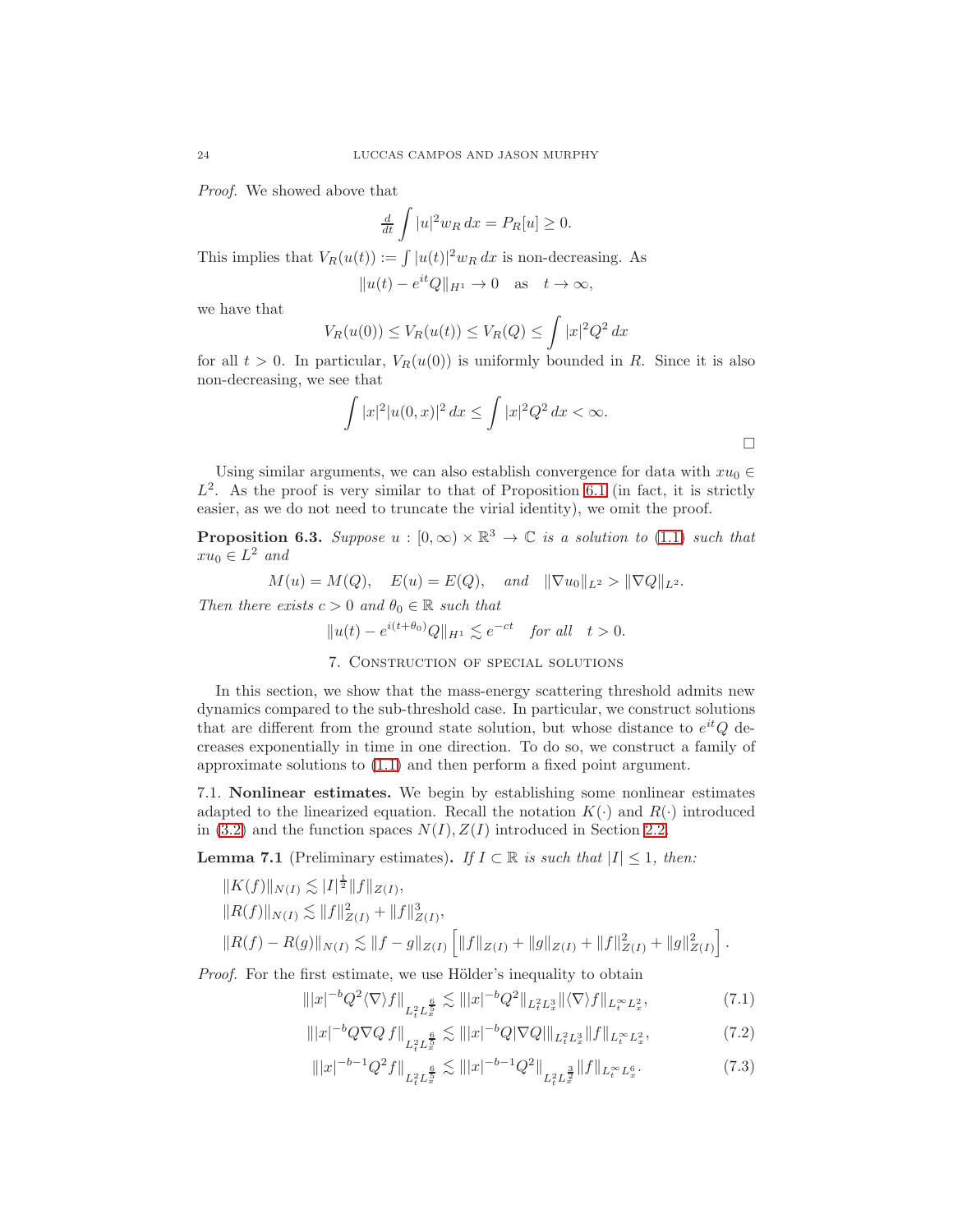For the remaining estimates, we use  $(2.4)$  and Hölder to obtain

$$
\| |x|^{-b} fgh \|_{L_{t}^{2} L_{x}^{\frac{6}{5}}} \lesssim \| |\nabla|^{\frac{3+2b}{6}} f \|_{L_{t}^{\infty} L_{x}^{2}} \| |\nabla|^{\frac{3+2b}{6}} g \|_{L_{t}^{\infty} L_{x}^{2}} \| h \|_{L_{t}^{2} L_{x}^{6}}, \tag{7.4}
$$

$$
\| |x|^{-b-1} fgh \|_{L_{t}^{2} L_{x}^{\frac{6}{5}}} \lesssim \| |\nabla|^{\frac{b+1}{3}} f \|_{L_{t}^{6} L_{x}^{\frac{18}{7}}} \| |\nabla|^{\frac{b+1}{3}} g \|_{L_{t}^{6} L_{x}^{\frac{18}{7}}} \| |\nabla|^{\frac{b+1}{3}} h \|_{L_{t}^{6} L_{x}^{\frac{18}{7}}} \tag{7.5}
$$

for arbitrary  $f, g, h$ . As one has

$$
|R(f) - R(g)| \lesssim |x|^{-b} (Q|f| + Q|g| + |f|^2 + |g|^2)|f - g| \tag{7.6}
$$

and

$$
|\nabla(R(f) - R(g))| \lesssim |x|^{-b-1}(Q|f| + Q|g| + |f|^2 + |g|^2)|f - g|
$$
  
+ 
$$
|x|^{-b}(Q|f| + Q|g| + |f|^2 + |g|^2)|\nabla(f - g)|
$$
  
+ 
$$
|x|^{-b}[\nabla(Q|f| + Q|g| + |f|^2 + |g|^2)]|f - g|,
$$
 (7.7)

the estimates now follow (using the decay properties of Q).

<span id="page-24-4"></span><span id="page-24-3"></span><span id="page-24-1"></span><span id="page-24-0"></span>
$$
\qquad \qquad \Box
$$

7.2. An approximate family of solutions. We next construct a family of solutions to equations that successively approximate the linearized equation. In what follows, we utilize the notation for eigenfunctions/eigenvalues of  $\mathcal L$  from Section [3.](#page-6-0)

<span id="page-24-2"></span>**Proposition 7.2.** Let  $A \in \mathbb{R} \setminus \{0\}$ . There exists a sequence  $\{Z_k^A\}_{k \geq 1}$  of functions in  $H^2(\mathbb{R}^3) \cap W^{3,\frac{6}{5}}(\mathbb{R}^3)$  such that

$$
Z_1^A = A\mathcal{Y}_+ \quad and \quad \mathcal{V}_k^A = \sum_{j=1}^k e^{-j\epsilon_0 t} Z_j^A \quad (k \ge 1)
$$

satisfy

$$
\partial_t \mathcal{V}_k^A + \mathcal{L} \mathcal{V}_k^A = iR(\mathcal{V}_k^A) + \mathcal{O}\left(e^{-(k+1)e_0 t}\right) \quad \text{in} \quad W^{1, \frac{6}{5}} \quad \text{as} \quad t \to \infty.
$$

Proof. The sequence is constructed inductively. To simplify notation, we omit the superscript  $A$  throughout the proof. Define  $Z_1 = A \mathcal{Y}_+$  and note that

$$
\partial_t \mathcal{V}_1 + \mathcal{L} \mathcal{V}_1 - iR(\mathcal{V}_1) = -iR(\mathcal{V}_1).
$$

Now note that for any  $v$ , we have the pointwise bounds

$$
|R(v)| \lesssim |x|^{-b} (Q|v|^2 + |v|^3),
$$
  
\n
$$
|\nabla R(v)| \lesssim |x|^{-b-1} (Q+|v|)|v|^2 + |x|^{-b} (Q+|v|)|\nabla v||v|
$$
  
\n
$$
+ |x|^{-b} |\nabla (Q|v| + |v|^2)|v|.
$$

Thus we have, by [\(7.4\)](#page-24-0),

$$
||R(v)||_{L^{\frac{6}{5}}} \lesssim (|||\nabla|^{\frac{3+2b}{6}}Q||_{L^2} + |||\nabla|^{\frac{3+2b}{6}}v||_{L^2})|||\nabla|^{\frac{3+2b}{6}}v||_{L^2}||v||_{L^6}
$$
  

$$
\lesssim (||Q||_{H^1} + ||v||_{H^1})||v||_{H^1}^2
$$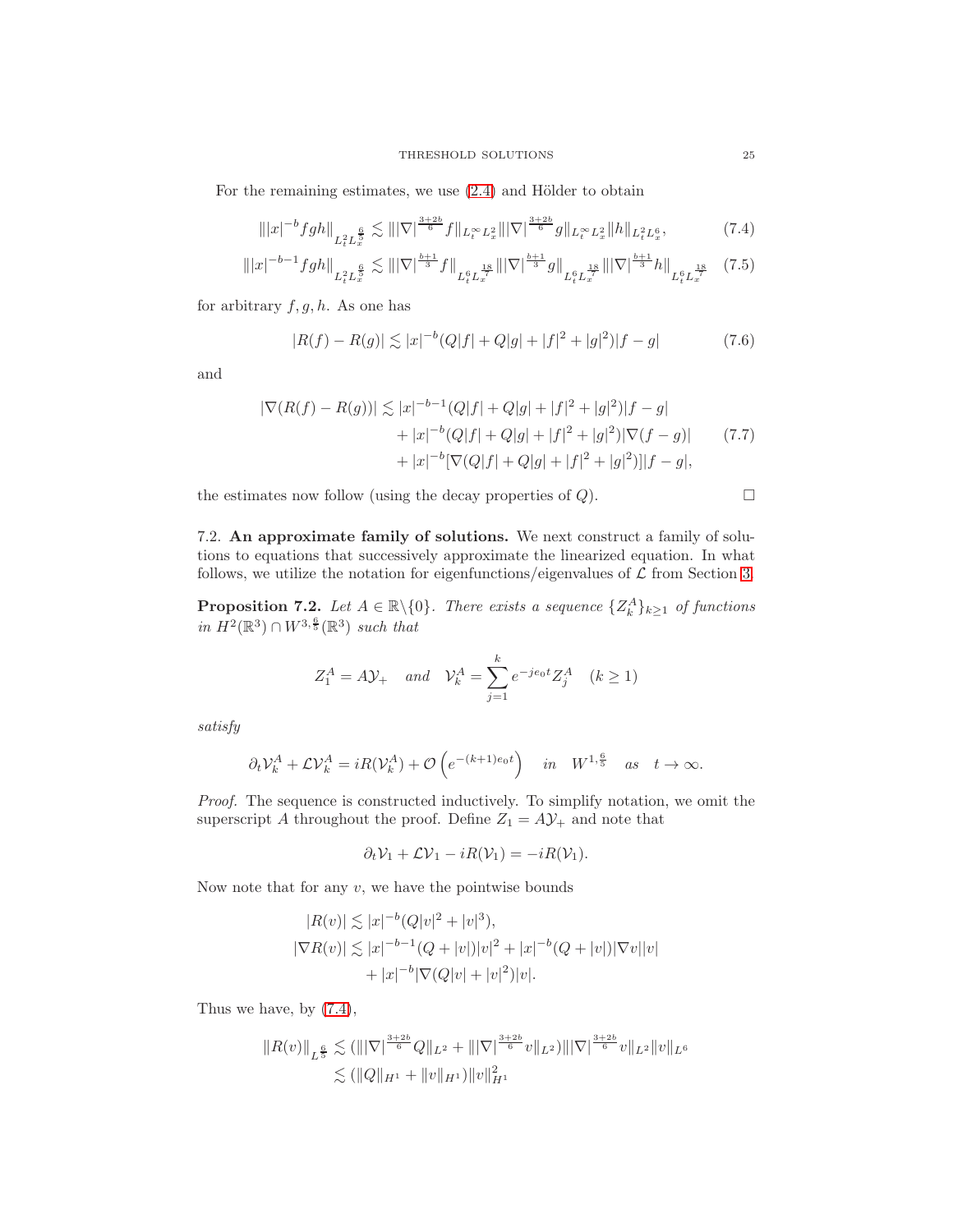and, by [\(7.4\)](#page-24-0) and [\(7.5\)](#page-24-1),

$$
\|\nabla R(v)\|_{L^{\frac{6}{5}}} \lesssim (\||\nabla|^{\frac{b+1}{3}}Q\|_{L^{\frac{18}{7}}} + \||\nabla|^{\frac{b+1}{3}}v\|_{L^{\frac{18}{7}}})\||\nabla|^{\frac{b+1}{3}}v\|_{L^{\frac{18}{7}}}^2 \n+ (\||Q\|_{L^2} + \|v\|_{L^2})\|\nabla v\|_{L^2}\|v\|_{L^6} \n+ (\|\nabla Q\|_{L^2}\|v\|_{L^2} + \|Q\|_{L^2}\|\nabla v\|_2 + \|v\|\|\nabla v\|_{L^2})\|v\|_{L^6} \n\lesssim (\||Q\|_{W^{1,\frac{18}{7}}} + \|v\|_{W^{1,\frac{18}{7}}})\|v\|_{W^{1,\frac{18}{7}}}^2 \n+ (\|Q\|_{H^1} + \|v\|_{H^1})\|v\|_{H^1}^2.
$$

This yields

$$
||R(\mathcal{V}_1)||_{W^{1,\frac{6}{5}}} \lesssim e^{-2e_0t} \left[ (||Q||_{W^{1,\frac{18}{7}}} + e^{-e_0t} ||Z_1||_{W^{1,\frac{18}{7}}}) ||Z_1||_{W^{1,\frac{18}{7}}}^2 + (||Q||_{H^1} + e^{-e_0t} ||Z_1||_{H^1}) ||Z_1||_{H^1}^2 \right],
$$

which yields the base case.

Suppose now that  $V_1, \ldots, V_k$  are defined and define

$$
\epsilon_k = \partial_t \mathcal{V}_k + \mathcal{L} \mathcal{V}_k - iR(\mathcal{V}_k). \tag{7.8}
$$

We then have

<span id="page-25-0"></span>
$$
\partial_t \mathcal{V}_k = -\sum_{i=1}^k j e_0 e^{-j e_0 t} Z_k,
$$

which allows us to write

$$
\epsilon_k = \sum_{j=1}^k e^{-je_0t}(-je_0Z_j + \mathcal{L}Z_j) - iR(\mathcal{V}_k).
$$

Using the explicit expression of  $R(V_i)$  and Lemma [3.4,](#page-8-0) we see that there exist  $F_j \in W^{1,\frac{6}{5}}$  such that

$$
\epsilon_k(t,x) = \sum_{j=1}^{k+1} e^{-je_0t} F_j(x) + \mathcal{O}(e^{-e_0(k+2)t})
$$

for large t. Since  $\epsilon_k = \mathcal{O}(e^{-(k+1)e_0 t})$  by the induction hypothesis, we conclude that  $F_j = 0$  for  $j \leq k$ , showing

$$
\epsilon_k(x,t) = e^{-(k+1)e_0t} F_{k+1}(x) + \mathcal{O}(e^{-e_0(k+2)t}).
$$

Noting that  $(k+1)e_0 \notin \sigma(\mathcal{L})$ , we now define

$$
Z_{k+1} = -(\mathcal{L} - (k+1)e_0)^{-1} F_{k+1} \in H^2.
$$

Note that, by Lemma [3.4,](#page-8-0)  $Z_{k+1}$  also belongs to  $W^{1,\frac{6}{5}}$ . It therefore remains to estimate

$$
\epsilon_{k+1} = \epsilon_k - e^{-(k+1)e_0} F_{k+1} - i(R(\mathcal{V}_{k+1}) - R(\mathcal{V}_k)).
$$

As we already know that  $\epsilon_k - e^{-(k+1)e_0} F_{k+1} = \mathcal{O}(e^{-(k+2)e_0 t})$ , and the explicit expression of R gives  $R(\mathcal{V}_{k+1}) - R(\mathcal{V}_k) = \mathcal{O}(e^{-(k+2)e_0 t})$ , we deduce the desired estimate.  $\Box$ 

Having constructed the approximate solutions, we now use a fixed point argument to obtain true solutions to  $(1.1)$ .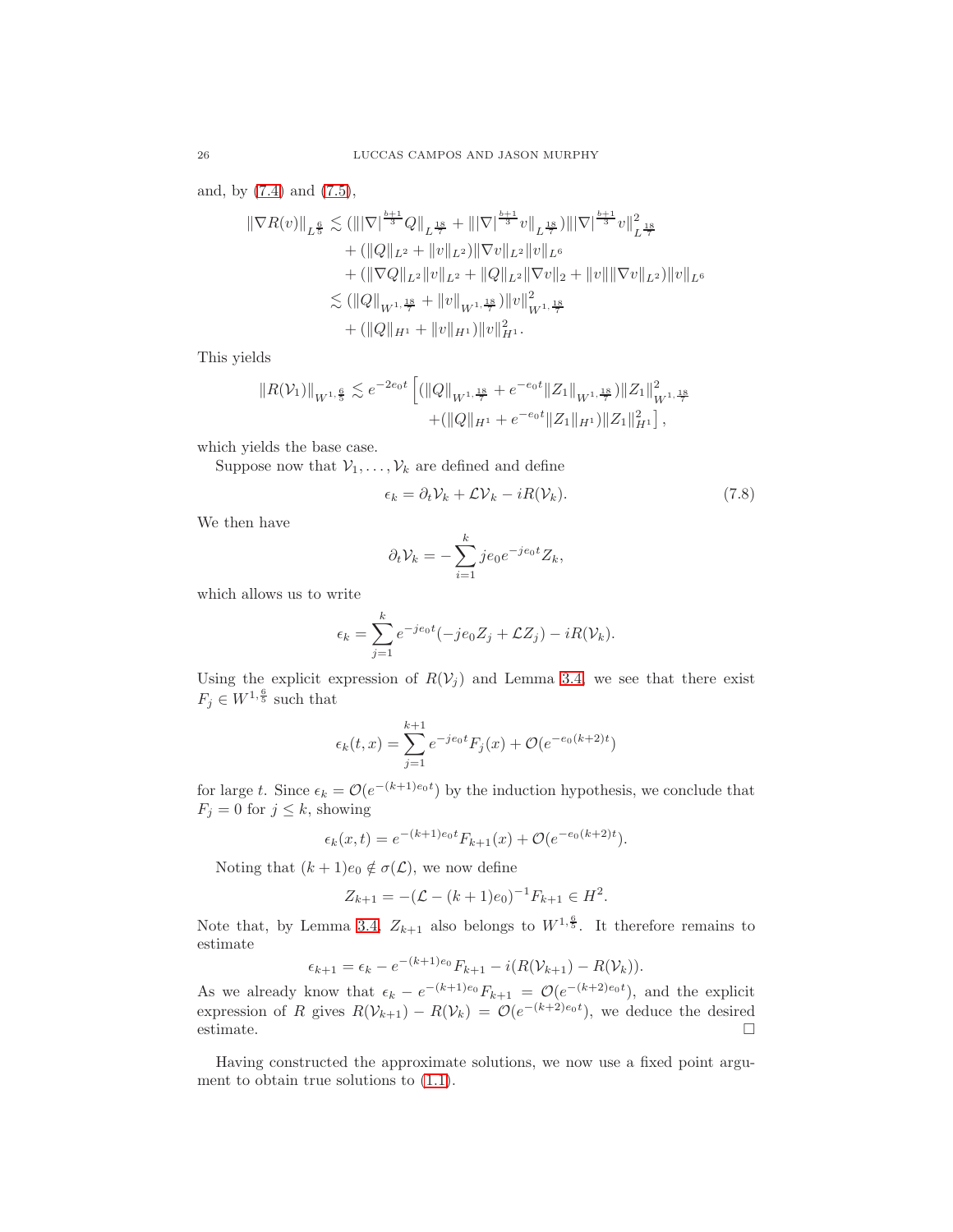<span id="page-26-4"></span>**Proposition 7.3.** Let  $A \in \mathbb{R} \setminus \{0\}$ . There exists  $k_0 > 0$  such that for any  $k \geq k_0$ , there exists  $t_k \geq 0$  and a solution  $U^A$  to [\(1.1\)](#page-0-0) such that for  $t \geq t_k$ , we have

<span id="page-26-0"></span>
$$
||U^A - e^{it}Q - e^{it}\mathcal{V}_k^A||_{Z([t,\infty))} \le e^{-(k + \frac{1}{2})e_0 t},\tag{7.9}
$$

where the  $\mathcal{V}_k^A$  are as in Proposition [7.2.](#page-24-2)

Furthermore,  $U^A$  is the unique solution to [\(1.1\)](#page-0-0) satisfying [\(7.9\)](#page-26-0) for large t. Finally,  $U^A$  is independent of k and satisfies

$$
||U^{A}(t) - e^{it}Q - Ae^{-e_0t + it}\mathcal{Y}_+||_{H^1} \le e^{-2e_0t} \quad \text{for large} \quad t. \tag{7.10}
$$

*Proof.* We seek to construct a solution  $u$  to  $(1.1)$  of the form

<span id="page-26-3"></span><span id="page-26-2"></span><span id="page-26-1"></span>
$$
u(t,x) = e^{it}(Q(x) + V_k^A(t,x) + h_k^A(t,x)),
$$
\n(7.11)

which requires that we construct  $h_k^A$  satisfying

$$
i\partial_t h_k^A + \Delta h_k^A + K(h_k^A) + R(\mathcal{V}_k^A + h_k^A) - R(\mathcal{V}_k^A) + i\epsilon_k^A = 0,
$$
 (7.12)

where  $\epsilon_k$  is as in [\(7.8\)](#page-25-0). For simplicity, throughout the proof, we write h instead of  $h_k^A$ . We construct h by finding a fixed point of the following operator

$$
\mathcal{M}(h)(t) = i \int_{t}^{+\infty} e^{i(t-s)(\Delta - 1)} \left\{ K(h) + \left[ R(\mathcal{V}_k^A + h) - R(\mathcal{V}_k^A) \right] + i\epsilon_k \right\} ds,
$$

which we will show is a contraction on a suitable complete metric space. In particular, we define the norm  $E = E(k, t_k)$  by

$$
||w||_E := \sup_{t \ge t_k} e^{(k+\frac{1}{2})t} ||h||_{Z([t,\infty))}
$$

and take  $B = B(k, t_k)$  to be the complete metric space

$$
B := \{ h : \|h\|_E \le 1 \}
$$

equipped with the metric

$$
\rho(h,\tilde{h}) = ||h - \tilde{h}||_E.
$$

Then for  $h, \tilde{h} \in B$ , we have the following:

$$
\|\mathcal{M}(h)\|_{Z([t,\infty))} \lesssim \|K(h)\|_{N([t,\infty))} + \|R(\mathcal{V}_k + h) - R(\mathcal{V}_k)\|_{N([t,\infty))} + \|\epsilon_k\|_{N([t,\infty))}
$$

and

$$
\|\mathcal{M}(h) - \mathcal{M}(\tilde{h})\|_{Z([t,\infty))} \lesssim \|K(h - \tilde{h})\|_{N([t,\infty))}
$$
  
+ 
$$
\|R(\mathcal{V}_k + h) - R(\mathcal{V}_k + \tilde{h})\|_{N([t,\infty))}.
$$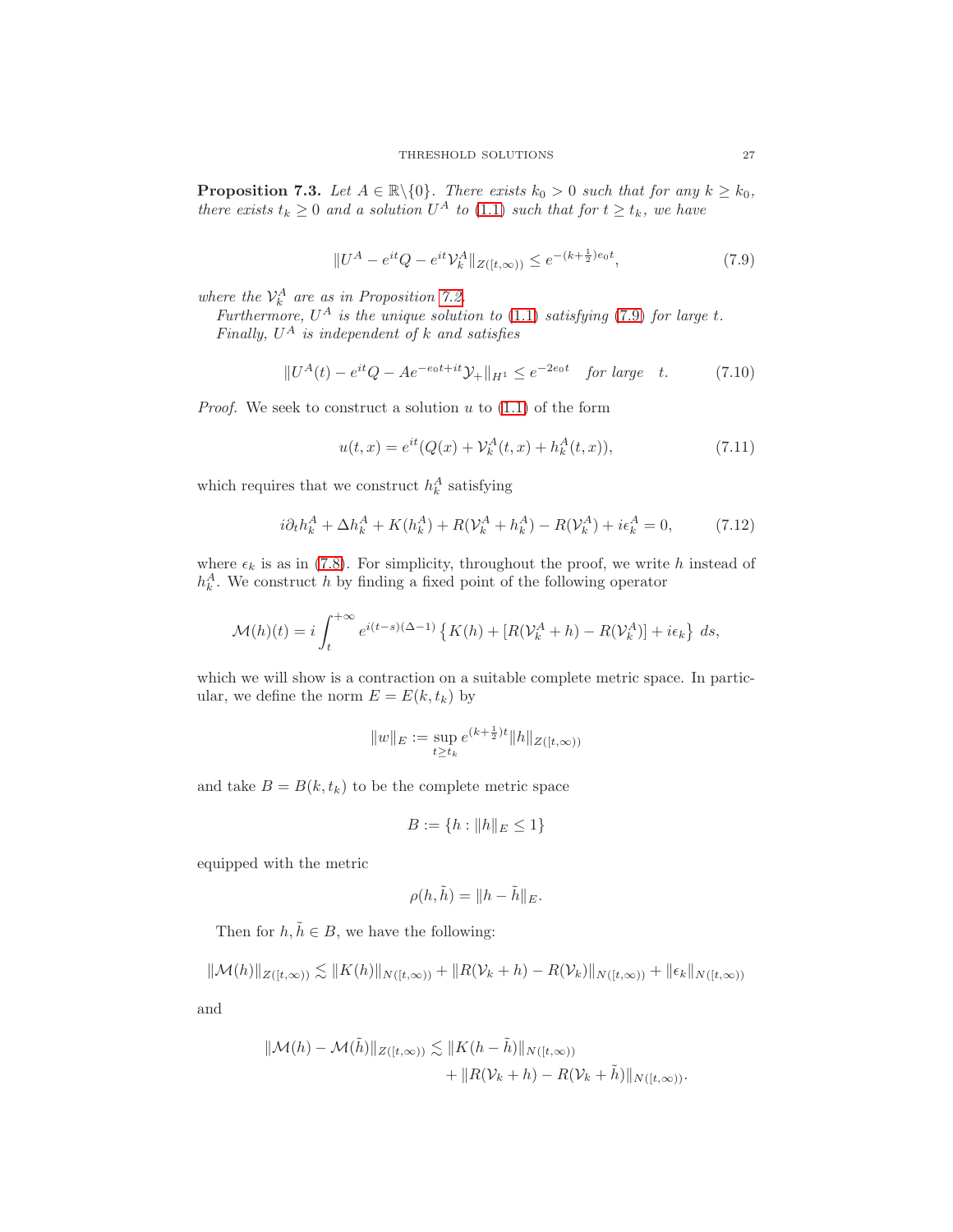Now, by Lemma [7.1,](#page-23-1) for  $0 < \tau < 1$ :

$$
||K(h)||_{N([t,\infty))} \leq \sum_{j=0}^{\infty} ||K(h)||_{N([t+j\tau,t+(j+1)\tau])}
$$
  

$$
\lesssim \sum_{j=0}^{\infty} \tau^{\frac{1}{2}} ||h||_{Z([t+j\tau,t+(j+1)\tau])}
$$
  

$$
\lesssim \tau^{\frac{1}{2}} \sum_{j=0}^{\infty} e^{-(j+\frac{1}{2})e_0(t+j\tau)} ||h||_E
$$
  

$$
= \tau^{\frac{1}{2}} e^{-(k+\frac{1}{2})e_0t} ||h||_E \sum_{j=0}^{\infty} e^{-j(k+\frac{1}{2})e_0\tau}
$$
  

$$
= e^{-(k+\frac{1}{2})e_0t} \frac{\tau^{\frac{1}{2}}}{1 - e^{-(k+\frac{1}{2})e_0\tau}} ||h||_E.
$$

Choosing  $k_0 := \frac{\ln 2}{e_0} \frac{1}{\tau} - \frac{1}{2}$ , we see that for all  $k > k_0(\tau)$ ,

$$
||K(h)||_{N([t,\infty))} \lesssim \tau^{\frac{1}{2}} e^{-(k+\frac{1}{2})e_0 t} ||h||_E.
$$

Similarly, for  $I_j = [t + j\tau, t + (j + 1)\tau]$ , we have

$$
||R(\mathcal{V}_k + h) - R(\mathcal{V}_k + \tilde{h})||_{N(I_j)}
$$
  
\n
$$
\lesssim [||\mathcal{V}_k||_{N(I_j)} + ||h||_{N(I_j)} + ||\tilde{h}||_{Z(I_j)}] ||h - \tilde{h}||_{Z(I_j)}
$$
  
\n
$$
\lesssim_k [e^{-\epsilon_0 t} + e^{-(k + \frac{1}{2})\epsilon_0 t} (||h||_E + ||\tilde{h}||_E)] e^{-(k + \frac{1}{2})\epsilon_0 (t + j\tau)} ||h - \tilde{h}||_E
$$
  
\n
$$
\lesssim_k e^{-(k+1)\epsilon_0 t} ||h - \tilde{h}||_E e^{-j(k + \frac{1}{2})\tau},
$$

which yields

$$
||R(\mathcal{V}_k+h)-R(\mathcal{V}_k+\tilde{h})||_{N([t,\infty))} \lesssim_k e^{-(k+1)e_0t}||h-\tilde{h}||_E.
$$

Finally, by construction,

$$
\|\epsilon_k\|_{N([t,\infty))} \lesssim_k e^{-(k+1)e_0 t}
$$

(cf. the proof of Proposition [7.2\)](#page-24-2).

Collecting the estimates above, we see that for  $t \geq t_k$ , with  $t_k > 0$  large enough, we have

$$
\|\mathcal{M}(h)\|_{E} \leq \left[C\tau^{\frac{1}{2}} + C_{k}e^{-(k+\frac{1}{2})e_{0}t_{k}}\right] \leq \frac{1}{2},
$$
  

$$
\|\mathcal{M}(h) - \mathcal{M}(\tilde{h})\|_{E} \leq \left[C\tau^{\frac{1}{2}} + C_{k}e^{-(k+\frac{1}{2})e_{0}t_{k}}\right] \|h - \tilde{h}\|_{E} \leq \frac{1}{2} \|h - \tilde{h}\|_{E}.
$$

Thus we obtain a unique fixed point  $h_k^A$  for  $\mathcal M$  in  $B = B(k, t_k)$ , which then yields the desired solution via [\(7.11\)](#page-26-1). (To be clear, the parameters are chosen as follows: one first chooses a small universal  $\tau > 0$ , then a large  $k > k_0(\tau)$ , and finally a large  $t_k(k)$ .) Note that the uniqueness condition still holds if, given  $k > k_0$ , one chooses a larger  $\tilde{t}_k > t_k$ .

Finally, we show that the function  $U_k^A := e^{it}(Q + V_k + h_k)$  is independent of k. Indeed, given  $k' > k > k_0$ ,  $t_{k'} > t_k$  and two solutions  $h_k \in B(k, t_k)$  and  $h_{k'} \in B(k', t_{k'})$ , respectively, one obtains two solutions on  $B(k, t_{k'})$ , namely  $h_k$ restricted to  $t \in [t_{k'}, \infty)$  and  $\tilde{h}_k := (\mathcal{V}_{k'} - \mathcal{V}_k) + h_{k'}$ . By uniqueness of [\(7.12\)](#page-26-2), these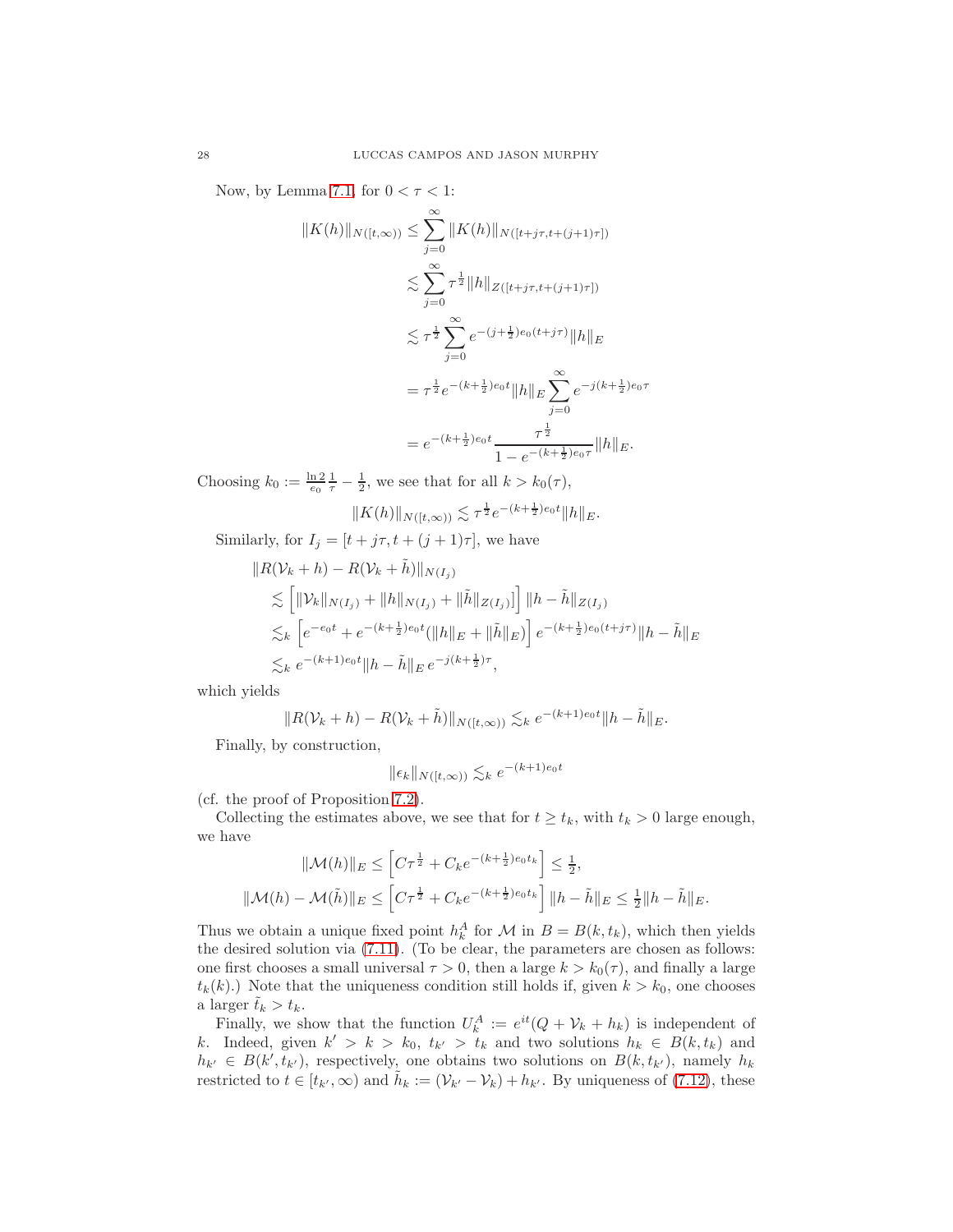must coincide on  $[t'_k, \infty)$ , and hence by uniqueness of solutions to [\(1.1\)](#page-0-0), they must also coincide on  $[t_k, \infty)$ .

Finally, the bound [\(7.10\)](#page-26-3) is obtained by writing  $U^A = e^{it}(Q + Ae^{-e_0t}\mathcal{Y}_+) +$  $\mathcal{O}(e^{-2e_0t})$  in  $H^1(\mathbb{R}^3)$ ).  $\qquad \qquad \Box$ 

## <span id="page-28-0"></span>8. Uniqueness for solutions converging exponentially to the ground **STATE**

In this section, we establish a uniqueness result for threshold solutions converging to the ground state. The key technical ingredient will be the following proposition:

<span id="page-28-1"></span>Proposition 8.1. Let h be a solution to

$$
\partial_t h + \mathcal{L}h = \epsilon.
$$

If there exist  $c_2 > c_1 > 0$  such that for all  $t > 0$ ,

<span id="page-28-6"></span><span id="page-28-5"></span><span id="page-28-4"></span>
$$
||h(t)||_{H^1} \lesssim e^{-c_1 t},\tag{8.1}
$$

$$
\|\epsilon\|_{N([t,\infty))} \lesssim e^{-c_2 t},\tag{8.2}
$$

then there exists  $A \in \mathbb{R}$  such that

$$
||h(t) - Ae^{-e_0t}\mathcal{Y}_+||_{H^1} \lesssim e^{-\frac{c_1+c_2}{2}t}
$$
\n(8.3)

for all  $t > 0$ . Moreover, if  $c_1 > e_0$  or  $c_2 \le e_0$ , we can choose  $A = 0$ .

Let us first see how this proposition implies our desired results; we will then prove Proposition [8.1](#page-28-1) below.

**Proposition 8.2.** Suppose  $u : [0, \infty) \times \mathbb{R}^3 \to \mathbb{C}$  is a solution to [\(1.1\)](#page-0-0) such that

<span id="page-28-3"></span>
$$
||u(t) - e^{it}Q||_{H^1} \lesssim e^{-ct}
$$
\n(8.4)

for some  $c > 0$ . Then there exists  $A \in \mathbb{R}$  such that  $u = U^A$  (cf. Proposition [7.3\)](#page-26-4).

*Proof.* For  $A \in \mathbb{R}$ , we define h and  $\mathcal{V}^A$  via

$$
u = e^{it}(Q + h)
$$
 and  $U^A = e^{it}(Q + V^A)$ ,

where  $U^A$  is as in Proposition [7.3.](#page-26-4) Controlling the difference  $u - U^A$  is then equivalent to controlling the difference  $\tilde{h} := h - V^A$  for suitable A. In particular, we will prove that there exists  $A \in \mathbb{R}$  such that for all  $k > 1$  and all  $t > 0$ ,

$$
\|\tilde{h}(t)\|_{H^1} = \|h(t) - \mathcal{V}^A(t)\|_{H^1} \lesssim_k e^{-kt}.\tag{8.5}
$$

Assuming for [\(8.5\)](#page-28-2) for the moment, let us derive a similar bound for  $\tilde{h}$  in the Znorm, which implies the desired conclusion  $u = U^A$  from the uniqueness statement in Proposition [7.3.](#page-26-4) Noting that  $h$  satisfies the equation  $(3.3)$ , i.e.

<span id="page-28-2"></span>
$$
\partial_t h + \mathcal{L}h = iR(h),
$$

we have that  $\hat{h}$  satisfies

$$
i\partial_t \tilde{h} + \Delta \tilde{h} + K(\tilde{h}) + [R(\mathcal{V}^A + \tilde{h}) - R(\mathcal{V}^A)] = 0.
$$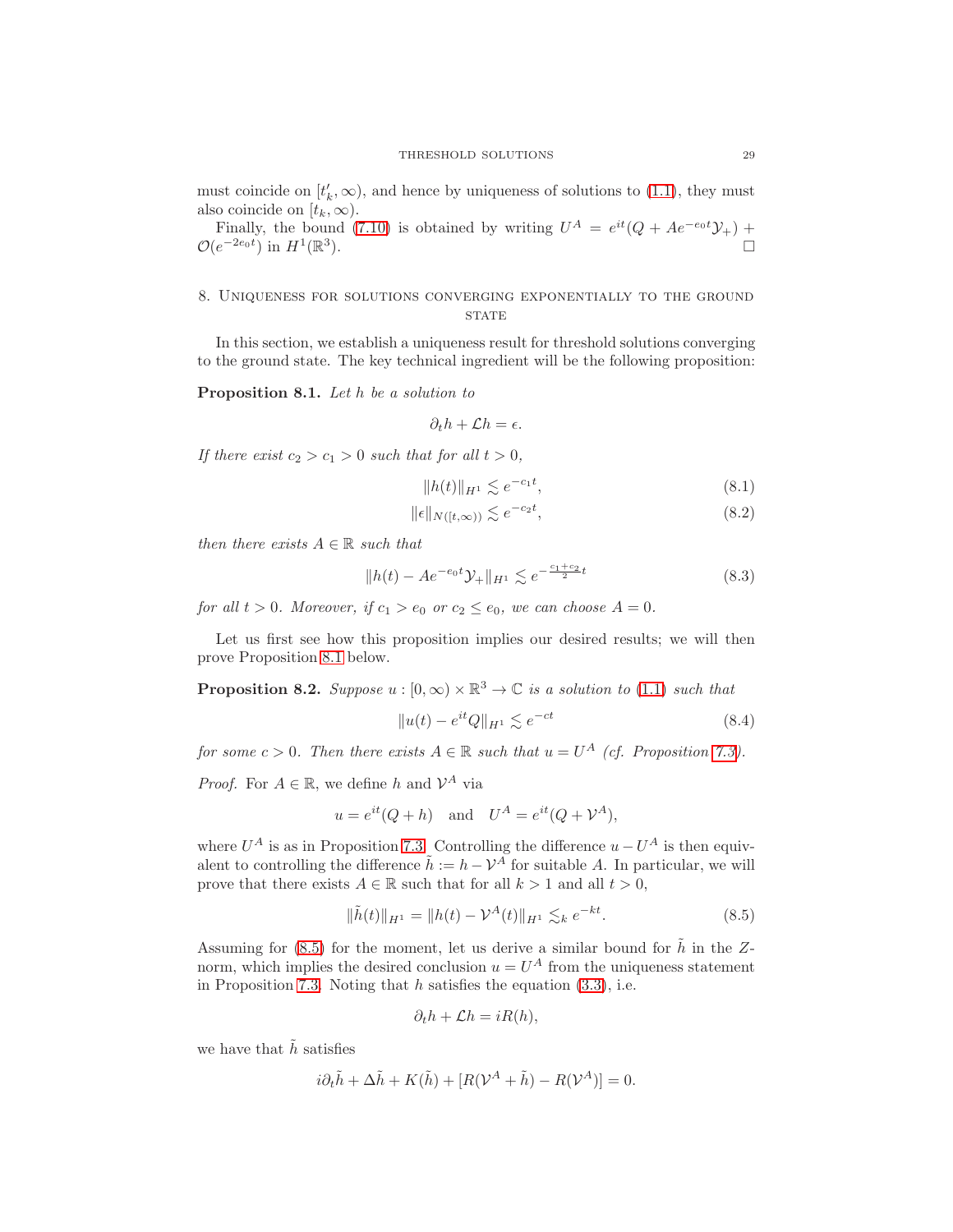Then, choosing  $\tau \in (0,1)$  and  $k > e_0$ , we use the estimates  $(2.4)$ ,  $(7.1)$ ,  $(7.2)$ ,  $(7.3)$ , [\(7.6\)](#page-24-3), [\(7.7\)](#page-24-4), and [\(8.5\)](#page-28-2) to obtain

$$
\|\tilde{h}\|_{Z([t,t+\tau])} \n\lesssim \|\tilde{h}(t)\|_{H_x^1} + \tau^{\frac{1}{2}} \|\tilde{h}\|_{Z([t,t+\tau])} + \left[ \|\tilde{h}\|_{L_t^\infty H_x^1([t,t+\tau])} + \|\tilde{h}\|_{L_t^\infty H_x^1([t,t+\tau])}^2 \right. \n+ \|\mathcal{V}^A(t)\|_{L_t^\infty H_x^1([t,t+\tau])} + \|\mathcal{V}^A(t)\|_{L_t^\infty H_x^1([t,t+\tau])}^2 \|\|\nabla|^b \tilde{h}\|_{L_t^2 L_x^6([t,t+\tau])} \n\lesssim \|\tilde{h}(t)\|_{H_x^1} + \tau^{\frac{1}{2}} \|\tilde{h}\|_{Z([t,t+\tau])} \n+ \left( \|\tilde{h}\|_{L_t^\infty H_x^1([t,t+\tau])} + \|\tilde{h}\|_{L_t^\infty H_x^1([t,t+\tau])}^2 + e^{-e_0 t} \right) \|\tilde{h}(t)\|_{Z([t,t+\tau])} \n\lesssim_k e^{-kt} + \tau^{\frac{1}{2}} \|\tilde{h}\|_{Z([t,t+\tau])} + e^{-kt} \|\tilde{h}\|_{Z([t,t+\tau])}. \tag{8.6}
$$

This implies that for any  $k > e_0$ , there exists  $0 < \tau_k \ll 1$  and  $t_k \gg 1$  such that for any  $t > t_k$ ,

<span id="page-29-1"></span><span id="page-29-0"></span>
$$
\|\tilde{h}\|_{Z([t,t+\tau_k])} \lesssim_k e^{-kt}.\tag{8.7}
$$

Thus, splitting  $[t, \infty) = \bigcup_{k=1}^{\infty}$  $j=0$  $[t + j\tau_k, t + (j + 1)\tau_k]$ , we can write

$$
\|\tilde{h}\|_{Z([t,\infty))} \lesssim_k e^{-kt} \sum_{j=0}^{\infty} e^{-j\tau_k} = \frac{1}{1 - e^{-\tau_k}} e^{-kt},
$$

as desired.

We turn to the proof of  $(8.5)$ . Using  $(8.4)$ , the inequalities  $(2.4)$ ,  $(7.6)$  and  $(7.7)$ , and estimating as we did for [\(8.6\)](#page-29-0) and, [\(8.7\)](#page-29-1), we have

$$
||h(t)||_{H^1} + ||h||_{Z([t,\infty))} \lesssim e^{-ct} \quad \text{and} \quad ||R(h)||_{N([t,\infty))} \lesssim e^{-2ct}.
$$
 (8.8)

We now claim that there exists  $A \in \mathbb{R}$  such that

<span id="page-29-2"></span>
$$
||h(t) - \mathcal{V}^A(t)||_{H^1} \lesssim e^{-\frac{3e_0}{2}t}.
$$

Observing that (by construction of  $U^A$ )

<span id="page-29-3"></span>
$$
\mathcal{V}^A = Ae^{-e_0t}\mathcal{Y}_+ + \mathcal{O}(e^{-2e_0t}),
$$

we see that it suffices to find  $A_0 \in \mathbb{R}$  such that

$$
||h(t) - A_0 e^{-e_0 t} \mathcal{Y}_+||_{H^1} \lesssim e^{-\frac{3e_0}{2}t}.
$$
\n(8.9)

For this, we will utilize Proposition [8.1.](#page-28-1) Using this proposition, the triangle inequality, an estimating as we did to obtain the bound  $R(h)$  in [\(8.8\)](#page-29-2), we have the general implication

$$
||h(t)||_{H^1} \lesssim e^{-at} \implies ||h(t)||_{H^1} \lesssim e^{-\min\{e_0, \frac{3}{2}a\}t}.
$$

In particular, starting with  $(8.8)$ , after finitely many iterations (say  $J$ , where  $J$  is large enough that  $(\frac{3}{2})^J c > e_0$ , we obtain the decay estimate  $||h(t)||_{H^1} \leq e^{-e_0 t}$ . From this point, one more application of Proposition [8.1](#page-28-1) (and [\(8.8\)](#page-29-2)) implies [\(8.9\)](#page-29-3) for suitable  $A_0 \in \mathbb{R}$ .

Now, recall that  $\tilde{h} = h - \mathcal{V}^{A_0}$  satisfies

$$
\partial_t \tilde{h} + \mathcal{L}\tilde{h} = i[R(\tilde{h} + \mathcal{V}^{A_0}) - R(\mathcal{V}^{A_0})],
$$

so that we can derive

$$
\|\tilde{h}(t)\|_{H^1} \lesssim e^{-mt} \implies \|R(\tilde{h} + \mathcal{V}^{A_0}) - R(\mathcal{V}^{A_0})\|_{N([t,\infty)} \lesssim e^{-(2e_0+m)t}.
$$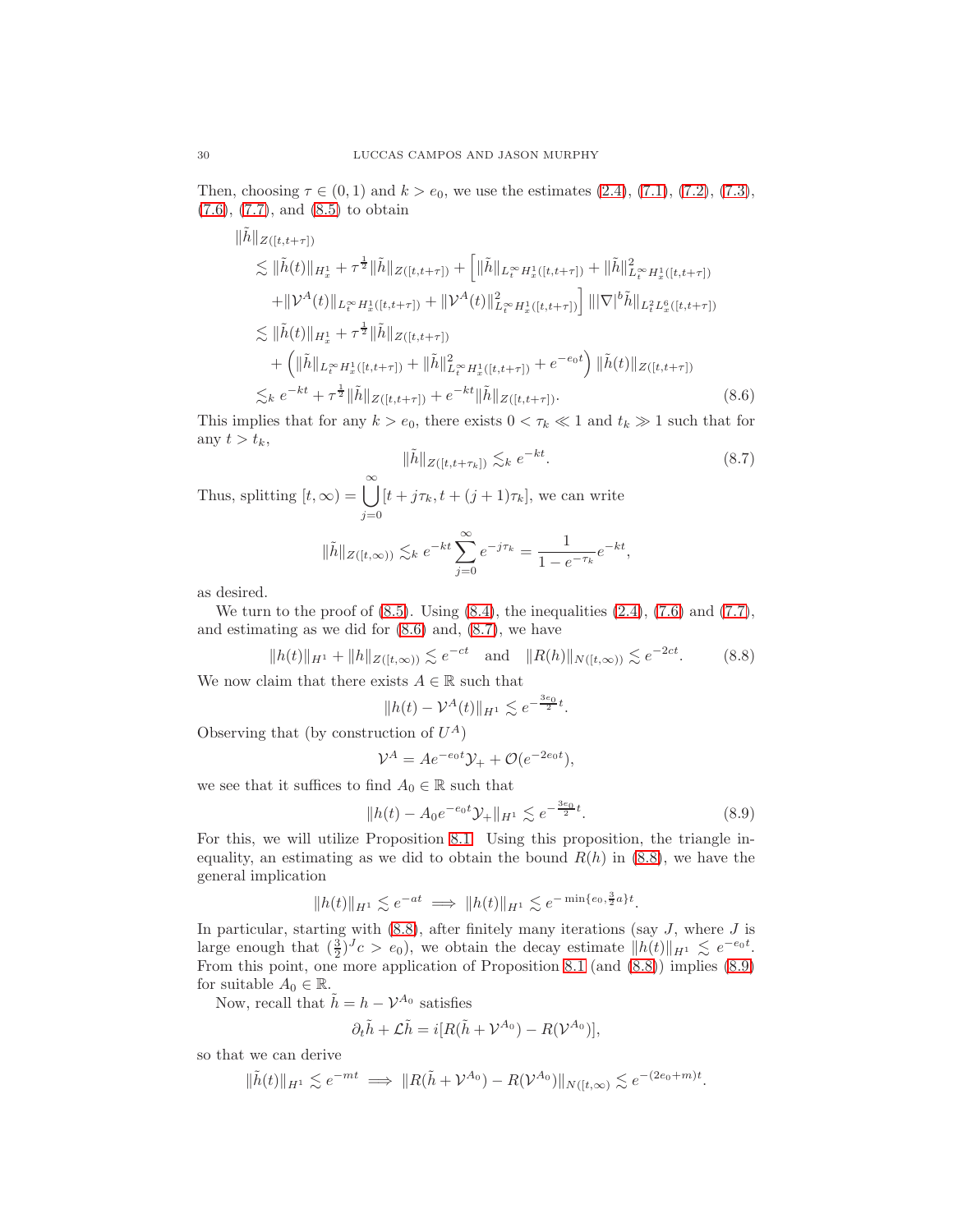Thus, beginning with  $m = \frac{3}{2}e_0$ , repeated applications of Proposition [8.1](#page-28-1) (in which we can always take  $A = 0$ <sup>'</sup>) yield

$$
\|\tilde{h}(t)\|_{H^1} \lesssim e^{-mt} \implies \|\tilde{h}(t)\|_{H^1} \lesssim e^{-(m+e_0)t}.
$$

This implies [\(8.5\)](#page-28-2) (with  $A = A_0$ ) and completes the proof.

The same argument as in the previous proof also shows:

<span id="page-30-0"></span>Corollary 8.3. If  $A \in \mathbb{R}$  and u is a solution to [\(1.1\)](#page-0-0) on  $[t_0, \infty)$  such that, for all large t,

$$
||u(t) - U^A(t)||_{H^1} \lesssim e^{-ct},
$$

where  $c > e_0$ , then  $u = U^A$ .

We can therefore reduce even further the number of possible special solutions (up to phase and time translations).

<span id="page-30-1"></span>**Corollary 8.4.** For any  $A > 0$ , there exists  $T_A$  such that  $U^A = e^{i T_A} U^{+1} (\cdot + T_A)$ . Similarly, for any  $A < 0$ , there exists  $T_A$  such that  $U^A = e^{i T_A} U^{-1} (\cdot + T_A)$ .

*Proof.* If  $A > 0$ , let  $T_A = \frac{1}{e_0} \ln A$ . Then

$$
||e^{-iTA}U^{A}(t) - U^{+1}(t+T_{A})||_{H^{1}}
$$
  
= 
$$
||e^{-iTA}U^{A}(t) - e^{i(t+T_{A})}(Q + e^{-e_{0}(t+T^{A})}Y_{+})||_{H^{1}} + \mathcal{O}(e^{-2e_{0}t})
$$
  
= 
$$
||U^{A}(t) - e^{it}(Q + Ae^{-e_{0}t}Y_{+})||_{H^{1}} + \mathcal{O}(e^{-2e_{0}t})
$$
  
= 
$$
\mathcal{O}(e^{-2e_{0}t}).
$$

Therefore, by the previous corollary,  $U^A = e^{iT_A}U^{+1}(\cdot + T_A)$ . The proof is analogous for the case  $A < 0$ .

Finally, we need to prove Proposition [8.1.](#page-28-1)

Proof of Proposition [8.1.](#page-28-1) Throughout the proof, we employ the notation introduced in Section [3.](#page-6-0) We first observe that [\(8.1\)](#page-28-4) and [\(8.2\)](#page-28-5), together with Strichartz, [\(7.1\)](#page-23-2). [\(7.2\)](#page-23-3) and [\(7.3\)](#page-23-4), imply

$$
||h||_{Z([t,\infty))} \lesssim e^{-c_1 t}.
$$

Recall that

$$
|B(\mathcal{Y}_+,\mathcal{Y}_-)| = |(L_-\mathcal{Y}_1,\mathcal{Y}_1)| \gtrsim ||\mathcal{Y}_1||_{H^1} > 0.
$$

We now renormalize  $\mathcal{Y}_\pm$  as to have  $B(\mathcal{Y}_+,\mathcal{Y}_-) = 1$ . We decompose

$$
h(t) = \alpha_{+}(t)\mathcal{Y}_{+} + \alpha_{-}(t)\mathcal{Y}_{-} + \beta(t)\frac{iQ}{\|Q\|_2} + g(t),
$$

with  $q \in \tilde{G}^{\perp}$ . In particular,

$$
\alpha_{\pm}=B(h,\mathcal{Y}_{\pm}),\quad \beta=\frac{(h,iQ)}{\|Q\|_2},\quad \text{and}\quad \Phi(h)=\Phi(g)+\alpha_{+}\alpha_{-}.
$$

Moreover, we have

$$
|\alpha_+(t)| + |\alpha_-(t)| + |\beta(t)| + \|g(t)\|_{H^1} \lesssim e^{-c_1 t}.
$$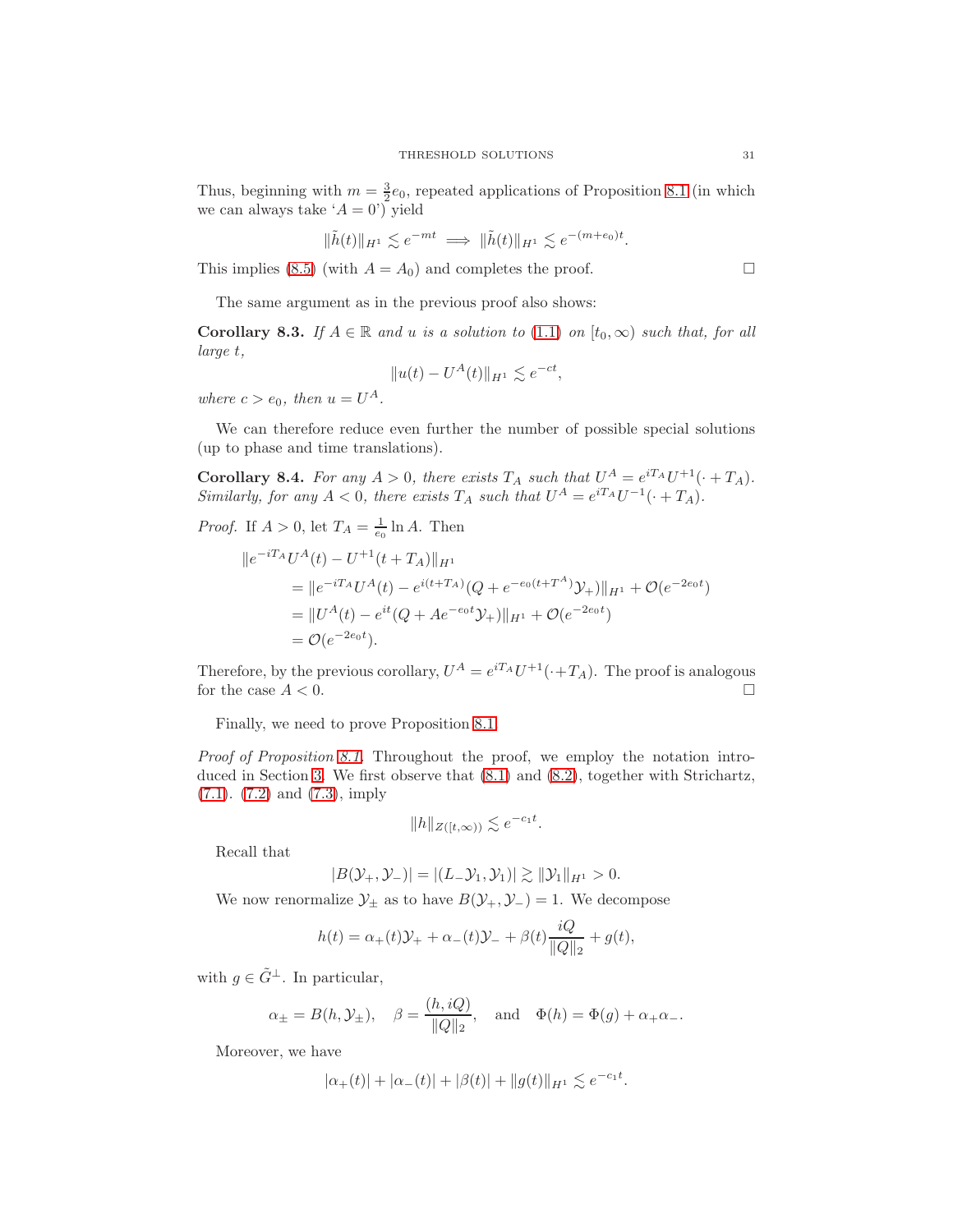By differentiation, we then have

<span id="page-31-5"></span><span id="page-31-1"></span>
$$
\frac{d}{dt}(e^{e_0t}\alpha_+) = e^{e_0t}B(\epsilon, \mathcal{Y}_-)
$$
\n(8.10)

$$
\frac{d}{dt}(e^{-e_0t}\alpha_-) = e^{-e_0t}B(\epsilon,\mathcal{Y}_+)\tag{8.11}
$$

<span id="page-31-3"></span><span id="page-31-2"></span>
$$
\frac{d}{dt}\beta = \frac{(\epsilon, iQ)}{\|Q\|_2} \tag{8.12}
$$

<span id="page-31-4"></span>
$$
\frac{d}{dt}\Phi(h) = 2B(\epsilon, h). \tag{8.13}
$$

We first claim that

$$
|\alpha_{-}(t)| + |\beta(t)| + ||g(t)||_{H^1} \lesssim e^{-\frac{c_1 + c_2}{2}t}.
$$
\n(8.14)

Indeed, using Hölder and  $(7.4)$ , we first observe the general estimate

$$
\int_I |B(f(t),g(t))| dt \lesssim (1+|I|^{\frac{1}{2}}) ||f||_{N(I)} ||g||_{Z(I)}.
$$

Then, writing  $[t, +\infty) = \bigcup_{i=0}^{\infty} [t + i, t + i + 1]$  and integrating [\(8.11\)](#page-31-1), [\(8.12\)](#page-31-2) and  $(8.13)$  over  $t \in [0, \infty)$ , we obtain  $(8.14)$ .

We now consider  $\alpha_+$ . We split the remaining of the proof in three cases:

**Case 1:**  $c_1 > e_0$ . As  $e^{e_0 t} \alpha_+(t) \to 0$  as  $t \to \infty$ , we can integrate [\(8.10\)](#page-31-5) over  $t \in [0, \infty)$  to obtain

$$
|\alpha_+(t)| \lesssim e^{-2c_2 t} \le e^{-\frac{c_1+c_2}{2}t}.
$$

Combining this estimate with  $(8.14)$ , we derive  $(8.3)$  with  $A = 0$ .

**Case 2:**  $c_1 \leq e_0 < c_2$ . As  $c_2 > e_0$ , we can still integrate  $(8.10)$  over  $t \in [0, \infty)$ to obtain  $A \in \mathbb{R}$  such that  $e^{e_0 t} \alpha_+(t) \to A$  as  $t \to \infty$ . Moreover,

$$
|\alpha_+(t) - e^{-e_0 t} A| \lesssim e^{-c_2 t} \le e^{-\frac{c_1 + c_2}{2} t}.
$$

This, together with [\(8.14\)](#page-31-4), yields [\(8.3\)](#page-28-6).

**Case 3:**  $c_2 \leq e_0$ . Integrating [\(8.10\)](#page-31-5) over  $[t_0, t]$  (for some  $t_0 \in \mathbb{R}$ ), we have

$$
|\alpha_+(t)| \lesssim e^{-e_0t} \left[ e^{e_0t_0} |\alpha_-(t_0)| + \int_{t_0}^t e^{(e_0 - c_2)\tau} d\tau \right] \lesssim e^{-\frac{c_1 + c_2}{2}t}.
$$

<span id="page-31-0"></span>In particular, using [\(8.14\)](#page-31-4), we obtain [\(8.3\)](#page-28-6), with  $A = 0$ .

# 9. Proof of the main results

Finally, we collect the results from the preceding sections to complete the proofs of the main results, namely, Theorem [1.1](#page-2-0) and Theorem [1.2.](#page-2-1)

First, we describe the particular solutions  $Q^{\pm}$ .

*Proof of Theorem [1.1.](#page-2-0)* Define  $Q^{\pm} = U^{\pm 1}$  (cf. Proposition [7.3\)](#page-26-4). Since

$$
\|\nabla Q^{\pm}\|_{L^2}^2 = \|\nabla Q\|_{L^2}^2 \pm 2e^{-e_0t} \|\nabla \mathcal{Y}_+\|_{L^2}^2 + \mathcal{O}(e^{-2e_0t}),
$$

we see that  $\|\nabla Q^+(t)\|_{L^2} > \|\nabla Q\|_{L^2}$  and  $\|\nabla Q^-(t)\|_{L^2} < \|\nabla Q\|_{L^2}$  for all large t.

Now, if  $Q^-$  does not scatter backwards in time, then  $\{Q^-(t): t \in \mathbb{R}\}\$ is precompact in  $H<sup>1</sup>$ . By time-reversal, Lemma [5.3,](#page-17-2) Corollary [5.4,](#page-19-3) and Corollary [4.3,](#page-14-1) we have

$$
\int_{\mathbb{R}} \delta(Q^-(t)) dt \lesssim \lim_{t \to \infty} \delta(Q^-(t)) + \lim_{t \to -\infty} \delta(Q^-(t)) = 0,
$$

so that  $\delta(Q^-(t)) \equiv 0$ . However, this contradicts that  $\|\nabla Q^-(t)\|_{L^2} < \|\nabla Q\|_{L^2}$ .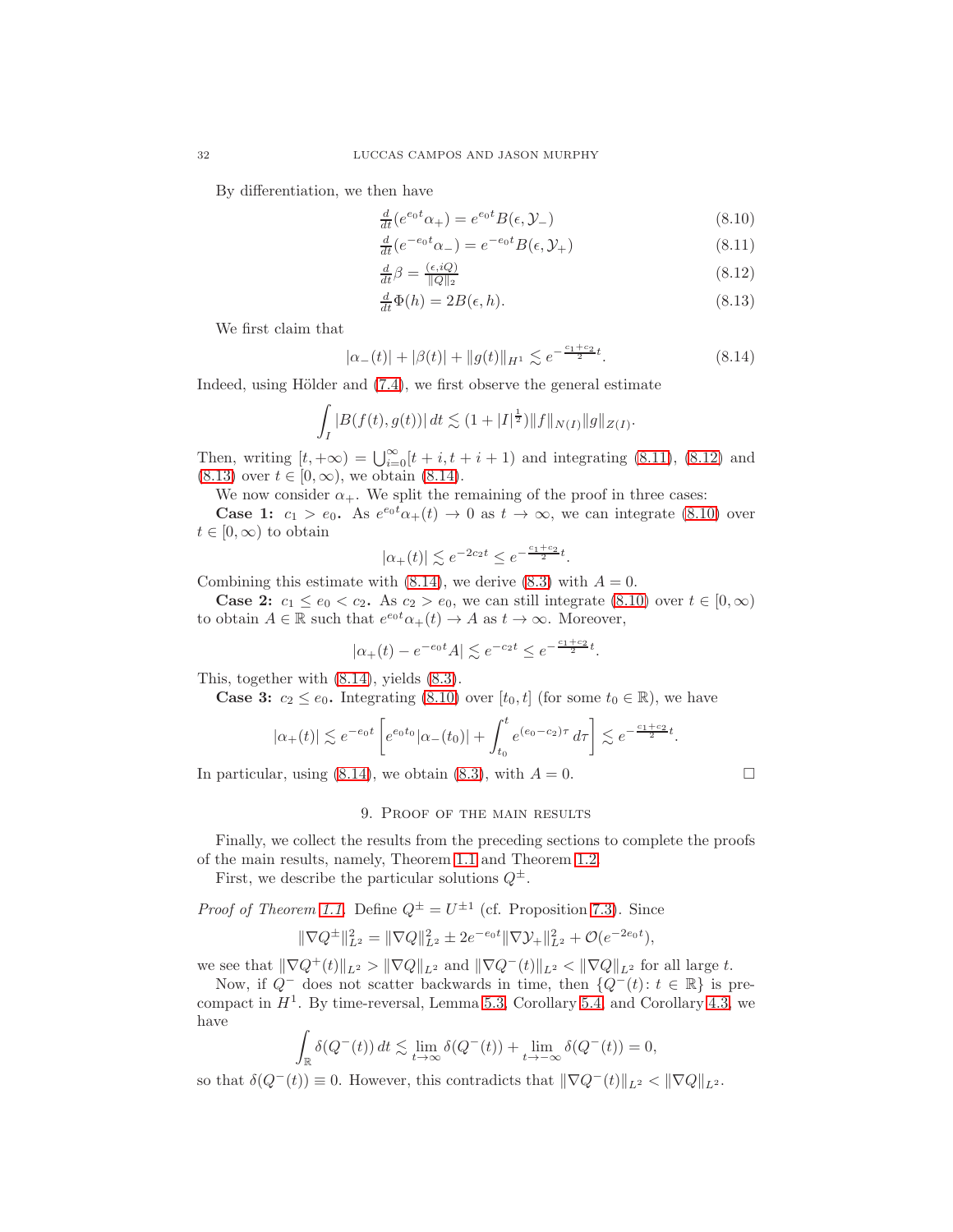Next, since  $Q^+$  is radial, Proposition [6.2](#page-22-3) implies  $|x|Q^+ \in L^2$ ; moreover,

$$
2\operatorname{Im}\int Q_0^+[x\cdot\nabla\overline{Q_0^+}]>0.
$$

If  $Q^+$  does not blow up in finite negative time, then applying the same Proposi-tion [6.1](#page-20-2) to the time-reversed solution  $\overline{Q^+}(t) = Q^+(-t)$ , we derive the contradiction

$$
2\operatorname{Im}\int\overline{Q_0^+}\left[x\cdot\nabla Q_0^+\right]>0.
$$

Finally, we have the classification result.

Proof of Theorem [1.2.](#page-2-1) Let  $u_0$  be such that  $M(u_0)^{1-s_c} E(u_0)^{s_c} = M(Q)^{1-s_c} E(Q)^{s_c}$ . Using the scaling symmetry, we may assume  $M(u_0) = M(Q)$  and  $E(u_0) = E(Q)$ .

If  $\|\nabla u_0\|_{L^2} < \|\nabla Q\|_{L^2}$  and the corresponding solution u does not scatter in both time directions, then Propositions [5.1](#page-15-3) and [5.2,](#page-17-0) Corollaries [8.3](#page-30-0) and [8.4,](#page-30-1) and Theorem [1.1](#page-2-0) imply that  $u = Q^-$  (up to the symmetries of the equation).

Similarly, if  $\|\nabla u_0\|_{L^2} > \|\nabla Q\|_{L^2}$  and u does not blow up in both time directions, then by Proposition [6.1,](#page-20-2) Corollaries [8.3](#page-30-0) ,and 8.3 and Theorem [1.1,](#page-2-0) we have  $u = Q^+$ (up to the symmetries of the equation).  $\Box$ 

### **REFERENCES**

- <span id="page-32-0"></span>[1] L. Campos, Scattering of radial solutions to the inhomogeneous nonlinear Schrödinger equation, Nonlinear Anal. **202** (2021), Paper No. 112118, 17.
- <span id="page-32-4"></span>[2] L. Campos and M. Cardoso, Blowup and scattering criteria above the threshold for the focusing inhomogeneous nonlinear Schrödinger equation, NoDEA Nonlinear Differential Equations Appl. 28 (2021), no. 6, Paper No. 69, 33.
- <span id="page-32-2"></span>[3]  $\_\_\_\_\$ , A virial-Morawetz approach to scattering for the non-radial inhomogeneous NLS, Proc. Amer. Math. Soc. 150 (2022), no. 5, 2007–2021.
- <span id="page-32-8"></span>[4] L. Campos, L. G. Farah, and S. Roudenko, *Threshold solutions for the nonlinear Schrödinger* equation, Revista Matemática Iberoamericana (2022).
- <span id="page-32-3"></span>[5] M. Cardoso, L. G. Farah, C. M Guzmán, and J. Murphy, *Scattering below the ground state* for the intercritical non-radial inhomogeneous NLS, arXiv preprint arXiv:2007.06165 (2020).
- <span id="page-32-11"></span>[6] T. Cazenave, Semilinear Schrödinger equations, Courant Lecture Notes in Mathematics, vol. 10, New York University, Courant Institute of Mathematical Sciences, New York; American Mathematical Society, Providence, RI, 2003.
- <span id="page-32-13"></span>[7] A. De Bouard and R. Fukuizumi, Stability of standing waves for nonlinear Schrödinger equations with inhomogeneous nonlinearities, Ann. Henri Poincaré  $6$  (2005), no. 6, 1157– 1177.
- <span id="page-32-12"></span>[8] V. D. Dinh, Scattering theory in weighted  $L^2$  space for a class of the defocusing inhomogeneous nonlinear Schrödinger equation, Adv. Pure Appl. Math.  $12$  (2021), no. 3, 38–72.
- <span id="page-32-9"></span>[9] T. Duyckaerts, O. Landoulsi, and S. Roudenko, Threshold solutions in the focusing 3D cubic NLS equation outside a strictly convex obstacle, J. Funct. Anal. 282 (2022), no. 5, Paper No. 109326, 55.
- <span id="page-32-6"></span>[10] T. Duyckaerts and F. Merle, Dynamics of threshold solutions for energy-critical wave equation, Int. Math. Res. Pap. IMRP (2008), Art ID rpn002, 67.
- <span id="page-32-5"></span>[11]  $\_\_\_\_\_\$  Dynamic of threshold solutions for energy-critical NLS, Geom. Funct. Anal. 18 (2009), no. 6, 1787–1840.
- <span id="page-32-7"></span>[12] T. Duyckaerts and S. Roudenko, Threshold solutions for the focusing 3D cubic Schrödinger equation, Rev. Mat. Iberoam.  $26$  (2010), no. 1, 1–56.
- <span id="page-32-10"></span>[13] L. G. Farah, Global well-posedness and blow-up on the energy space for the inhomogeneous nonlinear Schrödinger equation, J. Evol. Equ. 16 (2016), no. 1, 193-208.
- <span id="page-32-1"></span>[14] L. G. Farah and C. M. Guzmán, Scattering for the radial 3D cubic focusing inhomogeneous nonlinear Schrödinger equation, J. Differential Equations  $262$  (2017), no. 8, 4175–4231.